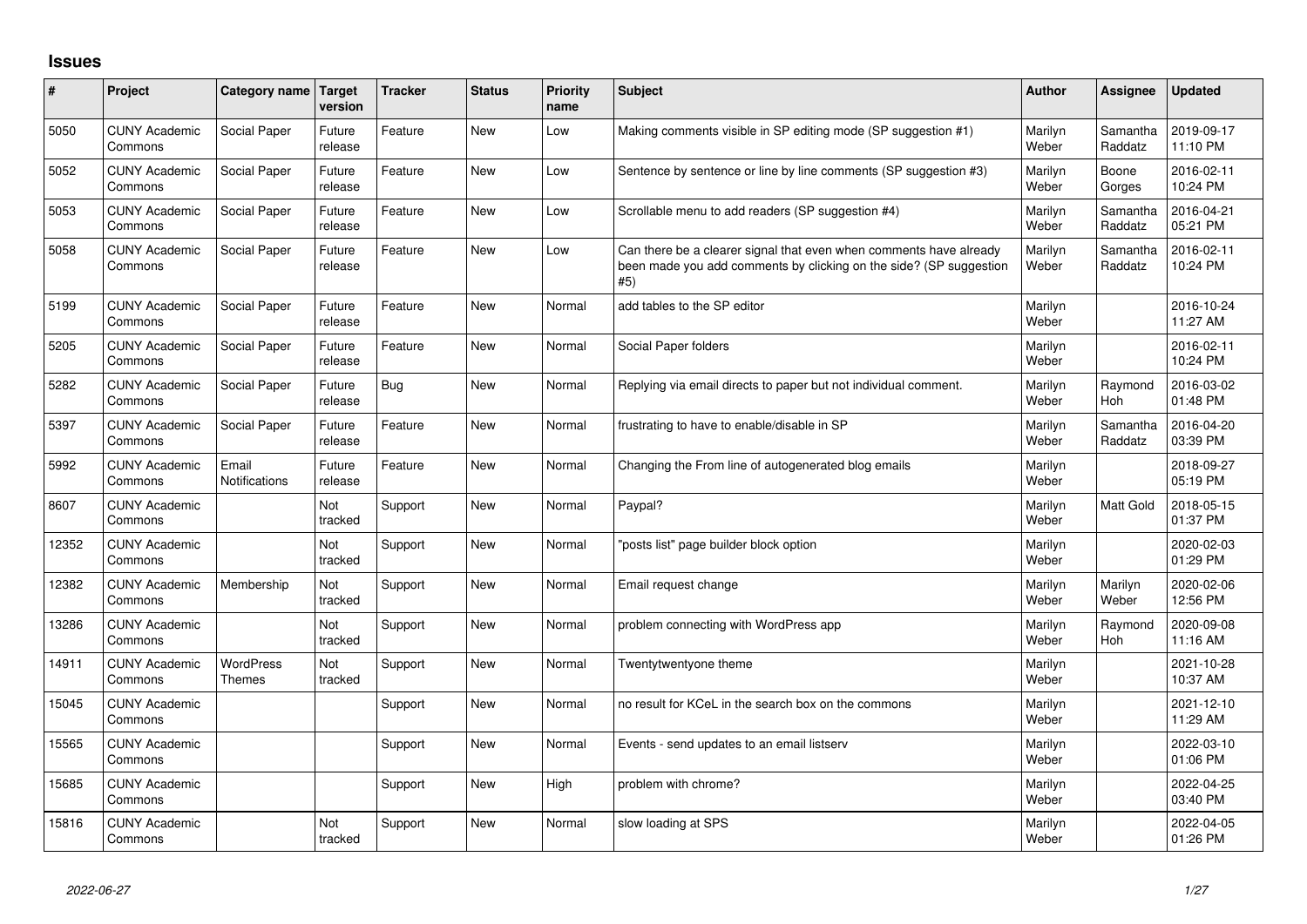| #     | Project                         | Category name                 | Target<br>version | <b>Tracker</b> | <b>Status</b>        | <b>Priority</b><br>name | <b>Subject</b>                                                                             | <b>Author</b>    | Assignee              | <b>Updated</b>         |
|-------|---------------------------------|-------------------------------|-------------------|----------------|----------------------|-------------------------|--------------------------------------------------------------------------------------------|------------------|-----------------------|------------------------|
| 9835  | <b>CUNY Academic</b><br>Commons | Group Forums                  | Future<br>release | Bug            | Assigned             | Normal                  | add a "like" function?                                                                     | Marilyn<br>Weber | Erik<br>Trainer       | 2018-06-05<br>01:49 PM |
| 11519 | <b>CUNY Academic</b><br>Commons |                               | Not<br>tracked    | Support        | Assigned             | Normal                  | comment option not appearing                                                               | Marilyn<br>Weber |                       | 2019-09-24<br>10:28 AM |
| 11848 | <b>CUNY Academic</b><br>Commons |                               | Not<br>tracked    | Support        | Hold                 | Normal                  | a Dean of Faculty wants to share a large file                                              | Marilyn<br>Weber |                       | 2019-09-24<br>08:44 AM |
| 13912 | <b>CUNY Academic</b><br>Commons |                               | Not<br>tracked    | Feature        | Hold                 | Low                     | posting "missed schedule"                                                                  | Marilyn<br>Weber |                       | 2021-02-23<br>10:46 AM |
| 9207  | <b>CUNY Academic</b><br>Commons |                               | Future<br>release | Support        | Reporter<br>Feedback | Normal                  | display dashboards made in Tableau?                                                        | Marilyn<br>Weber | Boone<br>Gorges       | 2018-04-10<br>10:42 AM |
| 10273 | <b>CUNY Academic</b><br>Commons | Registration                  | Not<br>tracked    | Support        | Reporter<br>Feedback | Normal                  | users combining CF and campus address                                                      | Marilyn<br>Weber |                       | 2019-09-18<br>10:58 AM |
| 10657 | <b>CUNY Academic</b><br>Commons |                               | Not<br>tracked    | Support        | Reporter<br>Feedback | Normal                  | child theme problems                                                                       | Marilyn<br>Weber |                       | 2018-11-08<br>01:19 PM |
| 11149 | <b>CUNY Academic</b><br>Commons |                               | Not<br>tracked    | Support        | Reporter<br>Feedback | Normal                  | comments getting blocked                                                                   | Marilyn<br>Weber | Raymond<br>Hoh        | 2019-03-26<br>11:40 AM |
| 11509 | <b>CUNY Academic</b><br>Commons |                               | Not<br>tracked    | Support        | Reporter<br>Feedback | Normal                  | deleted Page causing a Menu problem?                                                       | Marilyn<br>Weber |                       | 2019-06-04<br>09:54 AM |
| 11771 | <b>CUNY Academic</b><br>Commons |                               | Not<br>tracked    | Support        | Reporter<br>Feedback | Normal                  | post displays in sections                                                                  | Marilyn<br>Weber |                       | 2019-08-20<br>10:34 AM |
| 11787 | <b>CUNY Academic</b><br>Commons |                               | Not<br>tracked    | Support        | Reporter<br>Feedback | Normal                  | automated comments notifications on ZenDesk                                                | Marilyn<br>Weber |                       | 2019-08-26<br>06:18 PM |
| 11971 | <b>CUNY Academic</b><br>Commons | Email<br><b>Notifications</b> | Future<br>release | Bug            | Reporter<br>Feedback | Low                     | Pictures obscured in emailed post notifications                                            | Marilyn<br>Weber | Raymond<br>Hoh        | 2019-11-21<br>01:14 PM |
| 12350 | <b>CUNY Academic</b><br>Commons | <b>Blogs</b><br>(BuddyPress)  | Not<br>tracked    | Support        | Reporter<br>Feedback | Normal                  | URL creation problem                                                                       | Marilyn<br>Weber |                       | 2020-02-03<br>11:27 AM |
| 12360 | <b>CUNY Academic</b><br>Commons | WordPress<br><b>Themes</b>    | Not<br>tracked    | Bug            | Reporter<br>Feedback | Normal                  | site just says "DANTE We are currently in maintenance mode, please<br>check back shortly." | Marilyn<br>Weber |                       | 2020-02-04<br>12:13 PM |
| 12741 | <b>CUNY Academic</b><br>Commons | <b>WordPress</b><br>Plugins   | Not<br>tracked    | Support        | Reporter<br>Feedback | Normal                  | <b>Tableau Public Viz Block</b>                                                            | Marilyn<br>Weber | Raymond<br><b>Hoh</b> | 2020-05-12<br>11:00 AM |
| 13034 | <b>CUNY Academic</b><br>Commons |                               | Not<br>tracked    | Support        | Reporter<br>Feedback | Normal                  | a site is asking people to join the Commons to get a download                              | Marilyn<br>Weber |                       | 2020-07-12<br>07:23 AM |
| 13255 | <b>CUNY Academic</b><br>Commons |                               | Not<br>tracked    | Support        | Reporter<br>Feedback | Normal                  | Accessibility problems                                                                     | Marilyn<br>Weber |                       | 2020-09-01<br>05:48 PM |
| 13328 | <b>CUNY Academic</b><br>Commons | Group Forums                  | Not<br>tracked    | Bug            | Reporter<br>Feedback | Normal                  | cross-posting in two related groups                                                        | Marilyn<br>Weber | Raymond<br>Hoh        | 2020-09-15<br>10:39 PM |
| 13975 | <b>CUNY Academic</b><br>Commons | Social Paper                  | Not<br>tracked    | Support        | Reporter<br>Feedback | Normal                  | can't approve comments on Social Paper paper                                               | Marilyn<br>Weber |                       | 2021-02-12<br>09:33 AM |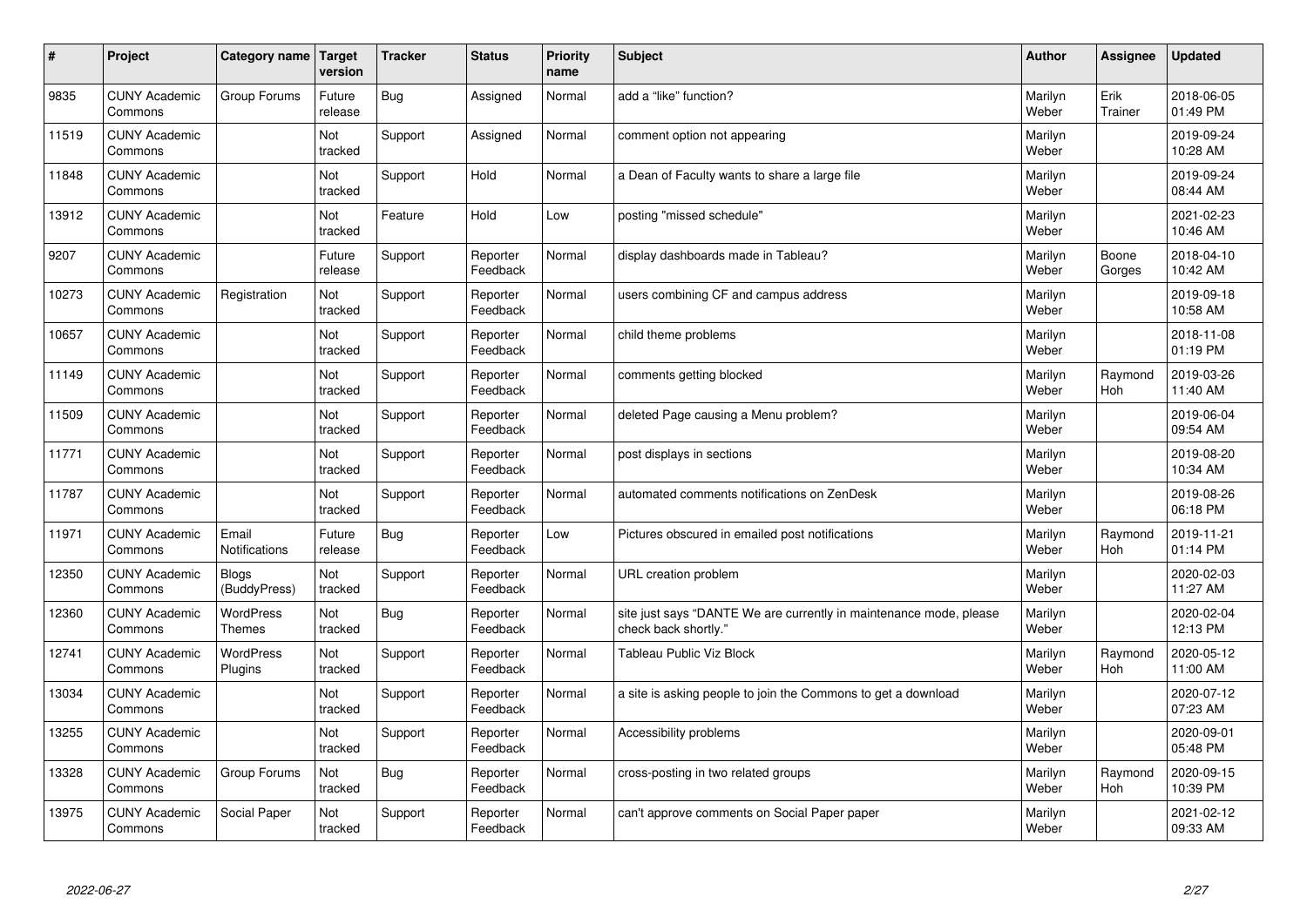| #     | Project                         | Category name               | Target<br>version | <b>Tracker</b> | <b>Status</b>        | <b>Priority</b><br>name | <b>Subject</b>                                                 | <b>Author</b>    | Assignee              | <b>Updated</b>         |
|-------|---------------------------------|-----------------------------|-------------------|----------------|----------------------|-------------------------|----------------------------------------------------------------|------------------|-----------------------|------------------------|
| 14074 | <b>CUNY Academic</b><br>Commons | <b>WordPress</b><br>(misc)  | Not<br>tracked    | Support        | Reporter<br>Feedback | Normal                  | page password protection problem                               | Marilyn<br>Weber |                       | 2021-03-02<br>11:03 AM |
| 14398 | <b>CUNY Academic</b><br>Commons |                             | Not<br>tracked    | Support        | Reporter<br>Feedback | Normal                  | Events plug-in notification problem                            | Marilyn<br>Weber |                       | 2021-05-11<br>11:21 AM |
| 14784 | <b>CUNY Academic</b><br>Commons |                             |                   | Support        | Reporter<br>Feedback | Normal                  | User report of logo problem when using Customizer theme        | Marilyn<br>Weber |                       | 2021-09-17<br>10:25 AM |
| 14900 | <b>CUNY Academic</b><br>Commons |                             | Not<br>tracked    | Support        | Reporter<br>Feedback | Normal                  | previous theme?                                                | Marilyn<br>Weber |                       | 2021-10-25<br>10:31 AM |
| 15169 | <b>CUNY Academic</b><br>Commons |                             | 2.0.2             | Support        | Reporter<br>Feedback | Normal                  | new Prelude website zipfiles for custom theme and other files. | Marilyn<br>Weber |                       | 2022-06-14<br>11:36 AM |
| 15260 | <b>CUNY Academic</b><br>Commons |                             |                   | Support        | Reporter<br>Feedback | Normal                  | Diacritical markings   European Stages                         | Marilyn<br>Weber |                       | 2022-02-04<br>08:16 AM |
| 15370 | <b>CUNY Academic</b><br>Commons |                             |                   | Support        | Reporter<br>Feedback | Normal                  | All-in-One Event Calendar?                                     | Marilyn<br>Weber |                       | 2022-02-17<br>11:03 AM |
| 15655 | <b>CUNY Academic</b><br>Commons |                             | 2.0.2             | Support        | Reporter<br>Feedback | Normal                  | Event Aggregator plugin?                                       | Marilyn<br>Weber |                       | 2022-06-14<br>11:36 AM |
| 15978 | <b>CUNY Academic</b><br>Commons | WordPress -<br>Media        | 2.0.2             | Support        | Reporter<br>Feedback | Normal                  | .tex files?                                                    | Marilyn<br>Weber | Raymond<br><b>Hoh</b> | 2022-06-14<br>11:36 AM |
| 16099 | <b>CUNY Academic</b><br>Commons |                             |                   | Support        | Reporter<br>Feedback | Normal                  | request for Newsletter Glue                                    | Marilyn<br>Weber |                       | 2022-05-13<br>12:14 PM |
| 16110 | <b>CUNY Academic</b><br>Commons |                             |                   | Support        | Reporter<br>Feedback | Normal                  | remove Creative Commons license from pages?                    | Marilyn<br>Weber | Raymond<br>Hoh        | 2022-05-17<br>06:11 PM |
| 2777  | <b>CUNY Academic</b><br>Commons | <b>WordPress</b><br>(misc)  | Not<br>tracked    | Bug            | Resolved             | Normal                  | Hero slide access                                              | Marilyn<br>Weber | Boone<br>Gorges       | 2013-09-07<br>12:26 PM |
| 2994  | <b>CUNY Academic</b><br>Commons | <b>BuddyPress</b><br>(misc) | 1.5.16            | Bug            | Resolved             | High                    | "My forums" link gives "page not found" error                  | Marilyn<br>Weber | Boone<br>Gorges       | 2014-01-29<br>03:44 PM |
| 3001  | <b>CUNY Academic</b><br>Commons | WordPress<br>(misc)         | Not<br>tracked    | Support        | Resolved             | Normal                  | shortlink requested                                            | Marilyn<br>Weber | Boone<br>Gorges       | 2014-01-30<br>01:26 PM |
| 3029  | <b>CUNY Academic</b><br>Commons | cuny.is                     | Not<br>tracked    | Support        | Resolved             | Normal                  | shortlink request                                              | Marilyn<br>Weber | Boone<br>Gorges       | 2014-02-12<br>10:03 AM |
| 3037  | <b>CUNY Academic</b><br>Commons | <b>Ground Control</b>       | Not<br>tracked    | Publicity      | Resolved             | Normal                  | <b>Ground Control</b>                                          | Marilyn<br>Weber | scott voth            | 2016-01-26<br>05:23 PM |
| 3038  | <b>CUNY Academic</b><br>Commons | <b>Ground Control</b>       | Not<br>tracked    | Publicity      | Resolved             | Normal                  | <b>Ground Control</b>                                          | Marilyn<br>Weber | Matt Gold             | 2016-01-26<br>05:10 PM |
| 3039  | <b>CUNY Academic</b><br>Commons | <b>Ground Control</b>       | Not<br>tracked    | Publicity      | Resolved             | Normal                  | <b>Ground Control</b>                                          | Marilyn<br>Weber | Sarah<br>Morgano      | 2016-01-26<br>05:19 PM |
| 3040  | <b>CUNY Academic</b><br>Commons | <b>Ground Control</b>       | Not<br>tracked    | Publicity      | Resolved             | Normal                  | <b>Ground Control</b>                                          | Marilyn<br>Weber | Micki<br>Kaufman      | 2016-01-26<br>05:16 PM |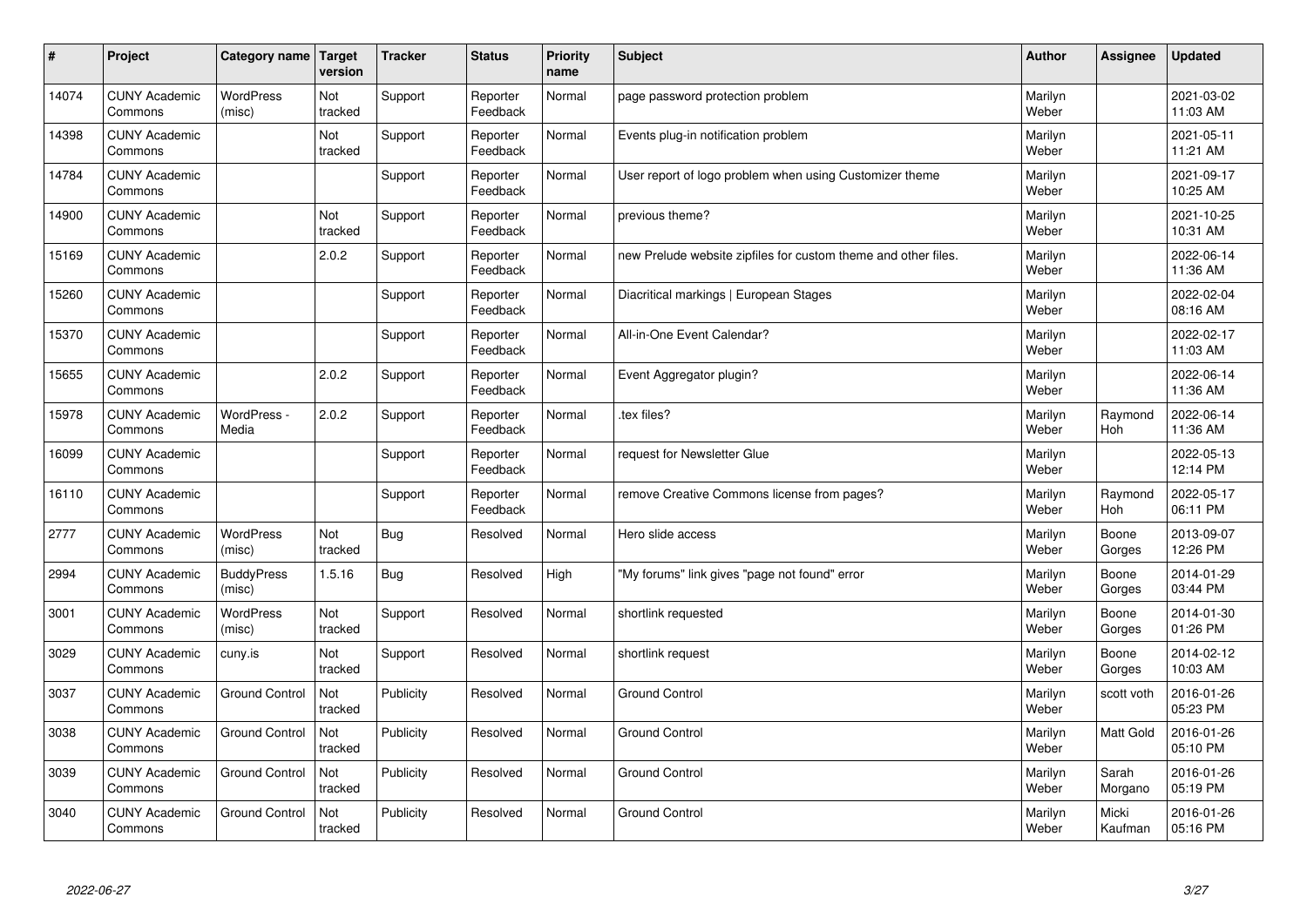| $\sharp$ | Project                         | Category name   Target            | version        | <b>Tracker</b> | <b>Status</b> | <b>Priority</b><br>name | <b>Subject</b>                                        | <b>Author</b>    | Assignee            | <b>Updated</b>         |
|----------|---------------------------------|-----------------------------------|----------------|----------------|---------------|-------------------------|-------------------------------------------------------|------------------|---------------------|------------------------|
| 3041     | <b>CUNY Academic</b><br>Commons | <b>Ground Control</b>             | Not<br>tracked | Publicity      | Resolved      | Normal                  | <b>Ground Control</b>                                 | Marilyn<br>Weber | Chris Stein         | 2016-01-26<br>04:52 PM |
| 3071     | <b>CUNY Academic</b><br>Commons | <b>WordPress</b><br>Themes        | 1.5.22         | <b>Bug</b>     | Resolved      | Normal                  | Twenty Fourteen theme differences                     | Marilyn<br>Weber | Boone<br>Gorges     | 2014-04-01<br>08:18 PM |
| 3116     | <b>CUNY Academic</b><br>Commons | <b>WordPress</b><br>(Permissions) |                | Bug            | Resolved      | Normal                  | Updating the FAQ page                                 | Marilyn<br>Weber | Boone<br>Gorges     | 2014-04-01<br>10:12 PM |
| 3121     | <b>CUNY Academic</b><br>Commons | <b>WordPress</b><br><b>Themes</b> | 1.5.21         | Bug            | Resolved      | High                    | Add Academica theme?                                  | Marilyn<br>Weber | Boone<br>Gorges     | 2014-03-24<br>11:04 AM |
| 3138     | <b>CUNY Academic</b><br>Commons | Documentation                     | Not<br>tracked | Bug            | Resolved      | Normal                  | Codex documentation                                   | Marilyn<br>Weber | scott voth          | 2016-03-04<br>08:49 AM |
| 3197     | <b>CUNY Academic</b><br>Commons | Groups (misc)                     | 1.6.4          | Bug            | Resolved      | Normal                  | trying to set up a hidden group blog with no RSS feed | Marilyn<br>Weber | Boone<br>Gorges     | 2014-05-21<br>09:39 PM |
| 3466     | <b>CUNY Academic</b><br>Commons | Membership                        | 1.6.16         | Feature        | Resolved      | Normal                  | restricting undergrad registration                    | Marilyn<br>Weber | Boone<br>Gorges     | 2014-09-18<br>12:02 AM |
| 3530     | <b>CUNY Academic</b><br>Commons | Server                            | Not<br>tracked | Bug            | Resolved      | High                    | Commons running very slowly/ "connection lost"        | Marilyn<br>Weber | <b>Matt Gold</b>    | 2014-10-08<br>09:34 AM |
| 3533     | <b>CUNY Academic</b><br>Commons | Group<br>Invitations              | 1.7.8          | Bug            | Resolved      | Low                     | Trying to invite member to a new group                | Marilyn<br>Weber | Boone<br>Gorges     | 2015-04-01<br>09:13 PM |
| 3592     | <b>CUNY Academic</b><br>Commons | <b>WordPress</b><br>(Permissions) | Not<br>tracked | Publicity      | Resolved      | Normal                  | Oops - Announcing 1.6!                                | Marilyn<br>Weber | Boone<br>Gorges     | 2014-10-22<br>03:03 PM |
| 3593     | <b>CUNY Academic</b><br>Commons | Registration                      | 1.7.2          | Bug            | Resolved      | High                    | registration problems                                 | Marilyn<br>Weber | Boone<br>Gorges     | 2014-11-01<br>02:57 PM |
| 3620     | <b>CUNY Academic</b><br>Commons | Groups (misc)                     | Not<br>tracked | Bug            | Resolved      | Normal                  | admins of The Group for Group Admins                  | Marilyn<br>Weber |                     | 2014-11-03<br>08:38 AM |
| 4012     | <b>CUNY Academic</b><br>Commons |                                   | 1.7.20         | Bug            | Resolved      | Normal                  | Two users reporting same Forbidden 403 error message. | Marilyn<br>Weber |                     | 2015-05-01<br>08:13 PM |
| 4102     | <b>CUNY Academic</b><br>Commons | User<br>Experience                | 1.8.1          | Design/UX      | Resolved      | Normal                  | Username rules                                        | Marilyn<br>Weber | Samantha<br>Raddatz | 2015-06-01<br>01:23 PM |
| 4340     | <b>CUNY Academic</b><br>Commons | WordPress -<br>Media              | 1.8.14         | Feature        | Resolved      | Normal                  | embedding a video                                     | Marilyn<br>Weber | Daniel<br>Jones     | 2015-10-20<br>12:01 AM |
| 4496     | <b>CUNY Academic</b><br>Commons | cuny.is                           | 1.8.9          | Bug            | Resolved      | Normal                  | Quick links broken?                                   | Marilyn<br>Weber | Boone<br>Gorges     | 2015-08-28<br>10:39 AM |
| 4542     | <b>CUNY Academic</b><br>Commons | WordPress<br>Plugins              | 1.8.10         | Bug            | Resolved      | Normal                  | Emailing group users problem                          | Marilyn<br>Weber | Boone<br>Gorges     | 2015-09-11<br>11:16 AM |
| 4577     | <b>CUNY Academic</b><br>Commons | Registration                      | Not<br>tracked | Bug            | Resolved      | Normal                  | New users are not getting their email verification    | Marilyn<br>Weber | Boone<br>Gorges     | 2016-01-26<br>03:30 PM |
| 4649     | <b>CUNY Academic</b><br>Commons | Registration                      | Not<br>tracked | Bug            | Resolved      | Urgent                  | Submit button has disappeared                         | Marilyn<br>Weber | Boone<br>Gorges     | 2015-09-22<br>11:47 AM |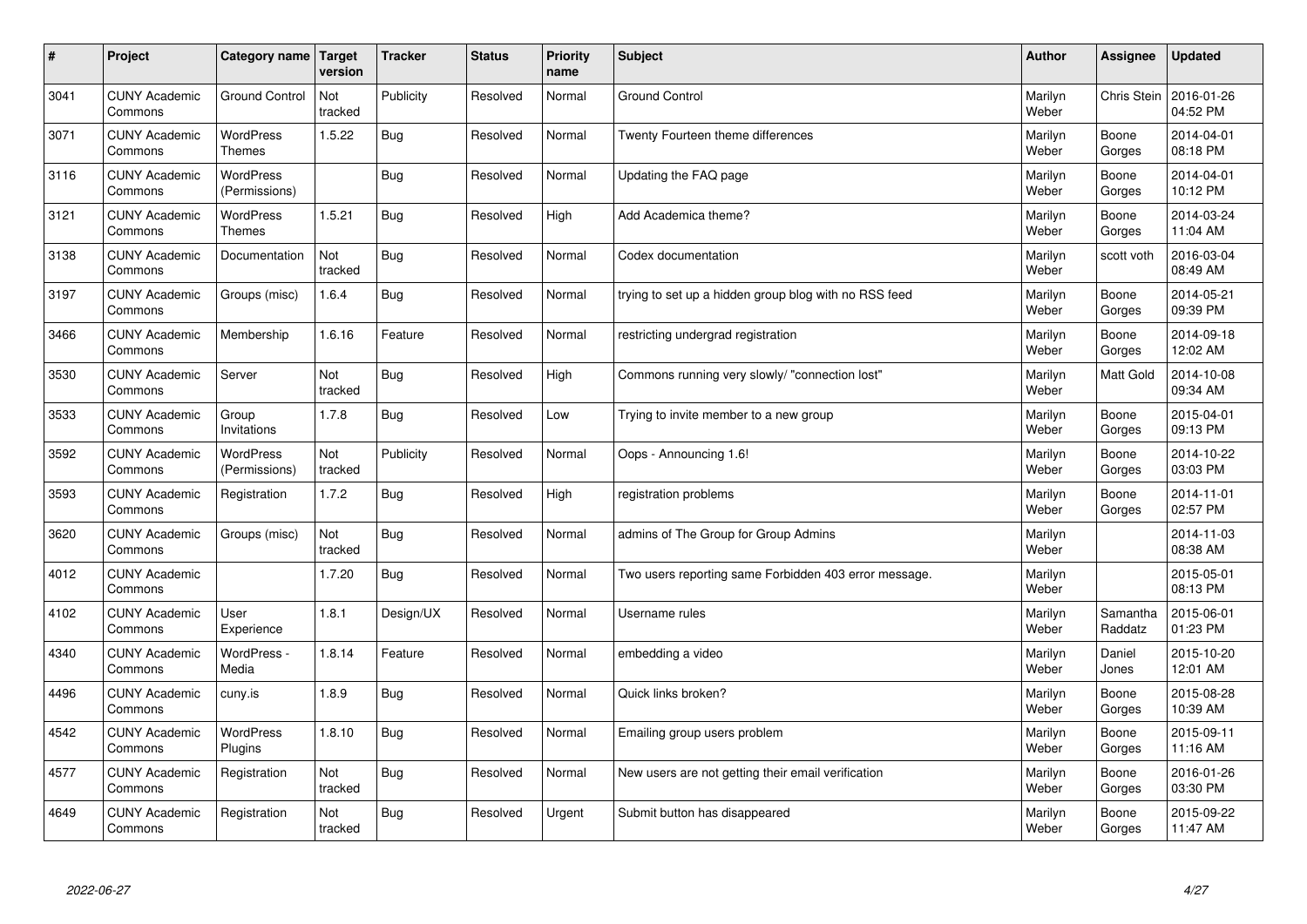| $\pmb{\#}$ | Project                         | Category name                | <b>Target</b><br>version | <b>Tracker</b> | <b>Status</b> | <b>Priority</b><br>name | <b>Subject</b>                                             | <b>Author</b>    | Assignee              | <b>Updated</b>         |
|------------|---------------------------------|------------------------------|--------------------------|----------------|---------------|-------------------------|------------------------------------------------------------|------------------|-----------------------|------------------------|
| 4657       | <b>CUNY Academic</b><br>Commons | Group Forums                 | 1.8.18                   | Bug            | Resolved      | High                    | Submit button disappears in new post mode in forum         | Marilyn<br>Weber | Raymond<br><b>Hoh</b> | 2015-12-01<br>11:15 PM |
| 4734       | <b>CUNY Academic</b><br>Commons | <b>BuddyPress</b><br>Docs    | 1.8.13                   | <b>Bug</b>     | Resolved      | High                    | Problems with "Create New Doc"                             | Marilyn<br>Weber | Boone<br>Gorges       | 2015-10-09<br>07:53 AM |
| 4831       | <b>CUNY Academic</b><br>Commons | <b>Public Portfolio</b>      | 1.9.4                    | <b>Bug</b>     | Resolved      | Normal                  | User cannot update profile                                 | Marilyn<br>Weber | Boone<br>Gorges       | 2016-01-11<br>10:46 PM |
| 4834       | <b>CUNY Academic</b><br>Commons | <b>Blogs</b><br>(BuddyPress) |                          | <b>Bug</b>     | Resolved      | Normal                  | Admin invite problem                                       | Marilyn<br>Weber | Boone<br>Gorges       | 2015-11-13<br>12:25 PM |
| 4880       | <b>CUNY Academic</b><br>Commons | Password<br>Reset            | Not<br>tracked           | Support        | Resolved      | High                    | CUNY Central person having password trouble                | Marilyn<br>Weber |                       | 2015-11-10<br>12:40 PM |
| 4881       | <b>CUNY Academic</b><br>Commons | ZenDesk                      | Not<br>tracked           | <b>Bug</b>     | Resolved      | Normal                  | ZenDesk emails not being sent                              | Marilyn<br>Weber |                       | 2015-12-07<br>01:34 AM |
| 4918       | <b>CUNY Academic</b><br>Commons | ZenDesk                      | Not<br>tracked           | <b>Bug</b>     | Resolved      | High                    | Re-directing Help Requests                                 | Marilyn<br>Weber | Raymond<br><b>Hoh</b> | 2015-11-23<br>11:15 AM |
| 4962       | <b>CUNY Academic</b><br>Commons | Events                       | 1.8.18                   | <b>Bug</b>     | Resolved      | High                    | Problems with text entry field in the Events Calendar      | Marilyn<br>Weber | Raymond<br>Hoh        | 2015-12-01<br>06:57 PM |
| 4965       | <b>CUNY Academic</b><br>Commons | WordPress<br>Themes          | Not<br>tracked           | Feature        | Resolved      | Normal                  | Theme requested                                            | Marilyn<br>Weber | Boone<br>Gorges       | 2016-02-24<br>09:46 PM |
| 4997       | <b>CUNY Academic</b><br>Commons | <b>WordPress</b><br>Plugins  | 1.9.4                    | Feature        | Resolved      | Normal                  | ability to embed maps from StoryMapJS?                     | Marilyn<br>Weber | Boone<br>Gorges       | 2016-01-07<br>12:34 PM |
| 5019       | <b>CUNY Academic</b><br>Commons | Registration                 | Not<br>tracked           | Support        | Resolved      | Normal                  | Forgotten password for user with new email address         | Marilyn<br>Weber | Marilyn<br>Weber      | 2015-12-11<br>04:18 PM |
| 5036       | <b>CUNY Academic</b><br>Commons | <b>WordPress</b><br>Plugins  | 1.9.1.1                  | Feature        | Resolved      | Normal                  | Embeds request                                             | Marilyn<br>Weber | Boone<br>Gorges       | 2015-12-18<br>10:12 PM |
| 5037       | <b>CUNY Academic</b><br>Commons | Registration                 | Not<br>tracked           | Support        | Resolved      | Normal                  | Another Forgotten password for user with new email address | Marilyn<br>Weber | Boone<br>Gorges       | 2015-12-22<br>05:24 PM |
| 5059       | <b>CUNY Academic</b><br>Commons |                              | Not<br>tracked           | Bug            | Resolved      | Normal                  | Instagram embed?                                           | Marilyn<br>Weber |                       | 2016-01-26<br>12:05 AM |
| 5176       | <b>CUNY Academic</b><br>Commons | <b>Public Portfolio</b>      | 1.9.6                    | Bug            | Resolved      | Normal                  | Widgets in Profile not saving                              | Marilyn<br>Weber | Boone<br>Gorges       | 2016-02-01<br>11:07 AM |
| 5177       | <b>CUNY Academic</b><br>Commons | Toolbar                      | 1.9.6                    | <b>Bug</b>     | Resolved      | Normal                  | No "My Papers" tab                                         | Marilyn<br>Weber | Raymond<br><b>Hoh</b> | 2016-01-29<br>08:37 AM |
| 5302       | <b>CUNY Academic</b><br>Commons | <b>WordPress</b><br>Plugins  | 1.9.10                   | Feature        | Resolved      | Normal                  | request for WP Gallery Custom Links plug-in                | Marilyn<br>Weber | Boone<br>Gorges       | 2016-03-11<br>09:20 PM |
| 5319       | <b>CUNY Academic</b><br>Commons |                              | Not<br>tracked           | Bug            | Resolved      | Normal                  | <b>Broken URL</b>                                          | Marilyn<br>Weber | Marilyn<br>Weber      | 2017-11-15<br>05:46 PM |
| 5346       | <b>CUNY Academic</b><br>Commons | Toolbar                      | 1.9.11                   | <b>Bug</b>     | Resolved      | Normal                  | possible dynamic HTML code bug?                            | Marilyn<br>Weber | Boone<br>Gorges       | 2016-03-22<br>10:53 AM |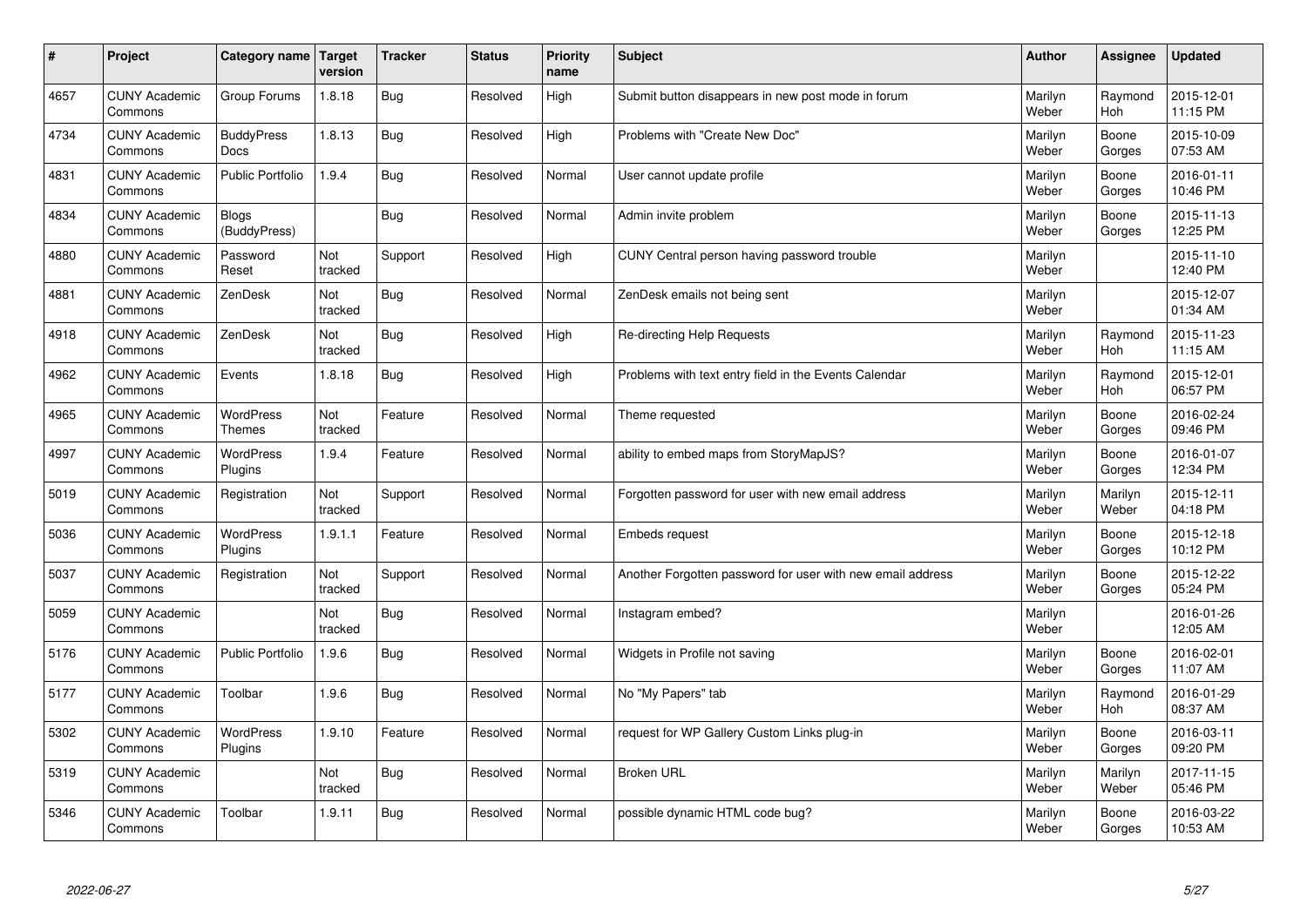| $\sharp$ | Project                         | Category name                     | Target<br>version | <b>Tracker</b> | <b>Status</b> | <b>Priority</b><br>name | <b>Subject</b>                                          | <b>Author</b>    | Assignee            | <b>Updated</b>         |
|----------|---------------------------------|-----------------------------------|-------------------|----------------|---------------|-------------------------|---------------------------------------------------------|------------------|---------------------|------------------------|
| 5396     | <b>CUNY Academic</b><br>Commons |                                   |                   | Outreach       | Resolved      | Urgent                  | Add CUNY Central to the survey choices?                 | Marilyn<br>Weber | Samantha<br>Raddatz | 2016-03-31<br>01:38 PM |
| 5435     | <b>CUNY Academic</b><br>Commons |                                   | Not<br>tracked    | Bug            | Resolved      | Urgent                  | Can't see the dashboard                                 | Marilyn<br>Weber |                     | 2016-04-12<br>11:33 AM |
| 5436     | <b>CUNY Academic</b><br>Commons |                                   | Not<br>tracked    | Bug            | Resolved      | Normal                  | Trying to change email settings for                     | Marilyn<br>Weber | Boone<br>Gorges     | 2016-04-21<br>10:12 PM |
| 5522     | <b>CUNY Academic</b><br>Commons | <b>WordPress</b><br>Plugins       | 1.9.15            | Feature        | Resolved      | Normal                  | plugin request                                          | Marilyn<br>Weber | Boone<br>Gorges     | 2016-05-09<br>10:36 AM |
| 5621     | <b>CUNY Academic</b><br>Commons | <b>WordPress</b><br>Plugins       | 1.9.17            | Feature        | Resolved      | Normal                  | Taxonomy plugin request                                 | Marilyn<br>Weber | Boone<br>Gorges     | 2016-06-01<br>11:28 PM |
| 5629     | <b>CUNY Academic</b><br>Commons | Public Portfolio                  | 1.10.4            | Support        | Resolved      | Normal                  | Title field in profile can't be edited                  | Marilyn<br>Weber |                     | 2016-12-13<br>11:19 AM |
| 5630     | <b>CUNY Academic</b><br>Commons | <b>WordPress</b><br><b>Themes</b> | 1.9.17            | Feature        | Resolved      | Normal                  | Bavota magazine Pro theme                               | Marilyn<br>Weber | Boone<br>Gorges     | 2016-06-02<br>12:09 AM |
| 5657     | <b>CUNY Academic</b><br>Commons | WordPress<br>Plugins              | 1.9.18            | Feature        | Resolved      | Normal                  | Plugin Reguest - Instagram Feed WD                      | Marilyn<br>Weber | Boone<br>Gorges     | 2016-06-08<br>12:36 PM |
| 5667     | <b>CUNY Academic</b><br>Commons | <b>Public Portfolio</b>           | 1.9.18            | Bug            | Resolved      | Normal                  | publication section on my public portfolio won't update | Marilyn<br>Weber | Boone<br>Gorges     | 2016-06-12<br>10:19 AM |
| 5684     | <b>CUNY Academic</b><br>Commons | Group Files                       | Not<br>tracked    | Bug            | Resolved      | Normal                  | Making Group files appear as Blog entries               | Marilyn<br>Weber | Boone<br>Gorges     | 2017-11-20<br>03:28 PM |
| 5753     | <b>CUNY Academic</b><br>Commons | WordPress<br>(misc)               | Not<br>tracked    | Support        | Resolved      | Normal                  | merging blogs and groups                                | Marilyn<br>Weber | Boone<br>Gorges     | 2016-08-29<br>03:09 PM |
| 5772     | <b>CUNY Academic</b><br>Commons | Membership                        | Not<br>tracked    | Support        | Resolved      | Normal                  | User email change and forgotten password                | Marilyn<br>Weber | <b>Matt Gold</b>    | 2017-11-15<br>06:18 PM |
| 5799     | <b>CUNY Academic</b><br>Commons | <b>Blogs</b><br>(BuddyPress)      | Not<br>tracked    | Feature        | Resolved      | Normal                  | removing one's own access to sites?                     | Marilyn<br>Weber | Boone<br>Gorges     | 2016-07-26<br>01:55 PM |
| 5834     | <b>CUNY Academic</b><br>Commons |                                   |                   | Bug            | Resolved      | Normal                  | My access to cdev                                       | Marilyn<br>Weber | Boone<br>Gorges     | 2016-07-25<br>03:12 PM |
| 5844     | <b>CUNY Academic</b><br>Commons |                                   | Not<br>tracked    | Support        | Resolved      | Normal                  | edit Host Files on Windows 10 problems                  | Marilyn<br>Weber |                     | 2016-07-27<br>09:08 AM |
| 5872     | <b>CUNY Academic</b><br>Commons | Server                            | Not<br>tracked    | Bug            | Resolved      | Immediate               | Whole Commons is down                                   | Marilyn<br>Weber | Boone<br>Gorges     | 2016-08-12<br>12:04 AM |
| 5875     | <b>CUNY Academic</b><br>Commons | WordPress<br>Plugins              | Not<br>tracked    | Bug            | Resolved      | Normal                  | Events Calendar garbled in IE                           | Marilyn<br>Weber | Marilyn<br>Weber    | 2017-11-15<br>05:45 PM |
| 5968     | <b>CUNY Academic</b><br>Commons | Membership                        | Not<br>tracked    | Bug            | Resolved      | Normal                  | Deleting account without knowing password               | Marilyn<br>Weber | <b>Matt Gold</b>    | 2017-11-15<br>06:19 PM |
| 5969     | <b>CUNY Academic</b><br>Commons | Registration                      | 1.9.27            | Bug            | Resolved      | Normal                  | Queens students unable to join                          | Marilyn<br>Weber | Boone<br>Gorges     | 2016-09-04<br>09:41 PM |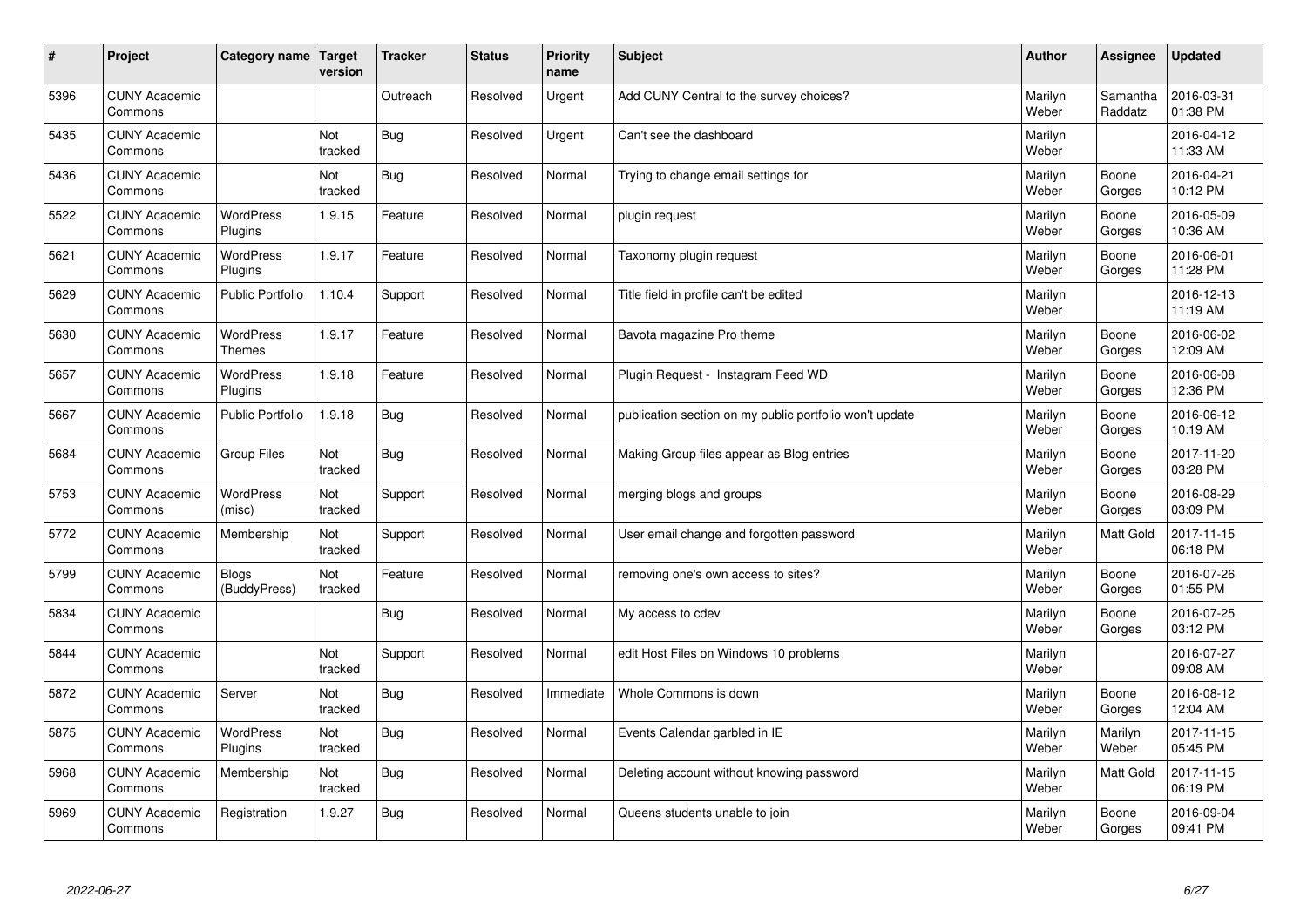| $\vert$ # | Project                         | Category name                 | Target<br>version | <b>Tracker</b> | <b>Status</b> | <b>Priority</b><br>name | <b>Subject</b>                                      | <b>Author</b>    | Assignee              | <b>Updated</b>         |
|-----------|---------------------------------|-------------------------------|-------------------|----------------|---------------|-------------------------|-----------------------------------------------------|------------------|-----------------------|------------------------|
| 5985      | <b>CUNY Academic</b><br>Commons | Support                       | Not<br>tracked    | Support        | Resolved      | Normal                  | change user's email address (she cannot access old) | Marilyn<br>Weber | Boone<br>Gorges       | 2016-09-07<br>01:43 PM |
| 5991      | <b>CUNY Academic</b><br>Commons | Email<br><b>Notifications</b> | Future<br>release | Support        | Resolved      | Normal                  | change format of autogenerated blog emails          | Marilyn<br>Weber | Paige<br>Dupont       | 2018-01-12<br>02:55 PM |
| 6025      | <b>CUNY Academic</b><br>Commons | Search                        | Not<br>tracked    | <b>Bug</b>     | Resolved      | Normal                  | Search function not working                         | Marilyn<br>Weber | Boone<br>Gorges       | 2016-10-12<br>09:41 AM |
| 6039      | <b>CUNY Academic</b><br>Commons | Membership                    | 1.9.28            | <b>Bug</b>     | Resolved      | High                    | User cannot change her email                        | Marilyn<br>Weber |                       | 2016-09-19<br>03:03 PM |
| 6091      | <b>CUNY Academic</b><br>Commons | Group<br>Invitations          | Not<br>tracked    | Bug            | Resolved      | Normal                  | User cannot re-join a group                         | Marilyn<br>Weber | Boone<br>Gorges       | 2016-09-28<br>01:47 PM |
| 6101      | <b>CUNY Academic</b><br>Commons | <b>Public Portfolio</b>       |                   | Bug            | Resolved      | High                    | Profile update problems                             | Marilyn<br>Weber | Boone<br>Gorges       | 2016-12-01<br>03:50 PM |
| 6106      | <b>CUNY Academic</b><br>Commons | Server                        | Not<br>tracked    | Bug            | Resolved      | Normal                  | 504 error                                           | Marilyn<br>Weber |                       | 2017-11-15<br>01:55 PM |
| 6107      | <b>CUNY Academic</b><br>Commons |                               |                   | <b>Bug</b>     | Resolved      | High                    | site redirect?                                      | Marilyn<br>Weber | Boone<br>Gorges       | 2016-09-29<br>03:45 PM |
| 6118      | <b>CUNY Academic</b><br>Commons | cuny.is                       |                   | Feature        | Resolved      | Normal                  | Cuny. Is request from Javier Otero Peña             | Marilyn<br>Weber | Sarah<br>Morgano      | 2016-10-04<br>07:02 PM |
| 6175      | <b>CUNY Academic</b><br>Commons | Account<br>settings           |                   | Support        | Resolved      | Normal                  | Email address (user cannot access old)              | Marilyn<br>Weber | <b>Matt Gold</b>      | 2016-11-29<br>06:31 PM |
| 6286      | <b>CUNY Academic</b><br>Commons | Groups (misc)                 | Not<br>tracked    | Bug            | Resolved      | Immediate               | Groups pages not displaying at all!                 | Marilyn<br>Weber | Boone<br>Gorges       | 2017-11-15<br>10:57 AM |
| 6602      | <b>CUNY Academic</b><br>Commons | ZenDesk                       | 1.10              | <b>Bug</b>     | Resolved      | High                    | Add Friend button not working                       | Marilyn<br>Weber | Raymond<br><b>Hoh</b> | 2016-11-04<br>12:14 PM |
| 6626      | <b>CUNY Academic</b><br>Commons | <b>Group Files</b>            | 1.10.1            | <b>Bug</b>     | Resolved      | Normal                  | Files from non-member showing up in private group   | Marilyn<br>Weber | Boone<br>Gorges       | 2016-11-07<br>03:54 PM |
| 6656      | <b>CUNY Academic</b><br>Commons | Support                       | Not<br>tracked    | Support        | Resolved      | Normal                  | Remove user profile                                 | Marilyn<br>Weber | Matt Gold             | 2016-11-10<br>02:18 PM |
| 6812      | <b>CUNY Academic</b><br>Commons |                               | Not<br>tracked    | Support        | Resolved      | Normal                  | User cannot change email                            | Marilyn<br>Weber | Matt Gold             | 2016-12-01<br>06:24 PM |
| 6815      | <b>CUNY Academic</b><br>Commons | Password<br>Reset             | Not<br>tracked    | Support        | Resolved      | Normal                  | password reset requested                            | Marilyn<br>Weber | <b>Matt Gold</b>      | 2016-11-22<br>10:30 AM |
| 6818      | <b>CUNY Academic</b><br>Commons | Email<br><b>Notifications</b> | 1.10.3            | Support        | Resolved      | Normal                  | No more email notifications?                        | Marilyn<br>Weber |                       | 2016-11-22<br>02:51 PM |
| 6851      | <b>CUNY Academic</b><br>Commons | Redmine                       | Not<br>tracked    | Support        | Resolved      | Normal                  | How do I help users join Redmine?                   | Marilyn<br>Weber | Matt Gold             | 2016-11-28<br>10:16 AM |
| 6857      | <b>CUNY Academic</b><br>Commons | <b>Blogs</b><br>(BuddyPress)  | Not<br>tracked    | Support        | Resolved      | Normal                  | Committee on Religion website                       | Marilyn<br>Weber | Boone<br>Gorges       | 2017-08-17<br>10:24 AM |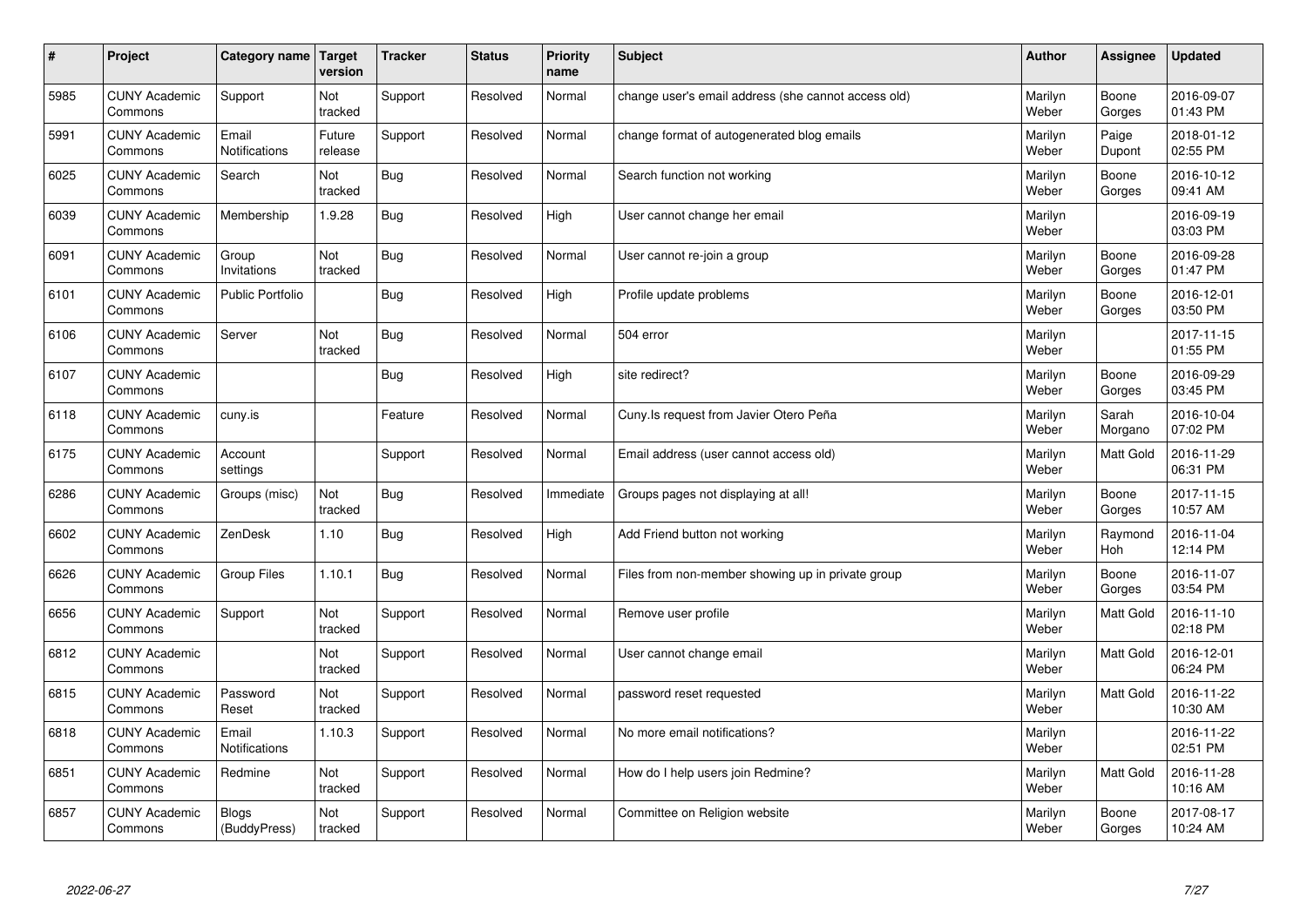| #    | Project                         | Category name               | Target<br>version | <b>Tracker</b> | <b>Status</b> | <b>Priority</b><br>name | <b>Subject</b>                                                              | <b>Author</b>    | Assignee         | <b>Updated</b>         |
|------|---------------------------------|-----------------------------|-------------------|----------------|---------------|-------------------------|-----------------------------------------------------------------------------|------------------|------------------|------------------------|
| 6860 | <b>CUNY Academic</b><br>Commons | User<br>Onboarding          | 1.12              | Bug            | Resolved      | Normal                  | Invitation to join a group is appearing as an invitiation to join the site! | Marilyn<br>Weber | Boone<br>Gorges  | 2017-10-30<br>10:03 AM |
| 6866 | <b>CUNY Academic</b><br>Commons |                             | Not<br>tracked    | Support        | Resolved      | Normal                  | User would like to have her account deleted                                 | Marilyn<br>Weber | <b>Matt Gold</b> | 2017-11-15<br>05:49 PM |
| 6893 | <b>CUNY Academic</b><br>Commons | Group Forums                |                   | <b>Bug</b>     | Resolved      | Normal                  | Forum for CUNY Academic Commons Team is gone                                | Marilyn<br>Weber | Boone<br>Gorges  | 2016-12-01<br>08:08 AM |
| 6899 | <b>CUNY Academic</b><br>Commons | Account<br>settings         | Not<br>tracked    | Support        | Resolved      | Normal                  | New user has misspelled her own name                                        | Marilyn<br>Weber | Boone<br>Gorges  | 2016-12-01<br>05:10 PM |
| 7100 | <b>CUNY Academic</b><br>Commons | <b>WordPress</b><br>Plugins | 1.10.5            | <b>Bug</b>     | Resolved      | High                    | Cincopa plugin problem                                                      | Marilyn<br>Weber | Boone<br>Gorges  | 2016-12-19<br>10:32 AM |
| 7223 | <b>CUNY Academic</b><br>Commons | Membership                  | Not<br>tracked    | <b>Bug</b>     | Resolved      | Normal                  | User with two profiles would like to merge them                             | Marilyn<br>Weber | Boone<br>Gorges  | 2017-01-10<br>02:07 PM |
| 7310 | <b>CUNY Academic</b><br>Commons |                             | 1.10.7            | <b>Bug</b>     | Resolved      | Normal                  | Friendship request mystery.                                                 | Marilyn<br>Weber | Boone<br>Gorges  | 2017-01-05<br>03:12 PM |
| 7328 | <b>CUNY Academic</b><br>Commons | <b>WordPress</b><br>Plugins | Not<br>tracked    | Bug            | Resolved      | Normal                  | technical issue with the Events Manager plugin                              | Marilyn<br>Weber | Raymond<br>Hoh   | 2017-11-15<br>06:19 PM |
| 7337 | <b>CUNY Academic</b><br>Commons | Membership                  | Not<br>tracked    | Bug            | Resolved      | Normal                  | User with new email                                                         | Marilyn<br>Weber |                  | 2017-01-06<br>11:05 AM |
| 7349 | <b>CUNY Academic</b><br>Commons | Membership                  | Not<br>tracked    | <b>Bug</b>     | Resolved      | Normal                  | LACUNY Institute website                                                    | Marilyn<br>Weber | Boone<br>Gorges  | 2017-01-11<br>04:26 PM |
| 7460 | <b>CUNY Academic</b><br>Commons | WordPress<br><b>Themes</b>  | 1.10.8            | Support        | Resolved      | Normal                  | install Independent Publisher theme?                                        | Marilyn<br>Weber | Boone<br>Gorges  | 2017-01-21<br>09:34 PM |
| 7486 | <b>CUNY Academic</b><br>Commons | Membership                  | Not<br>tracked    | Support        | Resolved      | Normal                  | changed email address                                                       | Marilyn<br>Weber |                  | 2017-01-24<br>10:00 PM |
| 7607 | <b>CUNY Academic</b><br>Commons | WordPress<br>(misc)         | Not<br>tracked    | Feature        | Resolved      | Normal                  | mp4 files                                                                   | Marilyn<br>Weber |                  | 2017-02-15<br>07:37 PM |
| 7608 | <b>CUNY Academic</b><br>Commons | Registration                | Not<br>tracked    | Feature        | Resolved      | Normal                  | create an account                                                           | Marilyn<br>Weber |                  | 2017-02-15<br>10:45 PM |
| 7613 | <b>CUNY Academic</b><br>Commons | Registration                | Not<br>tracked    | Support        | Resolved      | Normal                  | non-matriculated students                                                   | Marilyn<br>Weber | Boone<br>Gorges  | 2017-11-15<br>11:03 AM |
| 7619 | <b>CUNY Academic</b><br>Commons | Membership                  | Not<br>tracked    | Support        | Resolved      | Normal                  | outside users for a site that isn't a class?                                | Marilyn<br>Weber | Matt Gold        | 2017-11-15<br>06:18 PM |
| 7678 | <b>CUNY Academic</b><br>Commons | Groups (misc)               | Not<br>tracked    | Support        | Resolved      | Normal                  | add admin to student group                                                  | Marilyn<br>Weber | Boone<br>Gorges  | 2017-02-15<br>11:58 AM |
| 7684 | <b>CUNY Academic</b><br>Commons | Reply By Email              | 1.10.12           | <b>Bug</b>     | Resolved      | High                    | trying to post too often error                                              | Marilyn<br>Weber | Raymond<br>Hoh   | 2017-02-28<br>12:43 PM |
| 7685 | <b>CUNY Academic</b><br>Commons | Password<br>Reset           | Not<br>tracked    | Support        | Resolved      | Normal                  | temporary password                                                          | Marilyn<br>Weber | Boone<br>Gorges  | 2017-02-15<br>07:36 PM |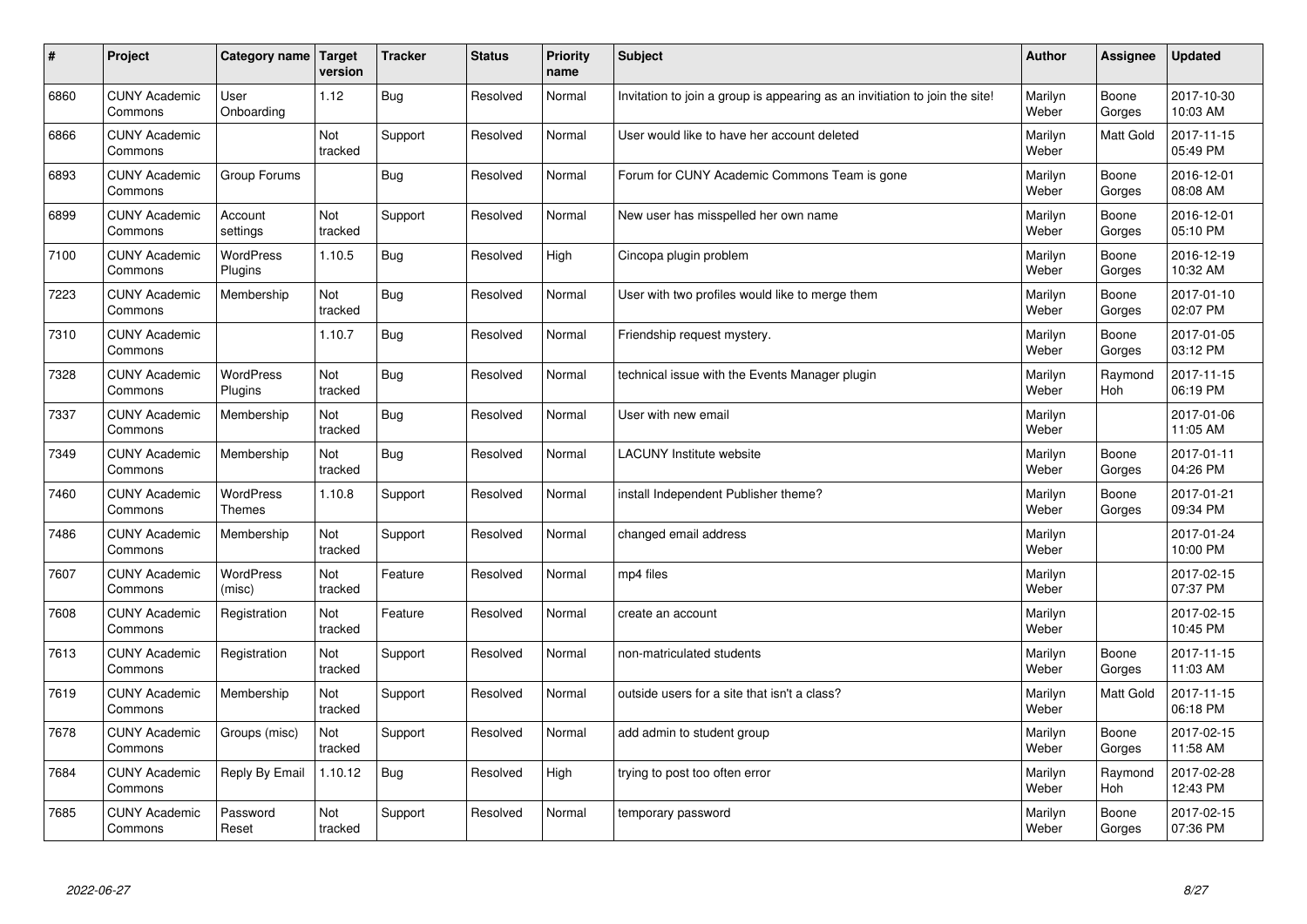| #    | Project                         | Category name                     | Target<br>version | <b>Tracker</b> | <b>Status</b> | <b>Priority</b><br>name | <b>Subject</b>                                                                          | <b>Author</b>    | Assignee        | <b>Updated</b>         |
|------|---------------------------------|-----------------------------------|-------------------|----------------|---------------|-------------------------|-----------------------------------------------------------------------------------------|------------------|-----------------|------------------------|
| 7745 | <b>CUNY Academic</b><br>Commons | <b>WordPress</b><br>Plugins       | 1.10.13           | Support        | Resolved      | Normal                  | Featured Video Plus plugin requested                                                    | Marilyn<br>Weber |                 | 2017-03-03<br>01:51 PM |
| 7767 | <b>CUNY Academic</b><br>Commons |                                   | Not<br>tracked    | Bug            | Resolved      | Normal                  | Site loading problems                                                                   | Marilyn<br>Weber |                 | 2017-03-21<br>09:57 PM |
| 7771 | <b>CUNY Academic</b><br>Commons | Membership                        | Not<br>tracked    | Support        | Resolved      | Normal                  | User would like to be uncoupled from sites                                              | Marilyn<br>Weber | Boone<br>Gorges | 2017-03-09<br>12:38 PM |
| 7775 | <b>CUNY Academic</b><br>Commons | Membership                        | Not<br>tracked    | Support        | Resolved      | Normal                  | Email change                                                                            | Marilyn<br>Weber |                 | 2017-03-08<br>10:09 PM |
| 7785 | <b>CUNY Academic</b><br>Commons |                                   | Not<br>tracked    | Support        | Resolved      | Normal                  | ftp access or files?                                                                    | Marilyn<br>Weber | Boone<br>Gorges | 2017-03-13<br>02:34 PM |
| 7803 | <b>CUNY Academic</b><br>Commons |                                   |                   | Bug            | Resolved      | Normal                  | user email change                                                                       | Marilyn<br>Weber |                 | 2017-03-16<br>11:58 AM |
| 7836 | <b>CUNY Academic</b><br>Commons | Social Paper                      | Not<br>tracked    | Support        | Resolved      | Normal                  | missing Social Paper                                                                    | Marilyn<br>Weber |                 | 2017-11-15<br>01:31 PM |
| 7922 | <b>CUNY Academic</b><br>Commons | Membership                        | Not<br>tracked    | Support        | Resolved      | Normal                  | add me as an admin to the MALs alumni site?                                             | Marilyn<br>Weber |                 | 2017-04-06<br>05:19 PM |
| 7972 | <b>CUNY Academic</b><br>Commons |                                   | Not<br>tracked    | Support        | Resolved      | Normal                  | expand the memory limit for videos?                                                     | Marilyn<br>Weber |                 | 2017-04-20<br>10:07 AM |
| 7994 | <b>CUNY Academic</b><br>Commons | WordPress<br>(misc)               | 1.10.17           | Bug            | Resolved      | Urgent                  | Comments not appearing                                                                  | Marilyn<br>Weber |                 | 2017-04-20<br>11:16 AM |
| 7995 | <b>CUNY Academic</b><br>Commons | Domain<br>Mapping                 | Not<br>tracked    | Bug            | Resolved      | Urgent                  | http://on.socialpaper.gc.cuny.edu down?                                                 | Marilyn<br>Weber |                 | 2017-04-21<br>11:07 AM |
| 8120 | <b>CUNY Academic</b><br>Commons | Membership                        | Not<br>tracked    | Support        | Resolved      | Normal                  | add me as an admin to https://nyslavery.commons.gc.cuny.edu                             | Marilyn<br>Weber |                 | 2017-05-10<br>02:19 PM |
| 8125 | <b>CUNY Academic</b><br>Commons | <b>WordPress</b><br><b>Themes</b> | 1.10.19           | Bug            | Resolved      | High                    | careerplan admin page failing to load with "currently unable to handle<br>this request" | Marilyn<br>Weber |                 | 2017-07-13<br>12:54 PM |
| 8131 | <b>CUNY Academic</b><br>Commons | WordPress<br>Plugins              | 1.11              | <b>Bug</b>     | Resolved      | Normal                  | Newsletters plug-in                                                                     | Marilyn<br>Weber | Boone<br>Gorges | 2017-05-11<br>09:42 PM |
| 8200 | <b>CUNY Academic</b><br>Commons | Groups (misc)                     | Not<br>tracked    | Bug            | Resolved      | Normal                  | Announcements has disappeared                                                           | Marilyn<br>Weber | Boone<br>Gorges | 2017-05-26<br>04:04 PM |
| 8222 | <b>CUNY Academic</b><br>Commons | Membership                        | Not<br>tracked    | Support        | Resolved      | Normal                  | Admin for iletc.commons.gc.cuny.edu                                                     | Marilyn<br>Weber | Boone<br>Gorges | 2017-06-08<br>10:06 AM |
| 8259 | <b>CUNY Academic</b><br>Commons |                                   | Not<br>tracked    | Bug            | Resolved      | Normal                  | missing dashboard                                                                       | Marilyn<br>Weber |                 | 2017-11-15<br>01:28 PM |
| 8289 | <b>CUNY Academic</b><br>Commons |                                   | Not<br>tracked    | Support        | Resolved      | Normal                  | removing my access to sites                                                             | Marilyn<br>Weber | Luke<br>Waltzer | 2017-06-19<br>12:40 PM |
| 8308 | <b>CUNY Academic</b><br>Commons | <b>WordPress</b><br>Plugins       | Not<br>tracked    | Support        | Resolved      | Normal                  | WP Migration plugin                                                                     | Marilyn<br>Weber |                 | 2017-11-15<br>01:27 PM |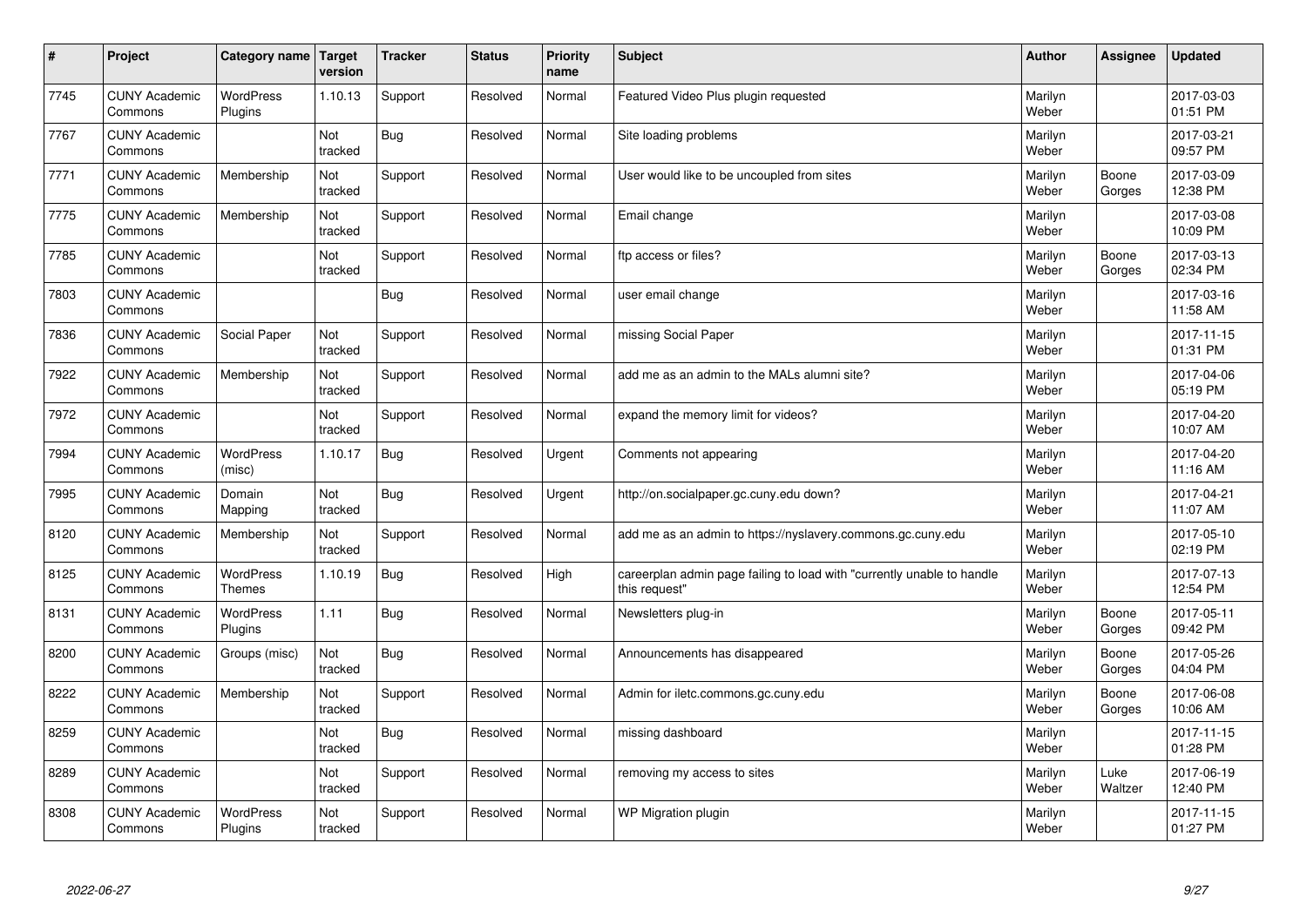| $\vert$ # | Project                         | Category name               | Target<br>version     | <b>Tracker</b>     | <b>Status</b> | <b>Priority</b><br>name | <b>Subject</b>                                             | <b>Author</b>    | Assignee        | <b>Updated</b>         |
|-----------|---------------------------------|-----------------------------|-----------------------|--------------------|---------------|-------------------------|------------------------------------------------------------|------------------|-----------------|------------------------|
| 8379      | <b>CUNY Academic</b><br>Commons |                             | Not<br>tracked        | Support            | Resolved      | Normal                  | request for site build help                                | Marilyn<br>Weber |                 | 2017-07-01<br>10:48 AM |
| 8401      | <b>CUNY Academic</b><br>Commons | Membership                  | Not<br>tracked        | Support            | Resolved      | Normal                  | add me as an admin                                         | Marilyn<br>Weber | Boone<br>Gorges | 2017-07-11<br>11:40 AM |
| 8429      | <b>CUNY Academic</b><br>Commons | Membership                  | Not<br>tracked        | Support            | Resolved      | Normal                  | Please make me an admin of https://arc.commons.gc.cuny.edu | Marilyn<br>Weber | Boone<br>Gorges | 2017-07-24<br>03:33 PM |
| 8446      | <b>CUNY Academic</b><br>Commons | <b>WordPress</b><br>Plugins | 1.11.14               | Support            | Resolved      | Normal                  | request for multiple accordion menu plugins                | Marilyn<br>Weber |                 | 2018-05-07<br>09:57 PM |
| 8459      | <b>CUNY Academic</b><br>Commons |                             | <b>Not</b><br>tracked | Documentatio<br>n. | Resolved      | Normal                  | comprehensive list of plugins?                             | Marilyn<br>Weber |                 | 2017-10-11<br>11:24 AM |
| 8464      | <b>CUNY Academic</b><br>Commons |                             | Not<br>tracked        | Support            | Resolved      | Normal                  | WP UI                                                      | Marilyn<br>Weber |                 | 2017-10-11<br>11:23 AM |
| 8471      | <b>CUNY Academic</b><br>Commons |                             | Not<br>tracked        | Support            | Resolved      | Normal                  | admin at https://commons.gc.cuny.edu/                      | Marilyn<br>Weber |                 | 2017-09-06<br>01:50 PM |
| 8481      | <b>CUNY Academic</b><br>Commons | Membership                  | Not<br>tracked        | Support            | Resolved      | Normal                  | admin of http://swipanalytic.org/organizers/               | Marilyn<br>Weber |                 | 2019-02-19<br>01:58 PM |
| 8529      | <b>CUNY Academic</b><br>Commons |                             | Not<br>tracked        | Support            | Resolved      | Normal                  | Iframe regiest?                                            | Marilyn<br>Weber |                 | 2017-08-16<br>04:40 PM |
| 8531      | <b>CUNY Academic</b><br>Commons | Membership                  | Not<br>tracked        | Support            | Resolved      | Normal                  | admin of https://admissions.commons.gc.cuny.edu            | Marilyn<br>Weber |                 | 2017-08-15<br>04:20 PM |
| 8552      | <b>CUNY Academic</b><br>Commons | WordPress<br>Plugins        | 1.11.10               | <b>Bug</b>         | Resolved      | Normal                  | Events Calendar problem                                    | Marilyn<br>Weber |                 | 2017-08-18<br>04:36 PM |
| 8553      | <b>CUNY Academic</b><br>Commons |                             | Not<br>tracked        | Support            | Resolved      | Normal                  | storage limits?                                            | Marilyn<br>Weber |                 | 2017-08-18<br>04:36 PM |
| 8566      | <b>CUNY Academic</b><br>Commons | Membership                  | Not<br>tracked        | Support            | Resolved      | Normal                  | user email change                                          | Marilyn<br>Weber |                 | 2017-11-15<br>01:27 PM |
| 8576      | <b>CUNY Academic</b><br>Commons | WordPress<br>Plugins        | 1.11.11               | Support            | Resolved      | Normal                  | Digital Measures plugin request                            | Marilyn<br>Weber |                 | 2017-09-01<br>03:44 PM |
| 8577      | <b>CUNY Academic</b><br>Commons | Membership                  | Not<br>tracked        | Support            | Resolved      | Normal                  | another user email change                                  | Marilyn<br>Weber |                 | 2017-08-25<br>10:23 AM |
| 8620      | <b>CUNY Academic</b><br>Commons | ZenDesk                     | 1.11.11               | Bug                | Resolved      | High                    | 'Send us a message" not working                            | Marilyn<br>Weber | Raymond<br>Hoh  | 2017-08-29<br>04:13 PM |
| 8630      | <b>CUNY Academic</b><br>Commons | Membership                  | Not<br>tracked        | Support            | Resolved      | Normal                  | Change in email/campus                                     | Marilyn<br>Weber |                 | 2017-08-30<br>03:48 PM |
| 8638      | <b>CUNY Academic</b><br>Commons | Group Blogs                 | 1.11.11               | <b>Bug</b>         | Resolved      | Normal                  | members not syncing from group to site                     | Marilyn<br>Weber |                 | 2017-09-01<br>03:50 PM |
| 8661      | <b>CUNY Academic</b><br>Commons | Group Blogs                 | Not<br>tracked        | Bug                | Resolved      | Normal                  | new group, old site, can't link?                           | Marilyn<br>Weber |                 | 2017-11-15<br>01:26 PM |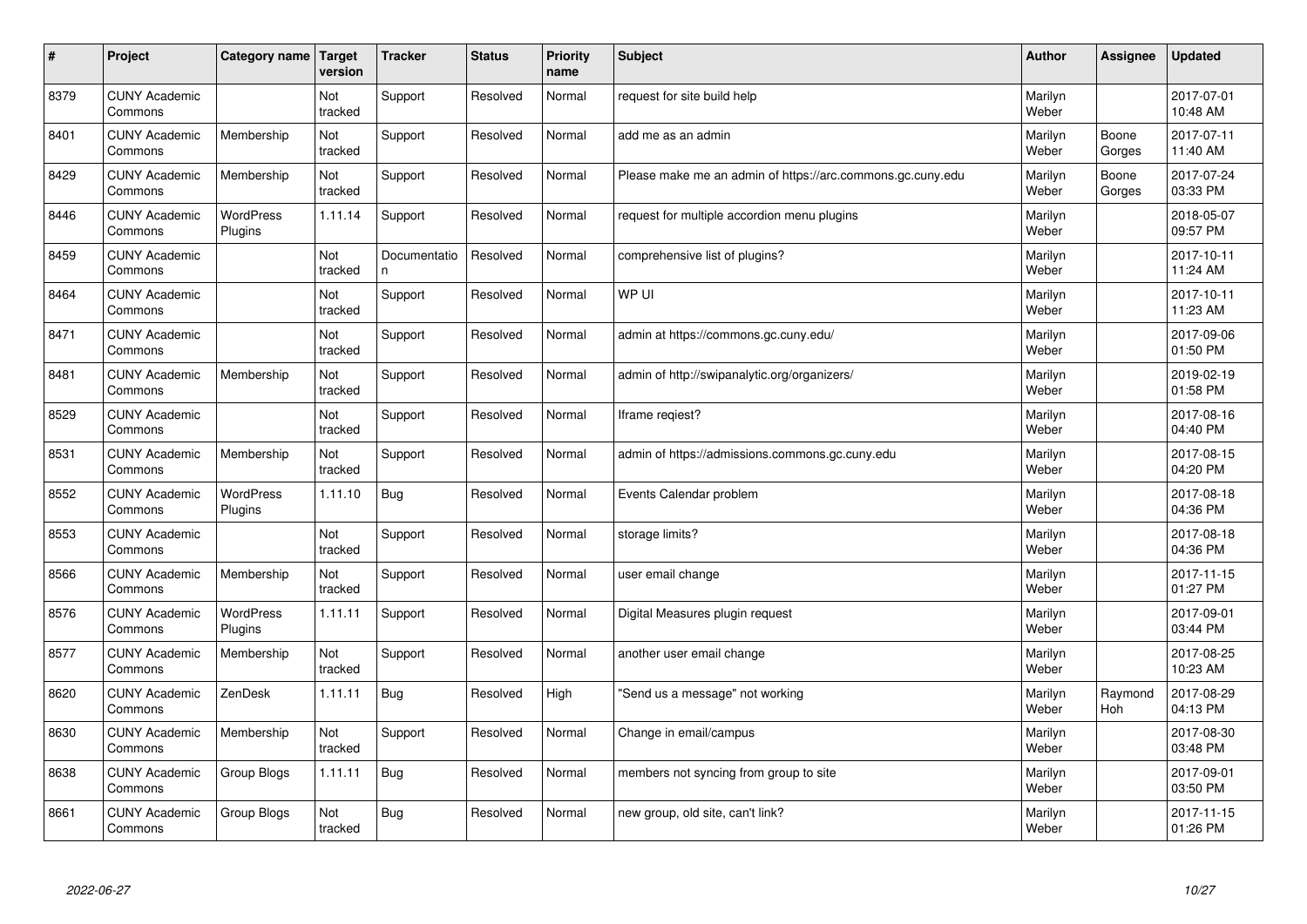| $\sharp$ | Project                         | Category name   Target            | version        | <b>Tracker</b> | <b>Status</b> | <b>Priority</b><br>name | <b>Subject</b>                                                              | <b>Author</b>    | Assignee         | <b>Updated</b>         |
|----------|---------------------------------|-----------------------------------|----------------|----------------|---------------|-------------------------|-----------------------------------------------------------------------------|------------------|------------------|------------------------|
| 8693     | <b>CUNY Academic</b><br>Commons | <b>WordPress</b><br>Plugins       |                | Support        | Resolved      | Normal                  | Existing blog wants to replace Mailpoet with Newsletters                    | Marilyn<br>Weber |                  | 2017-09-12<br>02:24 PM |
| 8721     | <b>CUNY Academic</b><br>Commons | <b>WordPress</b><br>Plugins       | 1.11.13        | Bug            | Resolved      | Normal                  | more problems with Events calendar                                          | Marilyn<br>Weber |                  | 2017-09-21<br>10:35 AM |
| 8726     | <b>CUNY Academic</b><br>Commons |                                   |                | Support        | Resolved      | Normal                  | Redirect problem                                                            | Marilyn<br>Weber |                  | 2017-09-21<br>12:14 PM |
| 8729     | <b>CUNY Academic</b><br>Commons |                                   | Not<br>tracked | Support        | Resolved      | Normal                  | email change                                                                | Marilyn<br>Weber |                  | 2017-09-25<br>02:14 PM |
| 8768     | <b>CUNY Academic</b><br>Commons |                                   | Not<br>tracked | Support        | Resolved      | Normal                  | unsafe redirect?                                                            | Marilyn<br>Weber |                  | 2017-10-06<br>12:14 PM |
| 8848     | <b>CUNY Academic</b><br>Commons |                                   | Not<br>tracked | Support        | Resolved      | Normal                  | email change request                                                        | Marilyn<br>Weber |                  | 2017-10-24<br>11:19 AM |
| 8855     | <b>CUNY Academic</b><br>Commons |                                   | Not<br>tracked | Support        | Resolved      | Normal                  | another email change request                                                | Marilyn<br>Weber |                  | 2017-10-25<br>10:55 AM |
| 8873     | <b>CUNY Academic</b><br>Commons |                                   | Not<br>tracked | Support        | Resolved      | Normal                  | maximum file upload size?                                                   | Marilyn<br>Weber |                  | 2017-10-30<br>11:23 AM |
| 8878     | <b>CUNY Academic</b><br>Commons | cuny.is                           | Not<br>tracked | Bug            | Resolved      | Urgent                  | cuny is site link won't work                                                | Marilyn<br>Weber | Boone<br>Gorges  | 2017-11-01<br>03:06 PM |
| 8882     | <b>CUNY Academic</b><br>Commons |                                   | Not<br>tracked | Support        | Resolved      | Normal                  | question about search engines                                               | Marilyn<br>Weber |                  | 2017-11-01<br>03:26 PM |
| 8893     | <b>CUNY Academic</b><br>Commons | Social Paper                      | 1.12.1         | Support        | Resolved      | Normal                  | Social paper won't connect to group?                                        | Marilyn<br>Weber |                  | 2017-12-11<br>01:16 PM |
| 8906     | <b>CUNY Academic</b><br>Commons | Redmine                           | Not<br>tracked | Support        | Resolved      | Normal                  | Redmine access?                                                             | Marilyn<br>Weber | <b>Matt Gold</b> | 2017-11-13<br>06:02 PM |
| 8908     | <b>CUNY Academic</b><br>Commons | <b>WordPress</b><br>Plugins       | 1.12.2         | Support        | Resolved      | Normal                  | Plugin request from Steve Brier                                             | Marilyn<br>Weber |                  | 2017-11-27<br>11:39 AM |
| 8917     | <b>CUNY Academic</b><br>Commons | <b>Group Files</b>                | 1.12.3         | Bug            | Resolved      | High                    | Files not downloading from Groups properly                                  | Marilyn<br>Weber | Boone<br>Gorges  | 2017-11-29<br>10:04 PM |
| 8924     | <b>CUNY Academic</b><br>Commons | WordPress<br>Plugins              | 1.12.4         | Bug            | Resolved      | Normal                  | auto-remove feature on http://pcp.gc.cuny.edu                               | Marilyn<br>Weber | Matt Gold        | 2017-12-04<br>10:18 AM |
| 8934     | <b>CUNY Academic</b><br>Commons | Reply By Email                    | 1.12.4         | Support        | Resolved      | High                    | RBE "could not post" email should have info about attempted From<br>address | Marilyn<br>Weber | Raymond<br>Hoh   | 2017-12-12<br>11:25 AM |
| 8937     | <b>CUNY Academic</b><br>Commons |                                   | Not<br>tracked | Bug            | Resolved      | Normal                  | videos gone                                                                 | Marilyn<br>Weber |                  | 2017-12-01<br>11:27 AM |
| 8941     | <b>CUNY Academic</b><br>Commons | <b>WordPress</b><br><b>Themes</b> | 1.13.1         | Support        | Resolved      | Normal                  | Theme request: ColorNews                                                    | Marilyn<br>Weber |                  | 2018-05-08<br>10:42 AM |
| 8978     | <b>CUNY Academic</b><br>Commons | Groups (misc)                     | Not<br>tracked | Support        | Resolved      | Normal                  | removing old groups                                                         | Marilyn<br>Weber |                  | 2018-12-10<br>03:52 PM |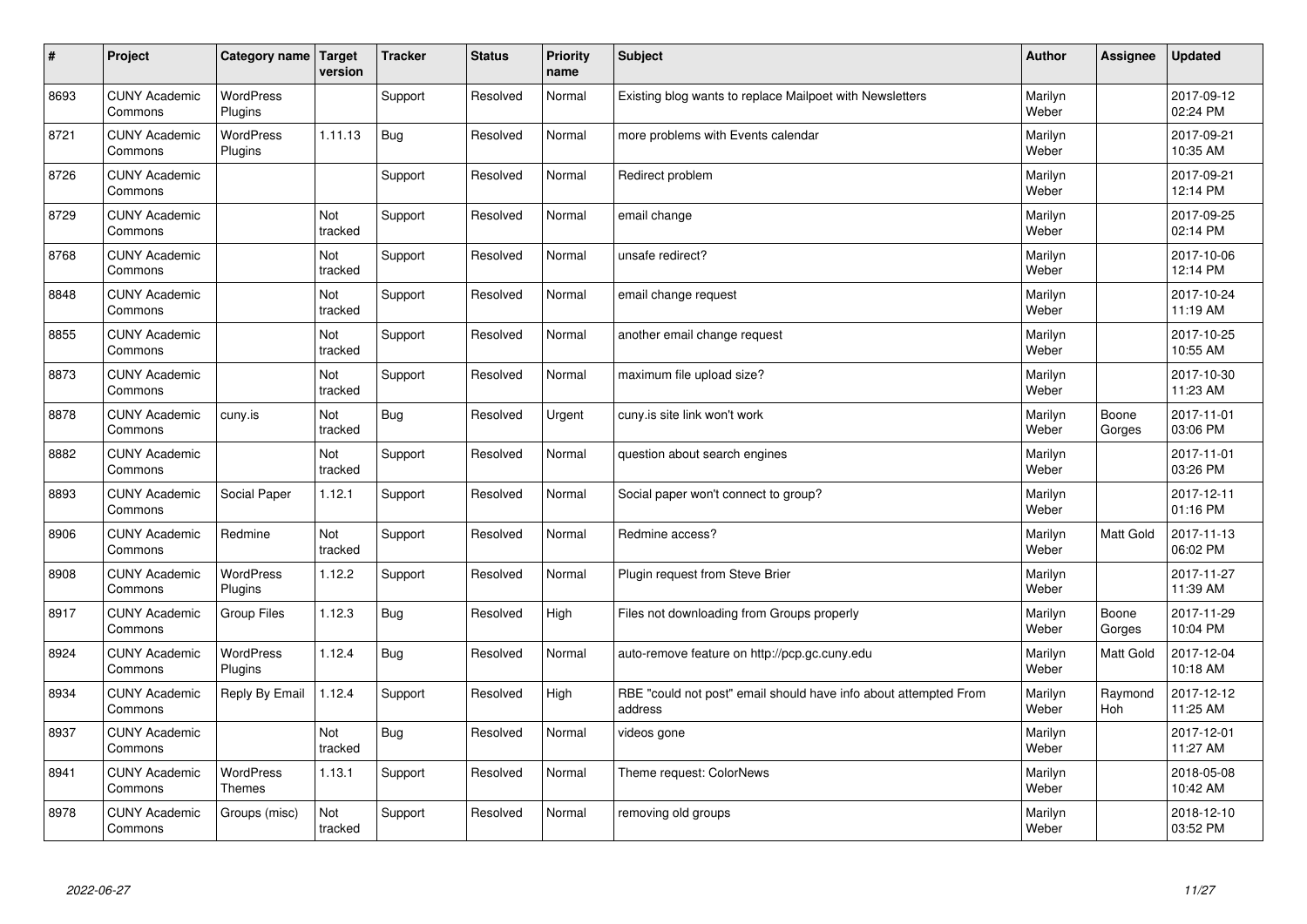| $\sharp$ | Project                         | Category name               | Target<br>version | <b>Tracker</b> | <b>Status</b> | <b>Priority</b><br>name | <b>Subject</b>                                       | <b>Author</b>    | Assignee              | <b>Updated</b>         |
|----------|---------------------------------|-----------------------------|-------------------|----------------|---------------|-------------------------|------------------------------------------------------|------------------|-----------------------|------------------------|
| 9004     | <b>CUNY Academic</b><br>Commons | Membership                  | Not<br>tracked    | Support        | Resolved      | Normal                  | email change request                                 | Marilyn<br>Weber |                       | 2017-12-14<br>12:27 PM |
| 9026     | <b>CUNY Academic</b><br>Commons | <b>WordPress</b><br>Plugins | 1.12.6            | Support        | Resolved      | Normal                  | plugin request from Carlos Guevara                   | Marilyn<br>Weber |                       | 2018-01-03<br>09:33 AM |
| 9062     | <b>CUNY Academic</b><br>Commons |                             | Not<br>tracked    | Bug            | Resolved      | Normal                  | re-add me as admin of https://commons.gc.cuny.edu/   | Marilyn<br>Weber |                       | 2018-01-08<br>12:03 PM |
| 9078     | <b>CUNY Academic</b><br>Commons | <b>WordPress</b><br>Plugins | 1.12.7            | Support        | Resolved      | Normal                  | arcgis web maps?                                     | Marilyn<br>Weber | Raymond<br><b>Hoh</b> | 2018-01-23<br>11:11 AM |
| 9087     | <b>CUNY Academic</b><br>Commons | <b>WordPress</b><br>Plugins | 1.12.7            | Support        | Resolved      | Normal                  | request for WP Social Sharing                        | Marilyn<br>Weber |                       | 2018-01-23<br>11:17 AM |
| 9130     | <b>CUNY Academic</b><br>Commons | Homepage<br><b>Slides</b>   | Not<br>tracked    | Bug            | Resolved      | Normal                  | too many redirects                                   | Marilyn<br>Weber |                       | 2018-01-29<br>10:27 AM |
| 9131     | <b>CUNY Academic</b><br>Commons |                             |                   | Support        | Resolved      | Normal                  | webrecorder.io via Firefox                           | Marilyn<br>Weber |                       | 2018-01-29<br>11:11 AM |
| 9154     | <b>CUNY Academic</b><br>Commons | Events                      | 1.12.8            | <b>Bug</b>     | Resolved      | Normal                  | problem with group calendar                          | Marilyn<br>Weber | Raymond<br>Hoh        | 2018-02-13<br>10:49 AM |
| 9162     | <b>CUNY Academic</b><br>Commons | Registration                | Not<br>tracked    | Support        | Resolved      | Normal                  | email change due to user error                       | Marilyn<br>Weber | <b>Matt Gold</b>      | 2018-02-13<br>11:11 AM |
| 9163     | <b>CUNY Academic</b><br>Commons | Layout                      | 1.12.8            | Support        | Resolved      | Normal                  | Mobile responsiveness issues                         | Marilyn<br>Weber | Raymond<br>Hoh        | 2018-02-13<br>10:49 AM |
| 9192     | <b>CUNY Academic</b><br>Commons | <b>WordPress</b><br>Plugins | 1.12.8            | Bug            | Resolved      | Normal                  | problems with the Leaflet plug -in                   | Marilyn<br>Weber | Boone<br>Gorges       | 2018-02-13<br>11:07 AM |
| 9223     | <b>CUNY Academic</b><br>Commons |                             | Not<br>tracked    | Support        | Resolved      | Normal                  | moving wordpress sites                               | Marilyn<br>Weber |                       | 2018-02-18<br>08:44 PM |
| 9224     | <b>CUNY Academic</b><br>Commons | Group Files                 | 1.13              | Feature        | Resolved      | Normal                  | attachments to forum posts clutter up Files area     | Marilyn<br>Weber | Boone<br>Gorges       | 2018-03-22<br>03:34 PM |
| 9276     | <b>CUNY Academic</b><br>Commons |                             |                   | <b>Bug</b>     | Resolved      | High                    | problem adding a member to a group - wrong username? | Marilyn<br>Weber |                       | 2018-02-25<br>12:47 PM |
| 9282     | <b>CUNY Academic</b><br>Commons | Group Forums                | 1.12.9            | <b>Bug</b>     | Resolved      | Normal                  | 'Forum ID is missing" error?                         | Marilyn<br>Weber |                       | 2018-02-27<br>10:32 AM |
| 9330     | <b>CUNY Academic</b><br>Commons | <b>WordPress</b><br>Plugins | 1.12.10           | <b>Bug</b>     | Resolved      | Normal                  | part 2 of problems with the Leaflet plug -in         | Marilyn<br>Weber |                       | 2018-03-04<br>05:58 PM |
| 9335     | <b>CUNY Academic</b><br>Commons | WordPress<br>Themes         | 1.12.10           | Bug            | Resolved      | Normal                  | clone http://digitalscholarship.ccny.cuny.edu site?  | Marilyn<br>Weber | Boone<br>Gorges       | 2018-03-14<br>12:43 PM |
| 9340     | <b>CUNY Academic</b><br>Commons | <b>WordPress</b><br>Plugins | 1.12.10           | Bug            | Resolved      | Normal                  | change the web preview?                              | Marilyn<br>Weber | Raymond<br><b>Hoh</b> | 2018-03-13<br>11:50 AM |
| 9355     | <b>CUNY Academic</b><br>Commons |                             | Not<br>tracked    | Support        | Resolved      | Normal                  | 14gb of video?                                       | Marilyn<br>Weber |                       | 2018-03-13<br>11:56 AM |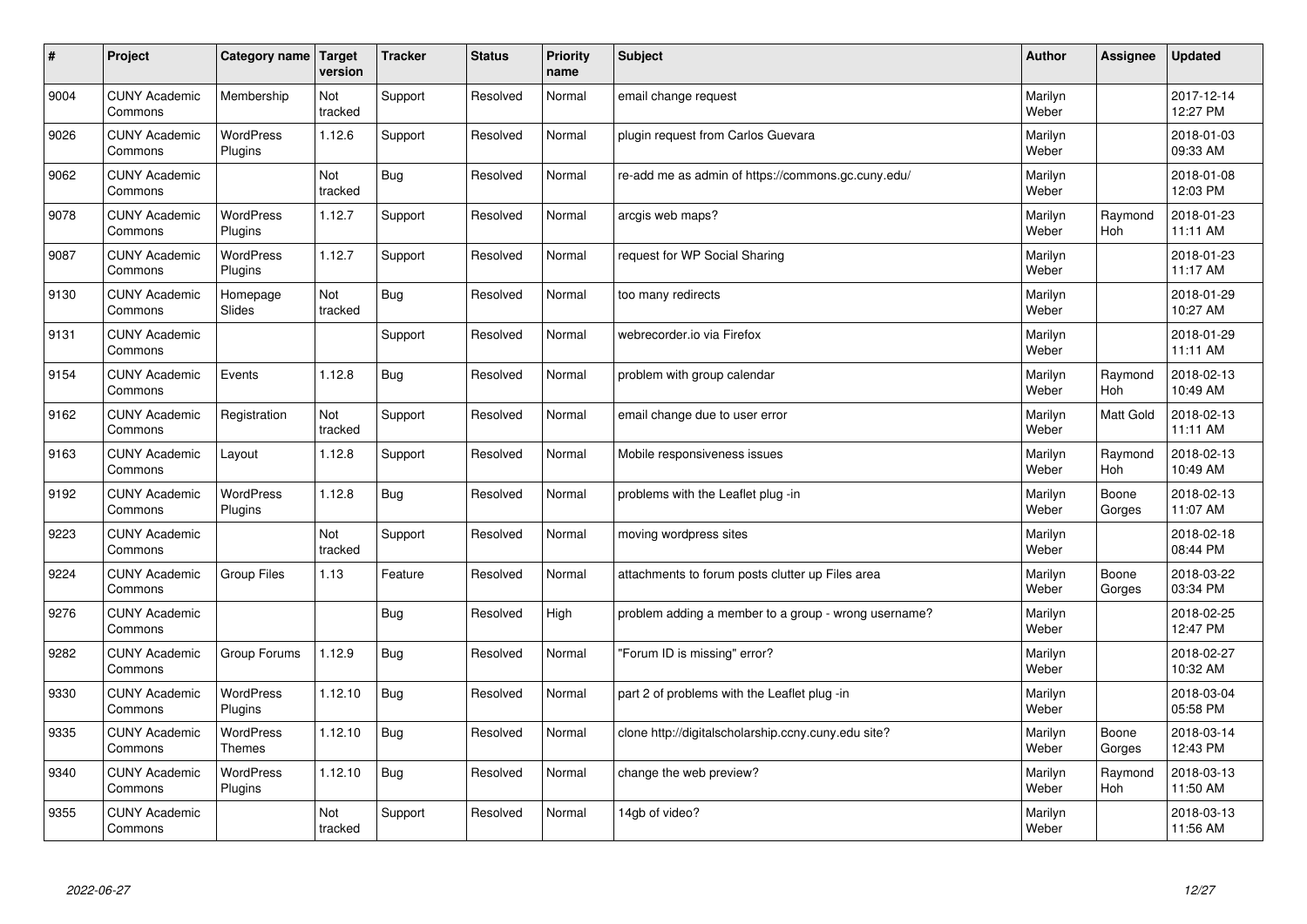| $\sharp$ | Project                         | Category name   Target      | version        | <b>Tracker</b> | <b>Status</b> | <b>Priority</b><br>name | <b>Subject</b>                                    | <b>Author</b>    | Assignee              | <b>Updated</b>         |
|----------|---------------------------------|-----------------------------|----------------|----------------|---------------|-------------------------|---------------------------------------------------|------------------|-----------------------|------------------------|
| 9470     | <b>CUNY Academic</b><br>Commons |                             |                | Bug            | Resolved      | Normal                  | Users not appearing via "Add New"                 | Marilyn<br>Weber |                       | 2018-03-22<br>07:44 PM |
| 9477     | <b>CUNY Academic</b><br>Commons | Account<br>settings         |                | Support        | Resolved      | Normal                  | email change request                              | Marilyn<br>Weber | <b>Matt Gold</b>      | 2018-03-24<br>08:53 AM |
| 9499     | <b>CUNY Academic</b><br>Commons | <b>WordPress</b><br>(misc)  | Not<br>tracked | Support        | Resolved      | Normal                  | tiny question - preventing dates on posts?        | Marilyn<br>Weber | Raymond<br>Hoh        | 2018-04-04<br>03:55 PM |
| 9500     | <b>CUNY Academic</b><br>Commons | <b>WordPress</b><br>Plugins | 1.12.12        | Support        | Resolved      | Normal                  | PowerPoint in the media library?                  | Marilyn<br>Weber | Raymond<br>Hoh        | 2018-04-12<br>02:28 PM |
| 9535     | <b>CUNY Academic</b><br>Commons |                             | Not<br>tracked | Support        | Resolved      | Normal                  | admin for https://video.commons.gc.cuny.edu/?     | Marilyn<br>Weber | <b>Matt Gold</b>      | 2018-04-13<br>05:06 PM |
| 9541     | <b>CUNY Academic</b><br>Commons | <b>WordPress</b><br>(misc)  | Not<br>tracked | Support        | Resolved      | Normal                  | repeating header banner                           | Marilyn<br>Weber | Raymond<br>Hoh        | 2018-04-06<br>12:33 PM |
| 9604     | <b>CUNY Academic</b><br>Commons |                             | Not<br>tracked | Support        | Resolved      | Normal                  | I (Marilyn) can only log into cdev as teststudent | Marilyn<br>Weber |                       | 2018-04-21<br>10:20 AM |
| 9659     | <b>CUNY Academic</b><br>Commons | Account<br>settings         |                | Support        | Resolved      | Normal                  | user email change                                 | Marilyn<br>Weber | Matt Gold             | 2018-04-24<br>12:08 PM |
| 9725     | <b>CUNY Academic</b><br>Commons |                             | Not<br>tracked | Support        | Resolved      | Normal                  | problems with deleting a site                     | Marilyn<br>Weber |                       | 2018-05-07<br>10:24 PM |
| 9767     | <b>CUNY Academic</b><br>Commons | Registration                | Not<br>tracked | Support        | Resolved      | Normal                  | user deleted account but now needs one            | Marilyn<br>Weber |                       | 2018-05-11<br>02:39 PM |
| 9768     | <b>CUNY Academic</b><br>Commons |                             | 1.13.2         | <b>Bug</b>     | Resolved      | High                    | search function on the Directory page             | Marilyn<br>Weber | Boone<br>Gorges       | 2018-05-14<br>08:45 PM |
| 9779     | <b>CUNY Academic</b><br>Commons | Membership                  | Not<br>tracked | Support        | Resolved      | Normal                  | user not sure if she is registered.               | Marilyn<br>Weber |                       | 2018-12-10<br>03:53 PM |
| 9780     | <b>CUNY Academic</b><br>Commons |                             | Not<br>tracked | Support        | Resolved      | Normal                  | remove the phone number on this profile?          | Marilyn<br>Weber |                       | 2018-05-15<br>10:35 AM |
| 9787     | <b>CUNY Academic</b><br>Commons | Registration                |                | Support        | Resolved      | Normal                  | email change request                              | Marilyn<br>Weber | <b>Matt Gold</b>      | 2018-05-16<br>09:55 PM |
| 9823     | <b>CUNY Academic</b><br>Commons | Account<br>settings         | Not<br>tracked | Support        | Resolved      | Normal                  | email change                                      | Marilyn<br>Weber | Matt Gold             | 2018-05-23<br>01:58 PM |
| 9828     | <b>CUNY Academic</b><br>Commons | Domain<br>Mapping           | 1.13.3         | Bug            | Resolved      | High                    | redirecting problem                               | Marilyn<br>Weber | Raymond<br><b>Hoh</b> | 2018-05-24<br>02:39 PM |
| 9886     | <b>CUNY Academic</b><br>Commons | cuny.is                     | Not<br>tracked | Support        | Resolved      | Normal                  | cuny.is SSL                                       | Marilyn<br>Weber |                       | 2018-10-26<br>02:07 PM |
| 9888     | <b>CUNY Academic</b><br>Commons | <b>WordPress</b><br>Plugins | 1.13.3         | Support        | Resolved      | Normal                  | Business directory Plug-in request                | Marilyn<br>Weber |                       | 2018-06-12<br>11:52 AM |
| 9889     | <b>CUNY Academic</b><br>Commons |                             | Not<br>tracked | Support        | Resolved      | Normal                  | remove comments from activity feed?               | Marilyn<br>Weber |                       | 2018-12-10<br>03:53 PM |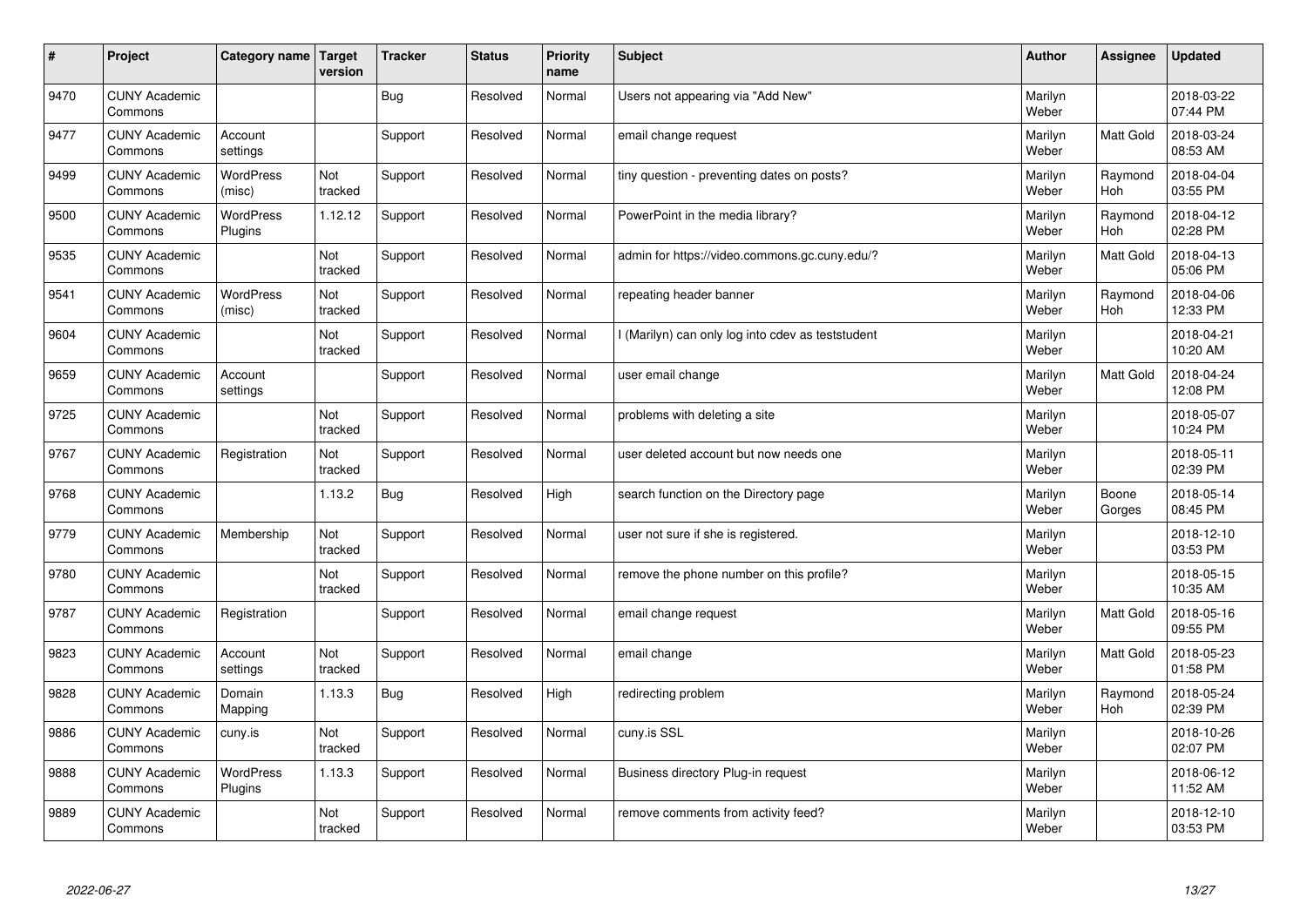| #     | Project                         | Category name   Target            | version        | <b>Tracker</b> | <b>Status</b> | <b>Priority</b><br>name | <b>Subject</b>                                                                           | <b>Author</b>    | Assignee         | <b>Updated</b>         |
|-------|---------------------------------|-----------------------------------|----------------|----------------|---------------|-------------------------|------------------------------------------------------------------------------------------|------------------|------------------|------------------------|
| 9919  | <b>CUNY Academic</b><br>Commons |                                   | Not<br>tracked | <b>Bug</b>     | Resolved      | Normal                  | admin of https://sphcurriculum.commons.gc.cuny.edu                                       | Marilyn<br>Weber |                  | 2018-06-12<br>09:37 PM |
| 9927  | <b>CUNY Academic</b><br>Commons | Membership                        | Not<br>tracked | Support        | Resolved      | Normal                  | wrong email used                                                                         | Marilyn<br>Weber | Matt Gold        | 2018-06-14<br>10:21 AM |
| 9928  | <b>CUNY Academic</b><br>Commons | Account<br>settings               |                | Support        | Resolved      | Normal                  | email change request from former student                                                 | Marilyn<br>Weber | <b>Matt Gold</b> | 2018-06-14<br>10:20 AM |
| 9949  | <b>CUNY Academic</b><br>Commons |                                   | 1.13.4         | Support        | Resolved      | Normal                  | raise storage space limit?                                                               | Marilyn<br>Weber | Boone<br>Gorges  | 2018-06-26<br>12:00 PM |
| 9965  | <b>CUNY Academic</b><br>Commons | <b>WordPress</b><br>Plugins       | 1.13.4         | Support        | Resolved      | Normal                  | plug-in request for OneTone Companion                                                    | Marilyn<br>Weber | Raymond<br>Hoh   | 2018-06-26<br>12:00 PM |
| 9992  | <b>CUNY Academic</b><br>Commons |                                   | 1.13.6         | <b>Bug</b>     | Resolved      | Normal                  | ACERT website down again                                                                 | Marilyn<br>Weber |                  | 2018-07-10<br>12:15 PM |
| 10006 | <b>CUNY Academic</b><br>Commons | Membership                        | Not<br>tracked | Support        | Resolved      | Normal                  | another email change request                                                             | Marilyn<br>Weber |                  | 2018-07-13<br>12:36 PM |
| 10035 | <b>CUNY Academic</b><br>Commons |                                   | Not<br>tracked | Bug            | Resolved      | Normal                  | Reconnecting user to site                                                                | Marilyn<br>Weber |                  | 2018-07-23<br>11:55 AM |
| 10059 | <b>CUNY Academic</b><br>Commons | <b>WordPress</b><br><b>Themes</b> | Not<br>tracked | Support        | Resolved      | Normal                  | Magazine Premium theme for new site                                                      | Marilyn<br>Weber |                  | 2020-02-17<br>03:39 PM |
| 10066 | <b>CUNY Academic</b><br>Commons | Membership                        | Not<br>tracked | Support        | Resolved      | Normal                  | add me as an admin to https://pkms.commons.gc.cuny.edu/                                  | Marilyn<br>Weber |                  | 2018-07-26<br>11:54 AM |
| 10101 | <b>CUNY Academic</b><br>Commons |                                   | 1.13.7         | Bug            | Resolved      | Normal                  | URL changes within Manage section of groups                                              | Marilyn<br>Weber |                  | 2018-08-03<br>01:54 PM |
| 10133 | <b>CUNY Academic</b><br>Commons | <b>WordPress</b><br>(misc)        | Not<br>tracked | Support        | Resolved      | Normal                  | two Commons sites to be migrated elsewhere                                               | Marilyn<br>Weber |                  | 2018-12-10<br>03:54 PM |
| 10176 | <b>CUNY Academic</b><br>Commons | Documentation                     | Not<br>tracked | <b>Bug</b>     | Resolved      | Normal                  | domain mapping requests                                                                  | Marilyn<br>Weber | scott voth       | 2018-08-29<br>05:30 PM |
| 10227 | <b>CUNY Academic</b><br>Commons |                                   |                | Support        | Resolved      | Normal                  | user incorrectly entered her email address                                               | Marilyn<br>Weber | <b>Matt Gold</b> | 2018-08-26<br>08:55 PM |
| 10239 | <b>CUNY Academic</b><br>Commons |                                   | Not<br>tracked | Support        | Resolved      | Normal                  | musicroombooking.commons.gc.cuny.edu                                                     | Marilyn<br>Weber |                  | 2018-08-29<br>03:06 PM |
| 10240 | <b>CUNY Academic</b><br>Commons | WordPress<br>Plugins              | 1.13.8         | Support        | Resolved      | Normal                  | require-featured-image plug-in request                                                   | Marilyn<br>Weber |                  | 2018-08-29<br>05:15 PM |
| 10245 | <b>CUNY Academic</b><br>Commons | Email<br><b>Notifications</b>     | 1.13.8         | Support        | Resolved      | Urgent                  | Placeholders in action emails (activation, password reset) not being<br>properly swapped | Marilyn<br>Weber | Raymond<br>Hoh   | 2018-08-30<br>04:02 PM |
| 10256 | <b>CUNY Academic</b><br>Commons |                                   |                | Support        | Resolved      | Normal                  | email change requested                                                                   | Marilyn<br>Weber | Matt Gold        | 2018-08-29<br>02:52 PM |
| 10257 | <b>CUNY Academic</b><br>Commons | Membership                        | Not<br>tracked | Support        | Resolved      | Normal                  | change the email from @login.cuny.edu to campu email                                     | Marilyn<br>Weber |                  | 2018-12-10<br>03:55 PM |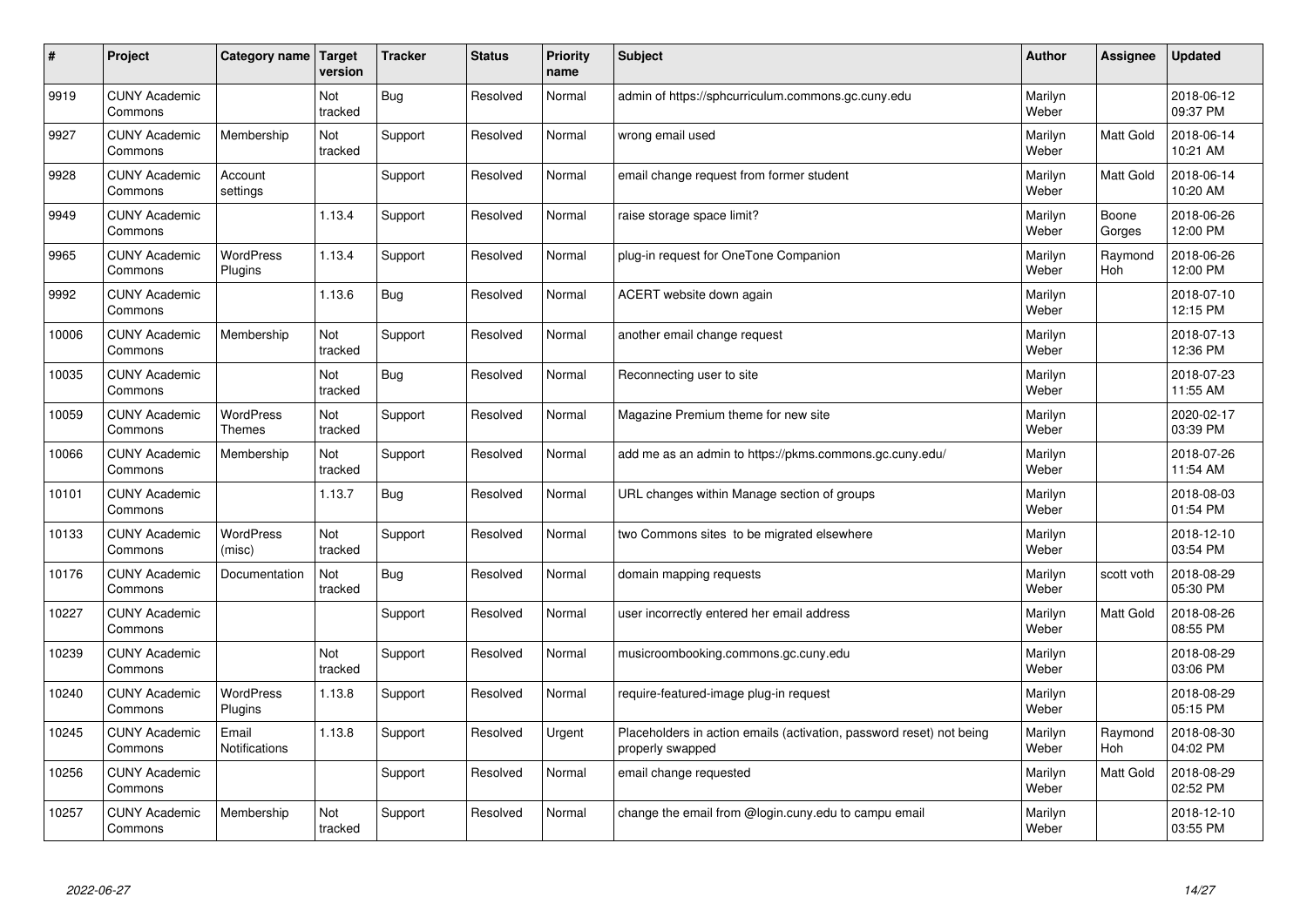| $\sharp$ | Project                         | Category name   Target     | version        | <b>Tracker</b> | <b>Status</b> | <b>Priority</b><br>name | <b>Subject</b>                              | <b>Author</b>    | Assignee         | <b>Updated</b>         |
|----------|---------------------------------|----------------------------|----------------|----------------|---------------|-------------------------|---------------------------------------------|------------------|------------------|------------------------|
| 10266    | <b>CUNY Academic</b><br>Commons |                            |                | Support        | Resolved      | Normal                  | GC email change requested                   | Marilyn<br>Weber | Matt Gold        | 2018-08-30<br>03:07 PM |
| 10298    | <b>CUNY Academic</b><br>Commons |                            | Not<br>tracked | Support        | Resolved      | Normal                  | RSS feed to itunes problem                  | Marilyn<br>Weber |                  | 2018-12-10<br>03:57 PM |
| 10361    | <b>CUNY Academic</b><br>Commons | Group Forums               | 1.13.10        | <b>Bug</b>     | Resolved      | Normal                  | forum post pending oddity                   | Marilyn<br>Weber |                  | 2018-09-25<br>10:45 AM |
| 10387    | <b>CUNY Academic</b><br>Commons | Membership                 | Not<br>tracked | Support        | Resolved      | Normal                  | remove user page                            | Marilyn<br>Weber |                  | 2018-09-28<br>02:26 PM |
| 10407    | <b>CUNY Academic</b><br>Commons |                            | Not<br>tracked | Support        | Resolved      | Normal                  | toolbar problem                             | Marilyn<br>Weber | Boone<br>Gorges  | 2018-10-23<br>10:52 AM |
| 10440    | <b>CUNY Academic</b><br>Commons |                            | Not<br>tracked | Support        | Resolved      | Normal                  | Acert post problem                          | Marilyn<br>Weber |                  | 2018-12-10<br>03:57 PM |
| 10537    | <b>CUNY Academic</b><br>Commons |                            | Not<br>tracked | <b>Bug</b>     | Resolved      | Normal                  | jpegs not showing                           | Marilyn<br>Weber |                  | 2018-10-23<br>10:51 AM |
| 10606    | <b>CUNY Academic</b><br>Commons | cdev.gc.cuny.ed<br>u.      | Not<br>tracked | Support        | Resolved      | Normal                  | problems with testing environment           | Marilyn<br>Weber |                  | 2018-11-02<br>10:27 AM |
| 10772    | <b>CUNY Academic</b><br>Commons | Groups (misc)              | 1.14.2         | Bug            | Resolved      | Normal                  | can't create groups                         | Marilyn<br>Weber |                  | 2018-12-04<br>10:42 AM |
| 10810    | <b>CUNY Academic</b><br>Commons | <b>WordPress</b><br>(misc) | 1.14.2         | Bug            | Resolved      | Normal                  | Sites set as public are becoming private    | Marilyn<br>Weber |                  | 2018-12-11<br>10:15 AM |
| 10820    | <b>CUNY Academic</b><br>Commons |                            | Not<br>tracked | Support        | Resolved      | Normal                  | retrieve deleted pages/posts                | Marilyn<br>Weber |                  | 2018-12-13<br>06:33 PM |
| 10910    | <b>CUNY Academic</b><br>Commons | Membership                 | Not<br>tracked | Support        | Resolved      | Normal                  | request to be an admin to a prof's site     | Marilyn<br>Weber |                  | 2019-01-04<br>10:45 AM |
| 10932    | <b>CUNY Academic</b><br>Commons |                            |                | Support        | Resolved      | Normal                  | add me as admin to meenaalexander.com       | Marilyn<br>Weber | <b>Matt Gold</b> | 2019-01-09<br>02:12 PM |
| 10941    | <b>CUNY Academic</b><br>Commons | Membership                 | Not<br>tracked | Support        | Resolved      | Normal                  | update user email                           | Marilyn<br>Weber |                  | 2019-02-13<br>02:24 PM |
| 10986    | <b>CUNY Academic</b><br>Commons |                            | Not<br>tracked | Support        | Resolved      | Normal                  | PDF embedder provoking error                | Marilyn<br>Weber |                  | 2019-03-29<br>04:28 PM |
| 11002    | <b>CUNY Academic</b><br>Commons |                            | Not<br>tracked | Support        | Resolved      | Normal                  | open link in a new tab not working          | Marilyn<br>Weber |                  | 2019-06-03<br>07:57 PM |
| 11003    | <b>CUNY Academic</b><br>Commons |                            | Not<br>tracked | Support        | Resolved      | Normal                  | user email change                           | Marilyn<br>Weber |                  | 2019-01-24<br>02:50 PM |
| 11006    | <b>CUNY Academic</b><br>Commons | Groups (misc)              | 1.14.6         | Support        | Resolved      | Normal                  | removing members from a group isn't working | Marilyn<br>Weber |                  | 2019-01-24<br>03:18 PM |
| 11017    | <b>CUNY Academic</b><br>Commons |                            | Not<br>tracked | Support        | Resolved      | Normal                  | site didn't save?                           | Marilyn<br>Weber |                  | 2019-01-25<br>03:47 PM |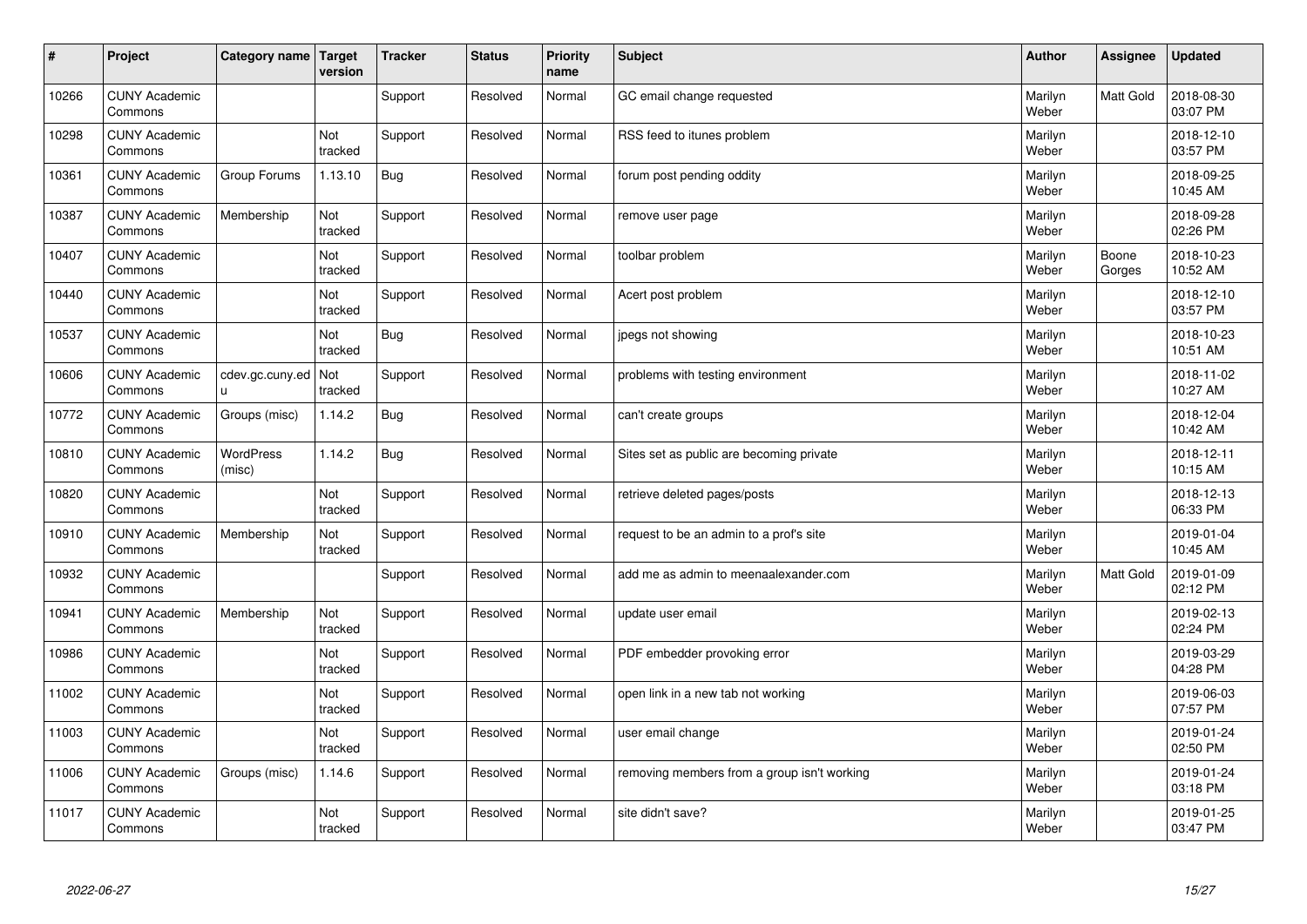| $\pmb{\#}$ | Project                         | Category name                     | Target<br>version | <b>Tracker</b> | <b>Status</b> | <b>Priority</b><br>name | <b>Subject</b>                                             | <b>Author</b>    | Assignee              | <b>Updated</b>         |
|------------|---------------------------------|-----------------------------------|-------------------|----------------|---------------|-------------------------|------------------------------------------------------------|------------------|-----------------------|------------------------|
| 11029      | <b>CUNY Academic</b><br>Commons | Authentication                    | 1.14.9            | Support        | Resolved      | Normal                  | Sujatha Fernandes cannot edit her site                     | Marilyn<br>Weber | Raymond<br><b>Hoh</b> | 2019-03-26<br>12:10 PM |
| 11031      | <b>CUNY Academic</b><br>Commons |                                   | Not<br>tracked    | Support        | Resolved      | Normal                  | new group with seemingly old topics                        | Marilyn<br>Weber |                       | 2019-02-11<br>12:17 PM |
| 11088      | <b>CUNY Academic</b><br>Commons | Group Blogs                       | Not<br>tracked    | Bug            | Resolved      | Normal                  | no notification for comments                               | Marilyn<br>Weber |                       | 2019-02-15<br>03:30 PM |
| 11091      | <b>CUNY Academic</b><br>Commons | <b>BuddyPress</b><br><b>Docs</b>  | 1.14.7            | Support        | Resolved      | Normal                  | word limit for comments on a group doc?                    | Marilyn<br>Weber |                       | 2019-02-26<br>02:04 PM |
| 11127      | <b>CUNY Academic</b><br>Commons | Membership                        | Not<br>tracked    | Support        | Resolved      | Normal                  | user with new campus affiliation                           | Marilyn<br>Weber |                       | 2019-02-19<br>02:09 PM |
| 11147      | <b>CUNY Academic</b><br>Commons | Membership                        | Not<br>tracked    | Support        | Resolved      | Normal                  | employee email change                                      | Marilyn<br>Weber |                       | 2019-03-12<br>03:58 PM |
| 11198      | <b>CUNY Academic</b><br>Commons |                                   | Not<br>tracked    | Support        | Resolved      | Normal                  | former CUNY employee                                       | Marilyn<br>Weber |                       | 2019-03-07<br>02:21 PM |
| 11205      | <b>CUNY Academic</b><br>Commons | <b>WordPress</b><br>Plugins       | Not<br>tracked    | Support        | Resolved      | Normal                  | problems with Google calendar                              | Marilyn<br>Weber | Raymond<br><b>Hoh</b> | 2019-03-11<br>02:17 PM |
| 11210      | <b>CUNY Academic</b><br>Commons | Membership                        | Not<br>tracked    | Support        | Resolved      | Normal                  | Please change the email                                    | Marilyn<br>Weber |                       | 2019-03-11<br>04:16 PM |
| 11211      | <b>CUNY Academic</b><br>Commons | <b>WordPress</b><br><b>Themes</b> | 1.14.8            | Support        | Resolved      | Normal                  | user needs to edit the HTML coding                         | Marilyn<br>Weber |                       | 2019-03-12<br>11:20 AM |
| 11217      | <b>CUNY Academic</b><br>Commons | Membership                        | Not<br>tracked    | Support        | Resolved      | Normal                  | Another email update                                       | Marilyn<br>Weber |                       | 2019-03-12<br>03:37 PM |
| 11225      | <b>CUNY Academic</b><br>Commons |                                   | Not<br>tracked    | Support        | Resolved      | Normal                  | bulk upload?                                               | Marilyn<br>Weber |                       | 2019-09-18<br>10:31 AM |
| 11233      | <b>CUNY Academic</b><br>Commons |                                   | 1.14.9            | Support        | Resolved      | Normal                  | Hotjar?                                                    | Marilyn<br>Weber |                       | 2019-03-26<br>12:10 PM |
| 11294      | <b>CUNY Academic</b><br>Commons | Account<br>settings               | Not<br>tracked    | Support        | Resolved      | Normal                  | student emgail change                                      | Marilyn<br>Weber | Matt Gold             | 2019-04-07<br>09:11 PM |
| 11448      | <b>CUNY Academic</b><br>Commons | <b>BuddyPress</b><br>(misc)       | 1.15.1            | Support        | Resolved      | Normal                  | sole administrator listed on sites is not an admin at all? | Marilyn<br>Weber | Raymond<br><b>Hoh</b> | 2019-05-14<br>11:15 AM |
| 11453      | <b>CUNY Academic</b><br>Commons | <b>WordPress</b><br>(misc)        | 1.15.2            | Bug            | Resolved      | Normal                  | 403 error on Firefox                                       | Marilyn<br>Weber | Raymond<br>Hoh        | 2019-05-28<br>11:46 AM |
| 11483      | <b>CUNY Academic</b><br>Commons |                                   | 1.15.2            | Bug            | Resolved      | Normal                  | 'Add New user" not working                                 | Marilyn<br>Weber |                       | 2019-05-21<br>02:26 PM |
| 11516      | <b>CUNY Academic</b><br>Commons | Membership                        | Not<br>tracked    | Support        | Resolved      | Normal                  | request for email change                                   | Marilyn<br>Weber |                       | 2019-06-04<br>01:48 PM |
| 11567      | <b>CUNY Academic</b><br>Commons | <b>Group Files</b>                | 1.15.4            | Bug            | Resolved      | Normal                  | Group files pagination doesn't work properly in folders    | Marilyn<br>Weber | Boone<br>Gorges       | 2019-06-25<br>04:22 PM |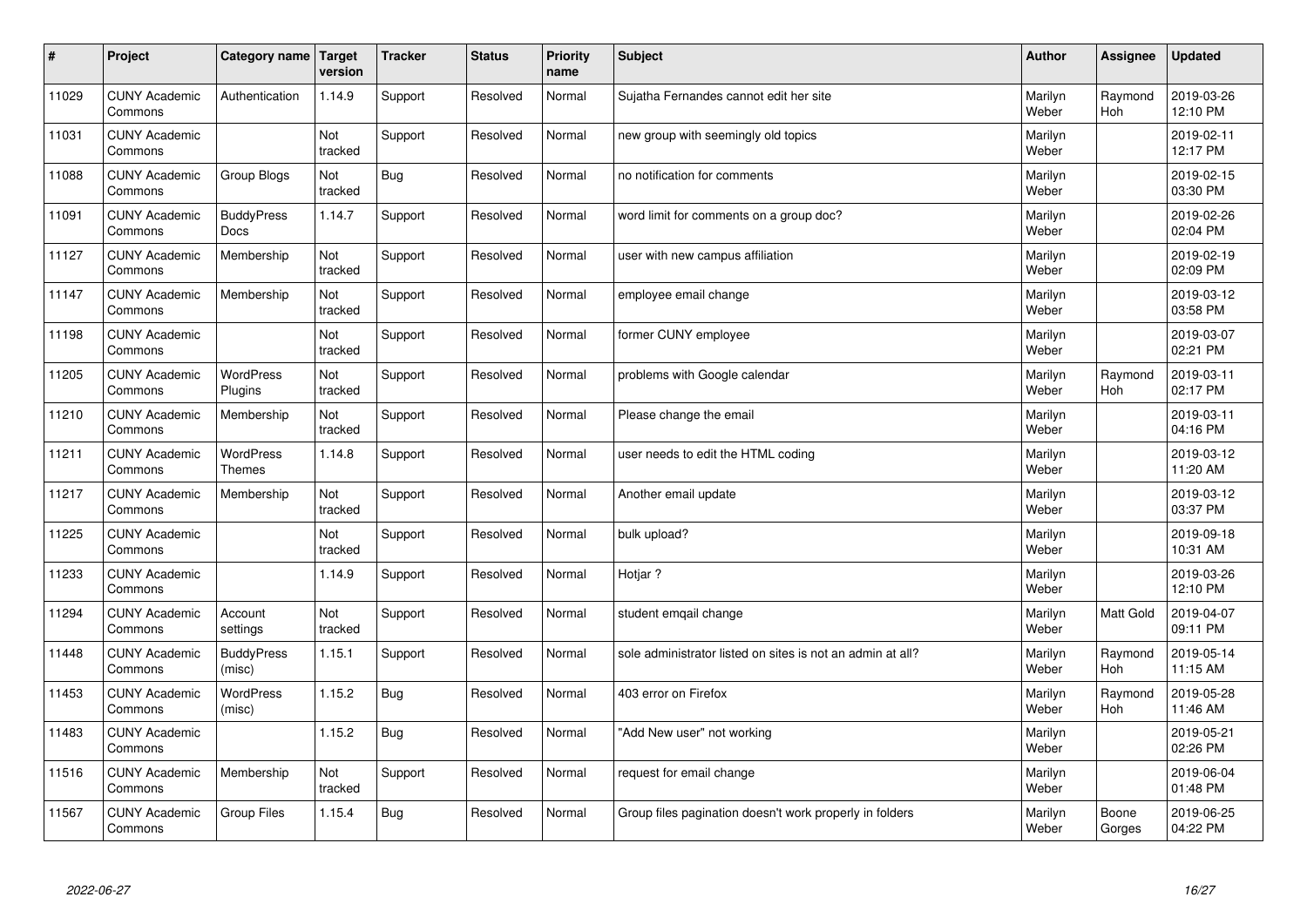| $\sharp$ | Project                         | Category name   Target            | version        | <b>Tracker</b> | <b>Status</b> | <b>Priority</b><br>name | <b>Subject</b>                                                                                        | <b>Author</b>    | Assignee              | <b>Updated</b>         |
|----------|---------------------------------|-----------------------------------|----------------|----------------|---------------|-------------------------|-------------------------------------------------------------------------------------------------------|------------------|-----------------------|------------------------|
| 11609    | <b>CUNY Academic</b><br>Commons |                                   | 1.15.5         | Support        | Resolved      | Normal                  | Mixed Content flag                                                                                    | Marilyn<br>Weber |                       | 2019-06-27<br>06:54 PM |
| 11647    | <b>CUNY Academic</b><br>Commons |                                   | 1.15.6         | Support        | Resolved      | Normal                  | <b>Tribulant Newsletters update</b>                                                                   | Marilyn<br>Weber |                       | 2019-07-18<br>02:27 PM |
| 11650    | <b>CUNY Academic</b><br>Commons |                                   | Not<br>tracked | Support        | Resolved      | Normal                  | https://commons.gc.cuny.edu/groups/introduction-to-literary-studies-eng<br>ish-252-at-hunter-college/ | Marilyn<br>Weber |                       | 2019-07-18<br>02:28 PM |
| 11665    | <b>CUNY Academic</b><br>Commons |                                   |                | Support        | Resolved      | Immediate               | "My Groups" conflating two groups                                                                     | Marilyn<br>Weber |                       | 2019-07-24<br>10:43 PM |
| 11813    | <b>CUNY Academic</b><br>Commons | <b>WordPress</b><br>Plugins       | 1.15.9         | Support        | Resolved      | Normal                  | 'Change Password Protected Message" plugin requests                                                   | Marilyn<br>Weber |                       | 2019-09-10<br>05:57 PM |
| 11832    | <b>CUNY Academic</b><br>Commons | <b>WordPress</b><br>Plugins       | 1.15.11        | Support        | Resolved      | Normal                  | Yoast SEO premium for sexgenlab.org                                                                   | Marilyn<br>Weber |                       | 2019-10-08<br>11:22 AM |
| 11865    | <b>CUNY Academic</b><br>Commons | Onboarding                        | 1.15.10        | <b>Bug</b>     | Resolved      | Normal                  | Site name not appearing in "Membership" lists of Invitation modal                                     | Marilyn<br>Weber | Boone<br>Gorges       | 2019-09-24<br>11:09 AM |
| 11866    | <b>CUNY Academic</b><br>Commons | <b>WordPress</b><br><b>Themes</b> | 1.15.10        | Support        | Resolved      | Normal                  | problem with project widget and the 'skills' to generate tags                                         | Marilyn<br>Weber | Raymond<br>Hoh        | 2019-09-19<br>03:20 PM |
| 11896    | <b>CUNY Academic</b><br>Commons |                                   | Not<br>tracked | Support        | Resolved      | Normal                  | https://thenurseswritingproject.commons.gc.cuny.edu                                                   | Marilyn<br>Weber |                       | 2019-09-24<br>08:09 AM |
| 11907    | <b>CUNY Academic</b><br>Commons | <b>Public Portfolio</b>           | 1.15.13        | Support        | Resolved      | Normal                  | more publications problems (in profile)                                                               | Marilyn<br>Weber |                       | 2019-11-04<br>11:16 AM |
| 11908    | <b>CUNY Academic</b><br>Commons | Spam/Spam<br>Prevention           | 1.17.7         | Support        | Resolved      | Normal                  | overeager spam filter                                                                                 | Marilyn<br>Weber | Raymond<br>Hoh        | 2020-11-05<br>04:36 PM |
| 11912    | <b>CUNY Academic</b><br>Commons |                                   |                | Support        | Resolved      | Normal                  | influence search results?                                                                             | Marilyn<br>Weber |                       | 2020-02-11<br>10:51 AM |
| 11915    | <b>CUNY Academic</b><br>Commons |                                   | Not<br>tracked | Support        | Resolved      | Normal                  | User not in list                                                                                      | Marilyn<br>Weber |                       | 2019-10-28<br>10:13 AM |
| 11922    | <b>CUNY Academic</b><br>Commons | Membership                        | Not<br>tracked | Support        | Resolved      | Normal                  | https://commons.gc.cuny.edu/members/cunyhealthequity/                                                 | Marilyn<br>Weber |                       | 2019-10-02<br>04:05 PM |
| 11961    | <b>CUNY Academic</b><br>Commons | Membership                        | Not<br>tracked | Support        | Resolved      | Normal                  | switch email for student user                                                                         | Marilyn<br>Weber |                       | 2019-10-09<br>01:56 PM |
| 11964    | <b>CUNY Academic</b><br>Commons | Layout                            | 1.15.12        | Bug            | Resolved      | Normal                  | https://commons.gc.cuny.edu/create/ not displaying correctly in Edge                                  | Marilyn<br>Weber | Raymond<br><b>Hoh</b> | 2019-10-22<br>11:54 AM |
| 11976    | <b>CUNY Academic</b><br>Commons | WordPress<br>Themes               | Not<br>tracked | Support        | Resolved      | Normal                  | ColorMag request                                                                                      | Marilyn<br>Weber |                       | 2021-02-01<br>10:25 AM |
| 11977    | <b>CUNY Academic</b><br>Commons |                                   | Not<br>tracked | Support        | Resolved      | Normal                  | please remove me from many sites                                                                      | Marilyn<br>Weber |                       | 2019-11-21<br>01:05 PM |
| 12006    | <b>CUNY Academic</b><br>Commons | Group<br>Invitations              | 1.15.13        | Bug            | Resolved      | Immediate               | Invite system is broken.                                                                              | Marilyn<br>Weber | Boone<br>Gorges       | 2019-10-23<br>10:16 AM |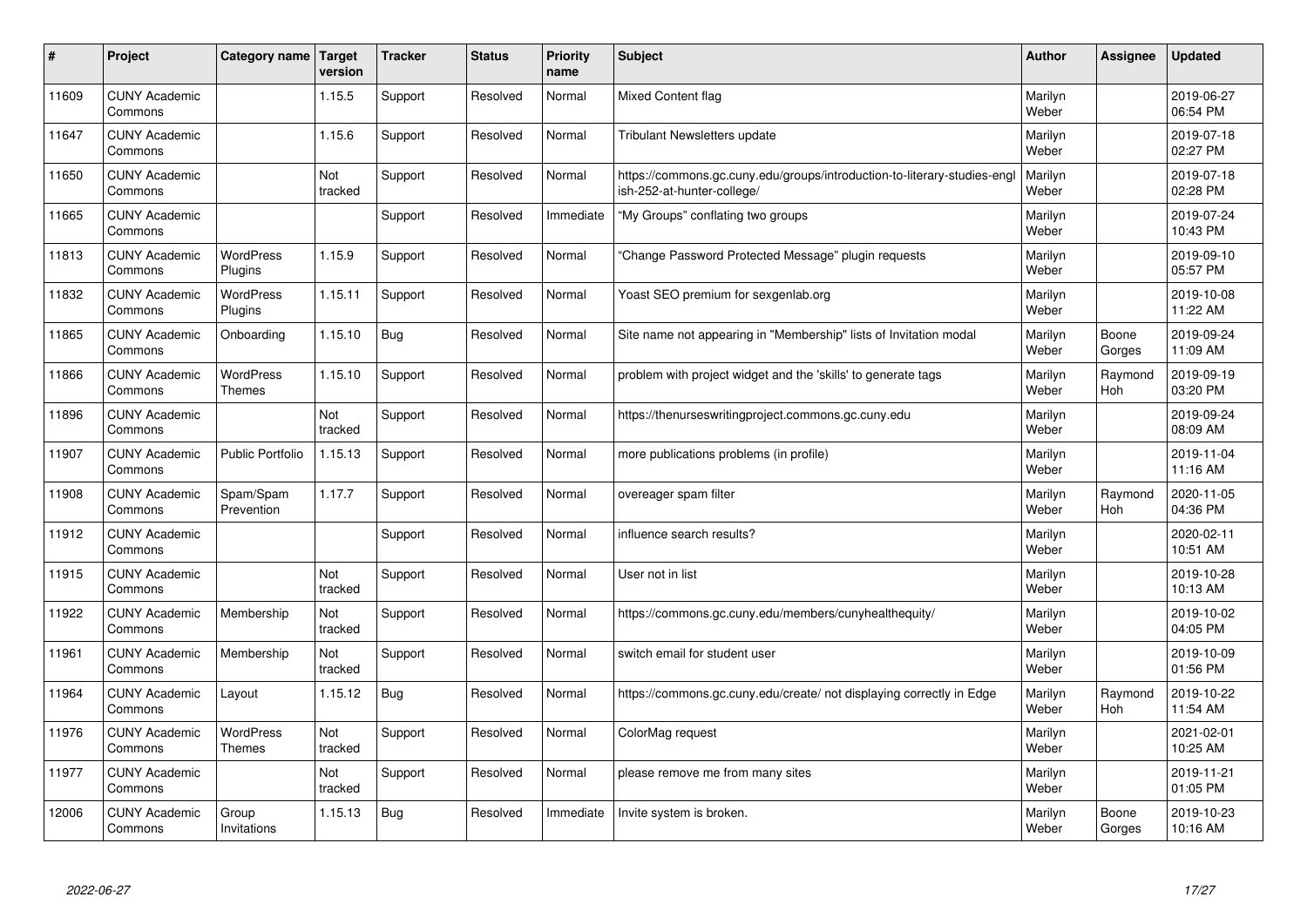| $\sharp$ | Project                         | Category name   Target            | version        | <b>Tracker</b> | <b>Status</b> | <b>Priority</b><br>name | <b>Subject</b>                                                                          | <b>Author</b>    | Assignee              | <b>Updated</b>         |
|----------|---------------------------------|-----------------------------------|----------------|----------------|---------------|-------------------------|-----------------------------------------------------------------------------------------|------------------|-----------------------|------------------------|
| 12038    | <b>CUNY Academic</b><br>Commons |                                   | 1.15.13        | <b>Bug</b>     | Resolved      | Normal                  | admin visibility problem at careerplan.commons.gc.cuny.edu                              | Marilyn<br>Weber |                       | 2019-11-12<br>10:20 AM |
| 12137    | <b>CUNY Academic</b><br>Commons | <b>WordPress</b><br>Themes        | Not<br>tracked | Support        | Resolved      | Normal                  | media player problem                                                                    | Marilyn<br>Weber |                       | 2019-12-12<br>08:52 PM |
| 12156    | <b>CUNY Academic</b><br>Commons | Blogs<br>(BuddyPress)             | Not<br>tracked | Support        | Resolved      | Normal                  | My Sites list (Commons Profile or Sites directory) doesn't match toolbar<br>dropdown    | Marilyn<br>Weber |                       | 2019-12-11<br>10:20 AM |
| 12165    | <b>CUNY Academic</b><br>Commons | <b>BuddyPress</b><br>(misc)       | Not<br>tracked | Support        | Resolved      | Normal                  | two reports of Profile problems                                                         | Marilyn<br>Weber | Boone<br>Gorges       | 2019-12-04<br>05:06 PM |
| 12176    | <b>CUNY Academic</b><br>Commons |                                   | Not<br>tracked | Support        | Resolved      | Normal                  | Mp4s?                                                                                   | Marilyn<br>Weber |                       | 2019-12-05<br>11:04 AM |
| 12190    | <b>CUNY Academic</b><br>Commons | Blogs<br>(BuddyPress)             | Not<br>tracked | Support        | Resolved      | Normal                  | Site avatar in directory is not what user expects                                       | Marilyn<br>Weber |                       | 2019-12-12<br>08:51 PM |
| 12302    | <b>CUNY Academic</b><br>Commons | <b>WordPress</b><br><b>Themes</b> | 1.16.4         | Support        | Resolved      | Normal                  | Pictorio theme request                                                                  | Marilyn<br>Weber | Raymond<br>Hoh        | 2020-01-28<br>11:44 AM |
| 12334    | <b>CUNY Academic</b><br>Commons |                                   |                | Support        | Resolved      | Normal                  | request for a Redmine account                                                           | Marilyn<br>Weber | Matt Gold             | 2020-01-30<br>12:01 PM |
| 12346    | <b>CUNY Academic</b><br>Commons | Redmine                           |                | Support        | Resolved      | Normal                  | another Redmine request                                                                 | Marilyn<br>Weber | <b>Matt Gold</b>      | 2020-01-30<br>08:20 PM |
| 12354    | <b>CUNY Academic</b><br>Commons | WordPress<br>Plugins              | 1.16.5         | <b>Bug</b>     | Resolved      | Urgent                  | sites (including Net-Art) are reporting critical issues                                 | Marilyn<br>Weber | Raymond<br>Hoh        | 2020-02-02<br>03:16 PM |
| 12363    | <b>CUNY Academic</b><br>Commons | WordPress<br>Plugins              | 1.16.5         | <b>Bug</b>     | Resolved      | Urgent                  | more bbPress problems - now students unable to post either a new<br>thread or a comment | Marilyn<br>Weber | Raymond<br>Hoh        | 2020-03-17<br>03:07 PM |
| 12393    | <b>CUNY Academic</b><br>Commons | <b>WordPress</b><br>(misc)        |                | Support        | Resolved      | High                    | size limit for files                                                                    | Marilyn<br>Weber |                       | 2020-02-18<br>10:13 AM |
| 12395    | <b>CUNY Academic</b><br>Commons | Spam/Spam<br>Prevention           | Not<br>tracked | Support        | Resolved      | Normal                  | comments again being blocked                                                            | Marilyn<br>Weber | Raymond<br>Hoh        | 2020-03-10<br>11:13 AM |
| 12427    | <b>CUNY Academic</b><br>Commons |                                   | Not<br>tracked | Support        | Resolved      | Normal                  | organizing PDF on a site?                                                               | Marilyn<br>Weber | scott voth            | 2020-03-10<br>11:11 AM |
| 12483    | <b>CUNY Academic</b><br>Commons |                                   | 1.16.7         | <b>Bug</b>     | Resolved      | High                    | post error                                                                              | Marilyn<br>Weber |                       | 2020-02-28<br>02:44 PM |
| 12487    | <b>CUNY Academic</b><br>Commons | Group Forums                      | 1.16.7         | Bug            | Resolved      | Normal                  | group posting problems?                                                                 | Marilyn<br>Weber | Raymond<br><b>Hoh</b> | 2020-03-10<br>11:40 AM |
| 12515    | <b>CUNY Academic</b><br>Commons | cuny.is                           | 1.16.7         | Support        | Resolved      | Normal                  | AJAX actions on cuny is admin page are failing                                          | Marilyn<br>Weber |                       | 2020-03-10<br>11:57 AM |
| 12543    | <b>CUNY Academic</b><br>Commons | Public Portfolio                  | Not<br>tracked | Support        | Resolved      | Normal                  | User cannot find profile edit button                                                    | Marilyn<br>Weber | scott voth            | 2020-03-22<br>02:49 PM |
| 12584    | <b>CUNY Academic</b><br>Commons |                                   | Not<br>tracked | Bug            | Resolved      | Urgent                  | No way to register                                                                      | Marilyn<br>Weber |                       | 2020-03-27<br>02:38 PM |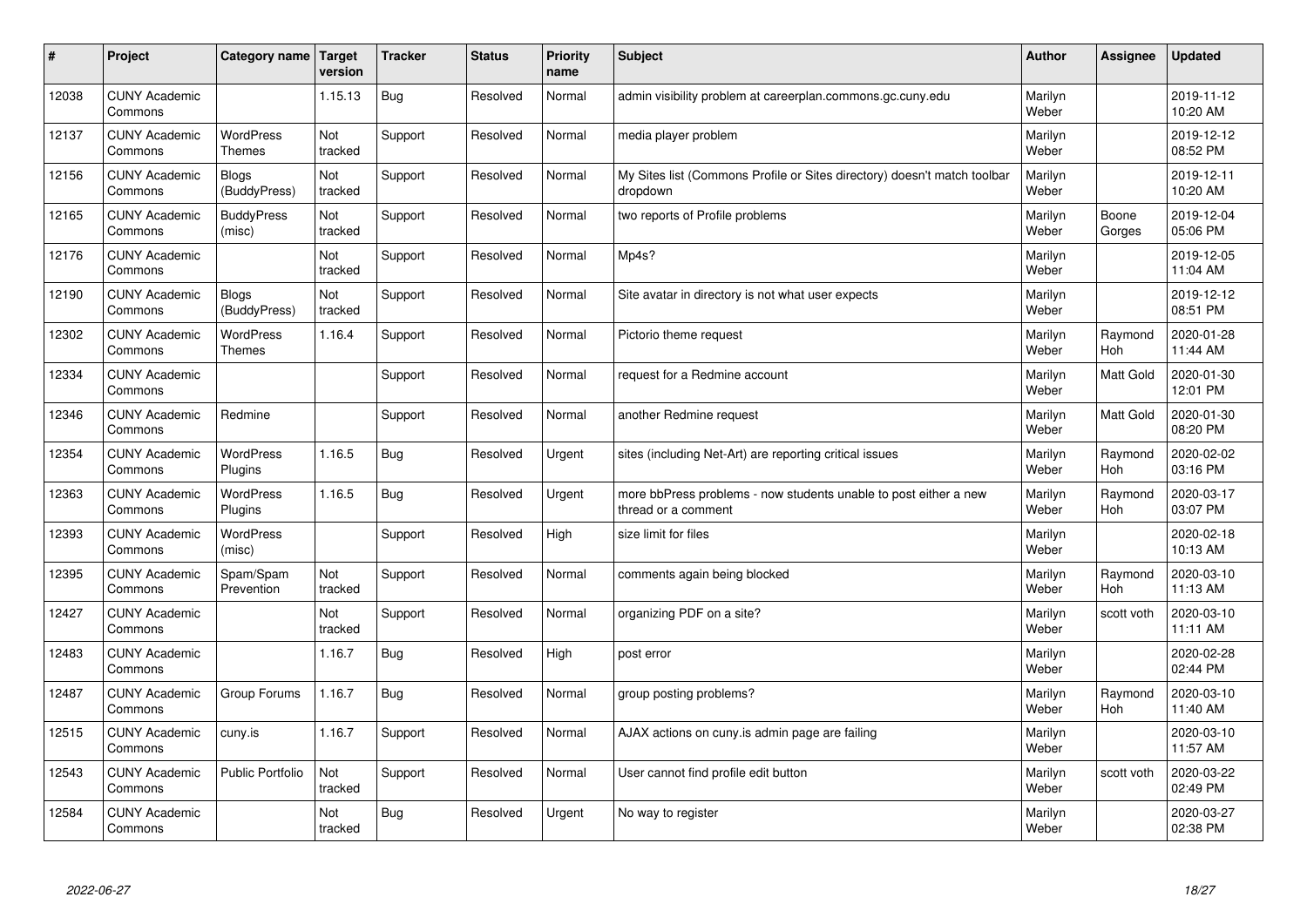| $\sharp$ | Project                         | Category name   Target            | version        | <b>Tracker</b> | <b>Status</b> | <b>Priority</b><br>name | <b>Subject</b>                                                  | <b>Author</b>    | Assignee        | <b>Updated</b>         |
|----------|---------------------------------|-----------------------------------|----------------|----------------|---------------|-------------------------|-----------------------------------------------------------------|------------------|-----------------|------------------------|
| 12676    | <b>CUNY Academic</b><br>Commons | <b>WordPress</b><br>Plugins       | 1.16.10        | Support        | Resolved      | Normal                  | request for Require Post Category plug-in                       | Marilyn<br>Weber |                 | 2020-04-28<br>11:03 AM |
| 12777    | <b>CUNY Academic</b><br>Commons |                                   | 1.16.14        | Support        | Resolved      | Normal                  | request to include custom javascript into a Commons-hosted site | Marilyn<br>Weber |                 | 2020-06-16<br>04:03 PM |
| 12861    | <b>CUNY Academic</b><br>Commons |                                   |                | Support        | Resolved      | Normal                  | trouble with YouTube                                            | Marilyn<br>Weber | Raymond<br>Hoh  | 2020-06-09<br>11:16 AM |
| 12905    | <b>CUNY Academic</b><br>Commons |                                   | 1.16.14        | Support        | Resolved      | Normal                  | trouble embedding a flipbook from Flipsnack                     | Marilyn<br>Weber | Boone<br>Gorges | 2020-06-23<br>10:53 AM |
| 12960    | <b>CUNY Academic</b><br>Commons |                                   | 1.16.14        | Support        | Resolved      | Normal                  | mutiple plugin in requests                                      | Marilyn<br>Weber | Boone<br>Gorges | 2020-06-23<br>10:53 AM |
| 12999    | <b>CUNY Academic</b><br>Commons |                                   | 1.18.1         | Support        | Resolved      | Normal                  | request for Dentist theme                                       | Marilyn<br>Weber | Boone<br>Gorges | 2020-12-22<br>03:31 PM |
| 13013    | <b>CUNY Academic</b><br>Commons |                                   | Not<br>tracked | <b>Bug</b>     | Resolved      | Normal                  | an invite to Group Admins from Brian Foote?!                    | Marilyn<br>Weber |                 | 2020-07-07<br>02:36 PM |
| 13016    | <b>CUNY Academic</b><br>Commons | Shortcodes and<br>embeds          | 1.16.15        | Support        | Resolved      | Normal                  | possible to run code examples, like in Jupyter Notebooks?       | Marilyn<br>Weber |                 | 2020-07-16<br>11:52 AM |
| 13065    | <b>CUNY Academic</b><br>Commons |                                   | Not<br>tracked | Support        | Resolved      | Normal                  | can't invite new user to group                                  | Marilyn<br>Weber |                 | 2020-07-22<br>04:24 PM |
| 13085    | <b>CUNY Academic</b><br>Commons | Domain<br>Mapping                 | Not<br>tracked | Support        | Resolved      | Normal                  | domain mapping request                                          | Marilyn<br>Weber | Matt Gold       | 2020-07-28<br>03:33 PM |
| 13091    | <b>CUNY Academic</b><br>Commons |                                   | 1.17.0         | Support        | Resolved      | Normal                  | problem with latex (math equations)                             | Marilyn<br>Weber |                 | 2020-07-28<br>11:09 AM |
| 13116    | <b>CUNY Academic</b><br>Commons | ZenDesk                           | 1.17.1         | Support        | Resolved      | Normal                  | support/send us a message link obscured                         | Marilyn<br>Weber | Raymond<br>Hoh  | 2020-07-29<br>09:33 PM |
| 13134    | <b>CUNY Academic</b><br>Commons | Site cloning                      | 1.17.1         | Support        | Resolved      | Normal                  | New site (a clone) point to old dashboard                       | Marilyn<br>Weber |                 | 2020-08-12<br>03:22 PM |
| 13138    | <b>CUNY Academic</b><br>Commons | Group Library                     | Not<br>tracked | Support        | Resolved      | Normal                  | moving Library contents for Steve Brier                         | Marilyn<br>Weber |                 | 2020-08-03<br>04:00 PM |
| 13159    | <b>CUNY Academic</b><br>Commons | Group Library                     | Not<br>tracked | Support        | Resolved      | Normal                  | changing folder names?                                          | Marilyn<br>Weber | Boone<br>Gorges | 2020-08-27<br>08:59 AM |
| 13173    | <b>CUNY Academic</b><br>Commons | Group Library                     | 1.17.1         | Support        | Resolved      | High                    | all uploads to the library are silent                           | Marilyn<br>Weber |                 | 2020-08-10<br>04:12 PM |
| 13184    | <b>CUNY Academic</b><br>Commons | WordPress<br>Plugins              | 1.17.2         | Support        | Resolved      | Normal                  | google translate plugin                                         | Marilyn<br>Weber |                 | 2020-08-25<br>11:36 AM |
| 13185    | <b>CUNY Academic</b><br>Commons | <b>WordPress</b><br><b>Themes</b> | 1.17.2         | Support        | Resolved      | Normal                  | Less theme?                                                     | Marilyn<br>Weber |                 | 2020-08-25<br>11:26 AM |
| 13227    | <b>CUNY Academic</b><br>Commons | Group Library                     | 1.17.2         | <b>Bug</b>     | Resolved      | High                    | folder not appearing in library                                 | Marilyn<br>Weber |                 | 2020-08-21<br>04:22 PM |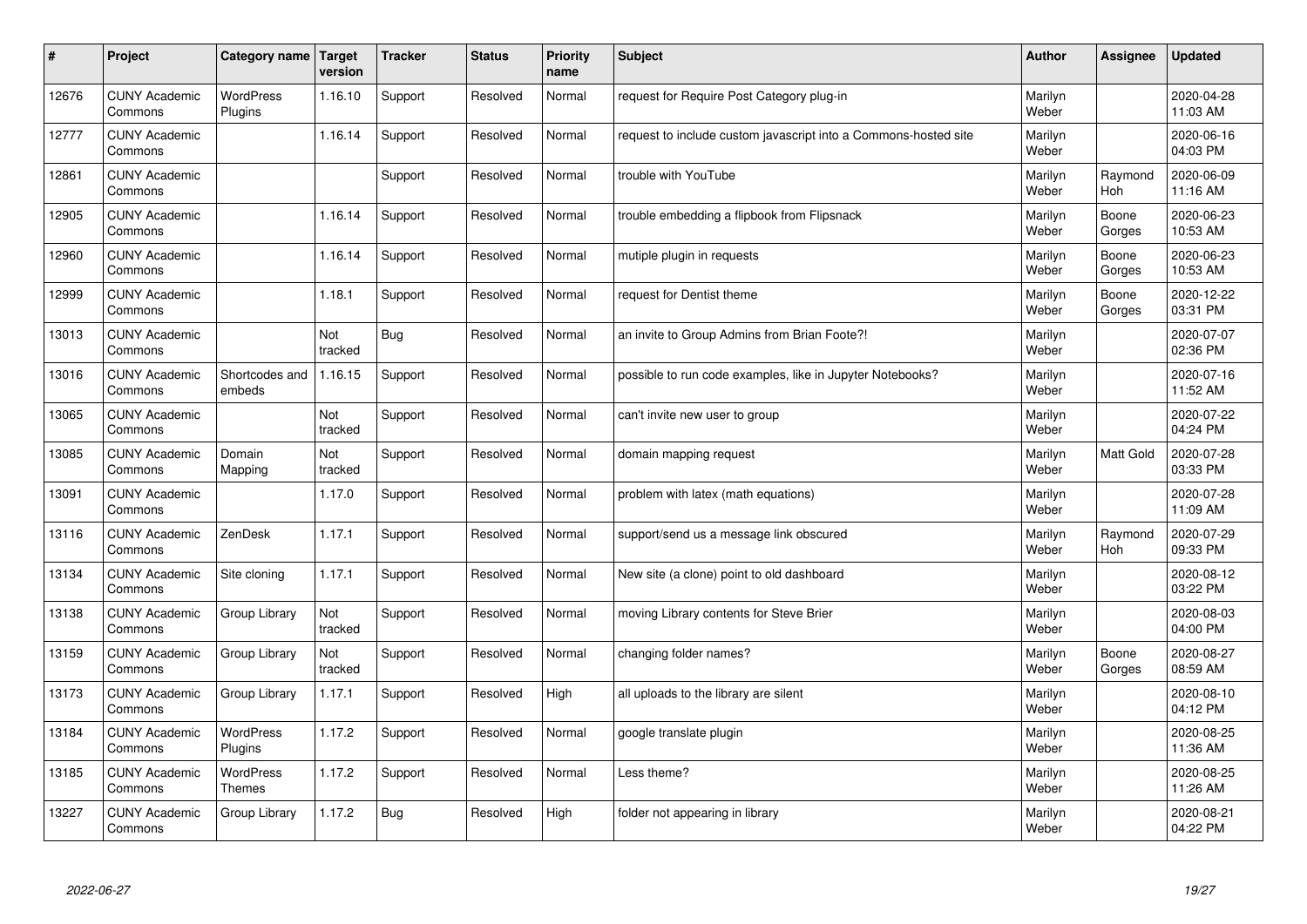| $\sharp$ | Project                         | Category name   Target            | version        | <b>Tracker</b> | <b>Status</b> | <b>Priority</b><br>name | <b>Subject</b>                           | <b>Author</b>    | <b>Assignee</b>       | <b>Updated</b>         |
|----------|---------------------------------|-----------------------------------|----------------|----------------|---------------|-------------------------|------------------------------------------|------------------|-----------------------|------------------------|
| 13238    | <b>CUNY Academic</b><br>Commons | WordPress -<br>Media              | 1.17.3         | Support        | Resolved      | Normal                  | allow ppsx file?                         | Marilyn<br>Weber | Raymond<br><b>Hoh</b> | 2020-09-10<br>11:46 AM |
| 13295    | <b>CUNY Academic</b><br>Commons |                                   | Not<br>tracked | Support        | Resolved      | Normal                  | can't find new user                      | Marilyn<br>Weber |                       | 2020-09-08<br>10:18 AM |
| 13341    | <b>CUNY Academic</b><br>Commons | Group Forums                      | 1.17.4         | Bug            | Resolved      | Normal                  | Forum reply problems                     | Marilyn<br>Weber | Raymond<br>Hoh        | 2020-09-22<br>12:08 PM |
| 13378    | <b>CUNY Academic</b><br>Commons |                                   | 1.17.5         | <b>Bug</b>     | Resolved      | Normal                  | problem on one of my sites               | Marilyn<br>Weber |                       | 2020-09-24<br>05:27 PM |
| 13441    | <b>CUNY Academic</b><br>Commons |                                   | 1.17.5         | Support        | Resolved      | Normal                  | ongoing user problems with daily digests | Marilyn<br>Weber |                       | 2020-10-13<br>10:02 AM |
| 13512    | <b>CUNY Academic</b><br>Commons | <b>WordPress</b><br><b>Themes</b> | 1.17.7         | Support        | Resolved      | Normal                  | theme update                             | Marilyn<br>Weber |                       | 2020-11-16<br>04:46 PM |
| 13521    | <b>CUNY Academic</b><br>Commons | Onboarding                        | 1.17.7         | Support        | Resolved      | Normal                  | sent invitations page                    | Marilyn<br>Weber | Raymond<br>Hoh        | 2020-11-10<br>10:31 AM |
| 13541    | <b>CUNY Academic</b><br>Commons |                                   | Not<br>tracked | Support        | Resolved      | Normal                  | add a page template to OER site.         | Marilyn<br>Weber |                       | 2020-11-11<br>11:12 AM |
| 13633    | <b>CUNY Academic</b><br>Commons |                                   | Not<br>tracked | Bug            | Resolved      | High                    | PublicsLab site down                     | Marilyn<br>Weber |                       | 2020-11-30<br>02:01 PM |
| 13641    | <b>CUNY Academic</b><br>Commons |                                   | 1.18.2         | Support        | Resolved      | Normal                  | follow up to migration request           | Marilyn<br>Weber | Boone<br>Gorges       | 2021-01-12<br>10:59 AM |
| 13656    | <b>CUNY Academic</b><br>Commons |                                   |                | Bug            | Resolved      | High                    | site down                                | Marilyn<br>Weber |                       | 2020-12-11<br>12:50 PM |
| 13675    | <b>CUNY Academic</b><br>Commons | Group Library                     | 1.18.1         | <b>Bug</b>     | Resolved      | High                    | broken Library                           | Marilyn<br>Weber |                       | 2020-12-09<br>05:02 PM |
| 13699    | <b>CUNY Academic</b><br>Commons |                                   | Not<br>tracked | Support        | Resolved      | Normal                  | Martin Segal Center site down            | Marilyn<br>Weber | Raymond<br>Hoh        | 2020-12-22<br>03:03 PM |
| 13710    | <b>CUNY Academic</b><br>Commons |                                   | Not<br>tracked | Support        | Resolved      | Normal                  | small change to Hosting Partner Handbook | Marilyn<br>Weber |                       | 2020-12-16<br>04:29 PM |
| 13715    | <b>CUNY Academic</b><br>Commons |                                   | Not<br>tracked | Bug            | Resolved      | High                    | https://ulysses.commons.gc.cuny.edu down | Marilyn<br>Weber |                       | 2020-12-22<br>03:02 PM |
| 13738    | <b>CUNY Academic</b><br>Commons |                                   | 1.18.1         | Support        | Resolved      | Normal                  | theme requests from a non-CUY person     | Marilyn<br>Weber |                       | 2020-12-23<br>11:34 AM |
| 13741    | <b>CUNY Academic</b><br>Commons | WordPress<br>Plugins              | 1.18.3         | Support        | Resolved      | Normal                  | Ensemble Video Plugin                    | Marilyn<br>Weber |                       | 2021-01-26<br>04:43 PM |
| 13768    | <b>CUNY Academic</b><br>Commons | Domain<br>Mapping                 | Not<br>tracked | Bug            | Resolved      | Normal                  | patricksweeney.commons.gc.cuny.edu down  | Marilyn<br>Weber | Raymond<br><b>Hoh</b> | 2021-01-12<br>10:47 AM |
| 13783    | <b>CUNY Academic</b><br>Commons |                                   | 1.18.2         | Support        | Resolved      | Normal                  | new CUNY OneSearch url                   | Marilyn<br>Weber |                       | 2021-01-14<br>04:53 PM |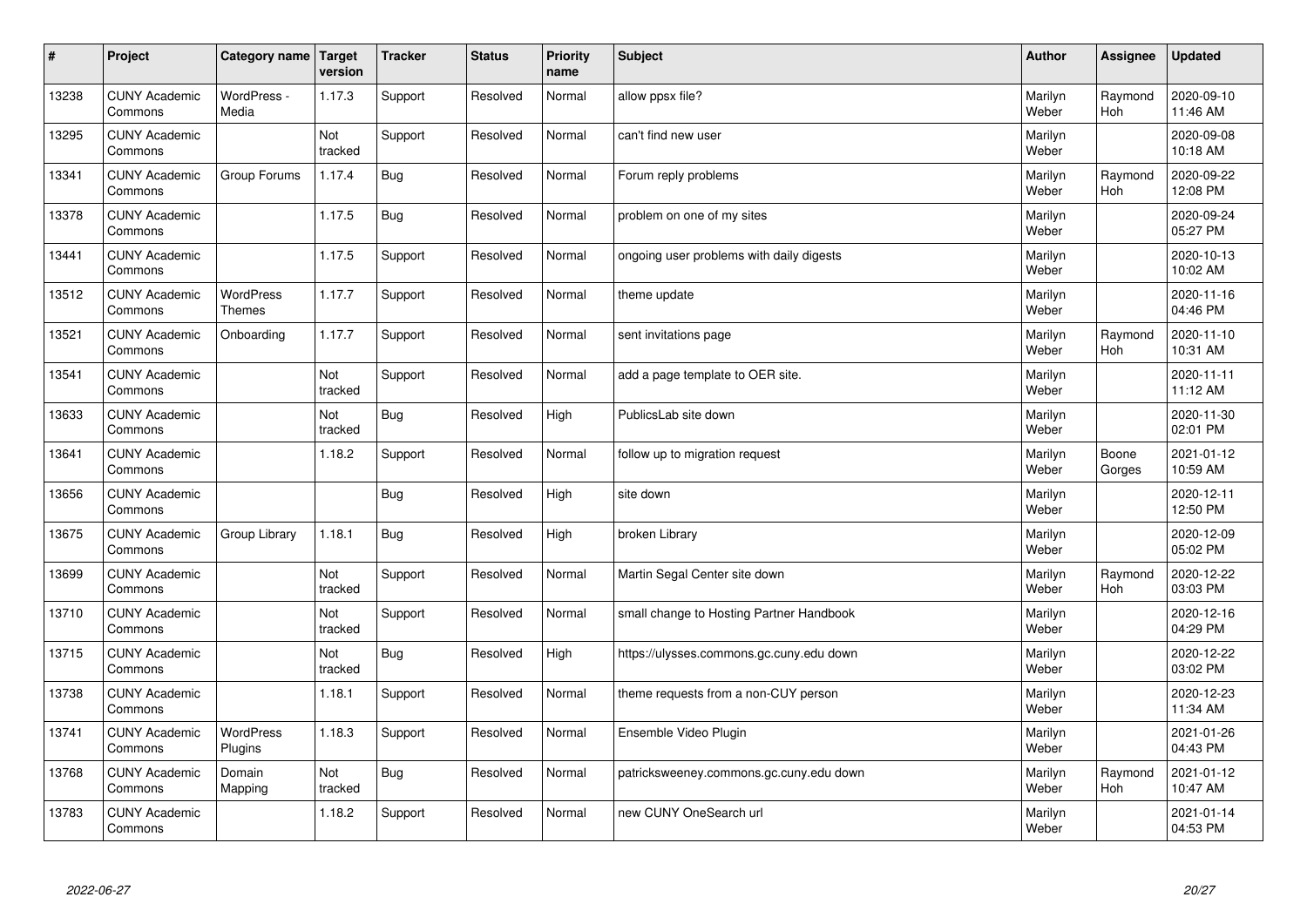| #     | Project                         | Category name   Target      | version        | <b>Tracker</b> | <b>Status</b> | Priority<br>name | <b>Subject</b>                                                                        | <b>Author</b>    | <b>Assignee</b>       | <b>Updated</b>         |
|-------|---------------------------------|-----------------------------|----------------|----------------|---------------|------------------|---------------------------------------------------------------------------------------|------------------|-----------------------|------------------------|
| 13826 | <b>CUNY Academic</b><br>Commons |                             |                | Support        | Resolved      | Normal           | January 14th                                                                          | Marilyn<br>Weber |                       | 2021-01-26<br>04:26 PM |
| 13827 | <b>CUNY Academic</b><br>Commons | Group Forums                | 1.18.3         | <b>Bug</b>     | Resolved      | Normal           | more forum post problems                                                              | Marilyn<br>Weber | Raymond<br>Hoh        | 2021-01-22<br>08:19 PM |
| 13841 | <b>CUNY Academic</b><br>Commons | <b>WordPress</b><br>Plugins | 1.18.3         | Support        | Resolved      | Normal           | Folders plugin request                                                                | Marilyn<br>Weber | Boone<br>Gorges       | 2021-01-26<br>04:43 PM |
| 13846 | <b>CUNY Academic</b><br>Commons | <b>WordPress</b><br>Plugins | 1.18.3         | Support        | Resolved      | Normal           | Yoast SEO plugin problem                                                              | Marilyn<br>Weber |                       | 2021-01-19<br>05:34 PM |
| 13878 | <b>CUNY Academic</b><br>Commons | Group cloning               | 1.18.4         | Support        | Resolved      | High             | When creating Group + Site and choosing 'Clone existing', cannot<br>advance to step 2 | Marilyn<br>Weber | Jeremy<br>Felt        | 2021-02-02<br>11:02 AM |
| 13929 | <b>CUNY Academic</b><br>Commons |                             | 1.18.4         | Support        | Resolved      | Normal           | update error message                                                                  | Marilyn<br>Weber | Boone<br>Gorges       | 2021-02-09<br>11:05 AM |
| 13935 | <b>CUNY Academic</b><br>Commons | WordPress<br>Plugins        | 1.18.4         | Support        | Resolved      | Low              | Add Users sidebar widget not working                                                  | Marilyn<br>Weber |                       | 2021-02-09<br>11:05 AM |
| 13944 | <b>CUNY Academic</b><br>Commons | WordPress<br>Plugins        | 1.18.4         | Support        | Resolved      | Normal           | 3D FlipBook request                                                                   | Marilyn<br>Weber |                       | 2021-02-09<br>11:05 AM |
| 13947 | <b>CUNY Academic</b><br>Commons | <b>WordPress</b><br>Plugins | 1.18.4         | Bug            | Resolved      | Normal           | Elementor plugin problem                                                              | Marilyn<br>Weber | Raymond<br><b>Hoh</b> | 2021-02-08<br>09:34 PM |
| 13958 | <b>CUNY Academic</b><br>Commons |                             | 1.18.4         | Support        | Resolved      | Normal           | calendar widget problem                                                               | Marilyn<br>Weber |                       | 2021-02-09<br>11:05 AM |
| 14008 | <b>CUNY Academic</b><br>Commons |                             |                | <b>Bug</b>     | Resolved      | High             | invisible user                                                                        | Marilyn<br>Weber |                       | 2021-02-18<br>05:53 PM |
| 14012 | <b>CUNY Academic</b><br>Commons | WordPress<br>Plugins        | 1.18.5         | Support        | Resolved      | Normal           | Open External Links in a New Window plugin?                                           | Marilyn<br>Weber | Boone<br>Gorges       | 2021-03-02<br>02:07 PM |
| 14019 | <b>CUNY Academic</b><br>Commons | <b>WordPress</b><br>Plugins | 1.18.5         | Bug            | Resolved      | Normal           | smorales.commons.gc.cuny.edu                                                          | Marilyn<br>Weber | Boone<br>Gorges       | 2021-02-23<br>11:06 AM |
| 14075 | <b>CUNY Academic</b><br>Commons | <b>WordPress</b><br>Plugins | Not<br>tracked | Bug            | Resolved      | Normal           | sludigitalportfolios.commons.gc.cuny.edu                                              | Marilyn<br>Weber | Boone<br>Gorges       | 2021-03-01<br>10:46 AM |
| 14077 | <b>CUNY Academic</b><br>Commons | WordPress<br>Plugins        | 1.18.7         | Support        | Resolved      | Normal           | Elementor Pro plugin for the slider                                                   | Marilyn<br>Weber | Raymond<br><b>Hoh</b> | 2021-03-23<br>11:43 AM |
| 14129 | <b>CUNY Academic</b><br>Commons | Onboarding                  | 1.18.6         | Support        | Resolved      | Normal           | can only see some invites sent                                                        | Marilyn<br>Weber | Raymond<br><b>Hoh</b> | 2021-04-09<br>09:00 AM |
| 14242 | <b>CUNY Academic</b><br>Commons |                             |                | Support        | Resolved      | Normal           | LAILAC site missing content                                                           | Marilyn<br>Weber |                       | 2021-03-27<br>08:40 AM |
| 14246 | <b>CUNY Academic</b><br>Commons |                             | 1.18.8         | Support        | Resolved      | Normal           | 'Weekly jQuery Migrate Status Update"                                                 | Marilyn<br>Weber |                       | 2021-04-13<br>11:08 AM |
| 14265 | <b>CUNY Academic</b><br>Commons | <b>WordPress</b><br>Plugins | 1.18.10        | Support        | Resolved      | Normal           | separate the tag cloud in the blog sidebar                                            | Marilyn<br>Weber | Boone<br>Gorges       | 2021-05-12<br>05:19 PM |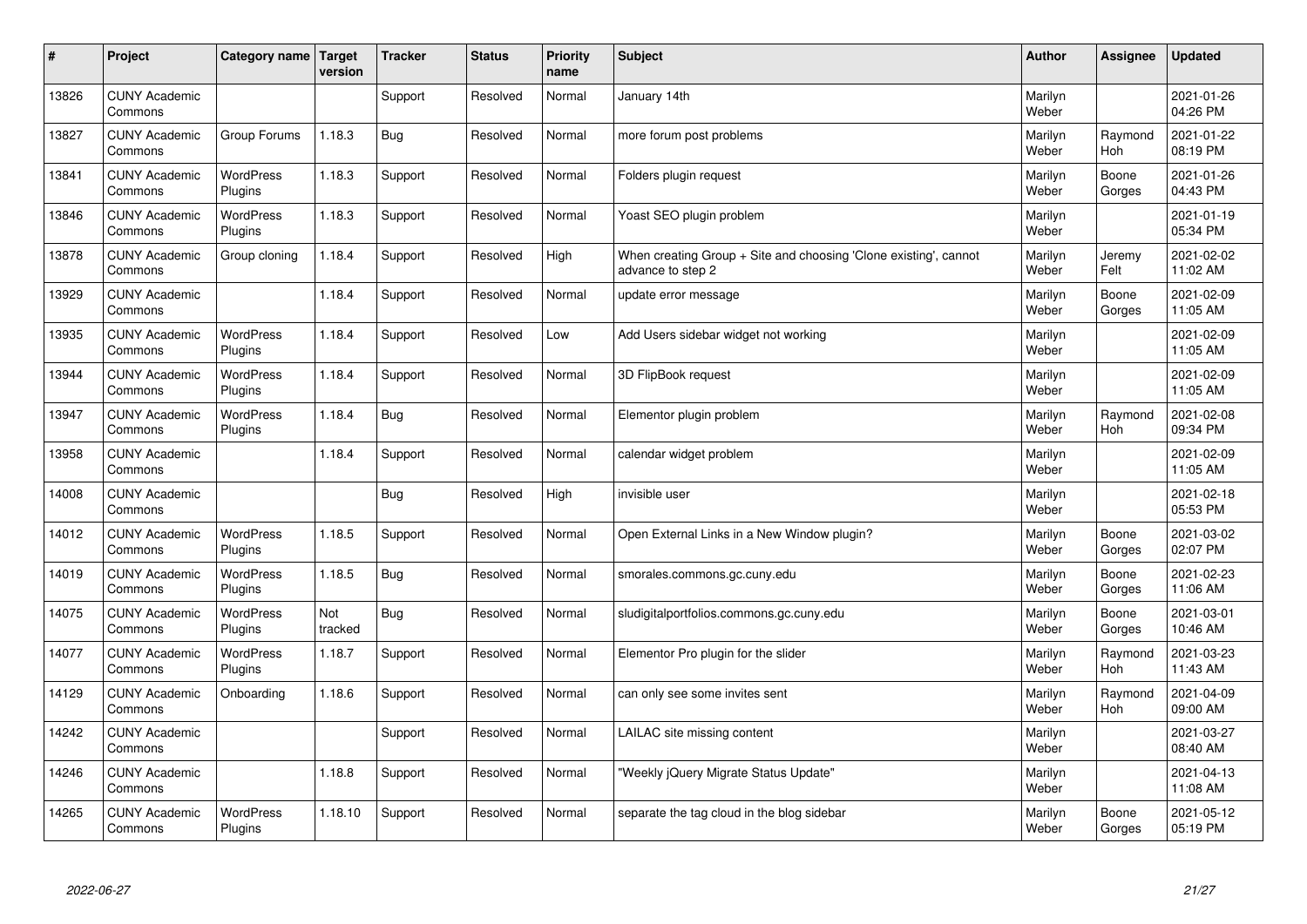| $\sharp$ | Project                         | Category name   Target            | version        | <b>Tracker</b> | <b>Status</b> | <b>Priority</b><br>name | <b>Subject</b>                                                              | <b>Author</b>    | Assignee              | <b>Updated</b>         |
|----------|---------------------------------|-----------------------------------|----------------|----------------|---------------|-------------------------|-----------------------------------------------------------------------------|------------------|-----------------------|------------------------|
| 14270    | <b>CUNY Academic</b><br>Commons | <b>WordPress</b><br><b>Themes</b> | 1.18.8         | Support        | Resolved      | Normal                  | grid theme?                                                                 | Marilyn<br>Weber |                       | 2021-04-13<br>11:20 AM |
| 14304    | <b>CUNY Academic</b><br>Commons | Group Library                     | 1.18.8         | Bug            | Resolved      | Normal                  | Library items change folders when adding subsequent items in new<br>folders | Marilyn<br>Weber | Boone<br>Gorges       | 2021-04-13<br>11:21 AM |
| 14344    | <b>CUNY Academic</b><br>Commons | Domain<br>Mapping                 | Not<br>tracked | Support        | Resolved      | Normal                  | arabstages.org site down                                                    | Marilyn<br>Weber | Raymond<br><b>Hoh</b> | 2021-04-19<br>01:42 PM |
| 14369    | <b>CUNY Academic</b><br>Commons | WordPress -<br>Media              | Not<br>tracked | Support        | Resolved      | Normal                  | renewed problem with ppsx files                                             | Marilyn<br>Weber |                       | 2021-04-27<br>12:44 PM |
| 14378    | <b>CUNY Academic</b><br>Commons |                                   | Not<br>tracked | Support        | Resolved      | Normal                  | PPTX files unfetchable                                                      | Marilyn<br>Weber |                       | 2021-05-11<br>11:25 AM |
| 14404    | <b>CUNY Academic</b><br>Commons |                                   | Not<br>tracked | Support        | Resolved      | Normal                  | blocked IP of user?                                                         | Marilyn<br>Weber |                       | 2021-05-10<br>01:00 PM |
| 14410    | <b>CUNY Academic</b><br>Commons |                                   | 1.18.10        | Bug            | Resolved      | Normal                  | events calendar problem?                                                    | Marilyn<br>Weber |                       | 2021-05-10<br>04:45 PM |
| 14411    | <b>CUNY Academic</b><br>Commons | WordPress<br><b>Themes</b>        | 1.18.10        | Bug            | Resolved      | Normal                  | logo problems                                                               | Marilyn<br>Weber |                       | 2021-05-03<br>04:37 PM |
| 14509    | <b>CUNY Academic</b><br>Commons | <b>WordPress</b><br>Plugins       | 1.18.12        | Bug            | Resolved      | Normal                  | Elementor Editor problem                                                    | Marilyn<br>Weber |                       | 2021-06-08<br>09:55 AM |
| 14526    | <b>CUNY Academic</b><br>Commons | Registration                      | 1.18.12        | Bug            | Resolved      | High                    | registration interface won't show a space to enter nonCUNY code             | Marilyn<br>Weber |                       | 2021-06-03<br>04:02 PM |
| 14534    | <b>CUNY Academic</b><br>Commons | <b>WordPress</b><br>Plugins       | 1.18.12        | Support        | Resolved      | Normal                  | Share This Image plugin?                                                    | Marilyn<br>Weber |                       | 2021-06-08<br>11:50 AM |
| 14594    | <b>CUNY Academic</b><br>Commons |                                   | Not<br>tracked | Support        | Resolved      | Normal                  | Administration email verification?                                          | Marilyn<br>Weber |                       | 2021-07-12<br>11:40 AM |
| 14718    | <b>CUNY Academic</b><br>Commons |                                   | Not<br>tracked | Support        | Resolved      | Normal                  | User wants to recover deleted account                                       | Marilyn<br>Weber |                       | 2021-08-30<br>02:46 PM |
| 14734    | <b>CUNY Academic</b><br>Commons | WordPress<br><b>Themes</b>        | 1.18.18        | Support        | Resolved      | Normal                  | missing section of Sujatha Fernandes' site                                  | Marilyn<br>Weber | Raymond<br>Hoh        | 2021-09-06<br>04:15 PM |
| 14799    | <b>CUNY Academic</b><br>Commons |                                   | 1.18.19        | Support        | Resolved      | High                    | install the official Classic Widgets?                                       | Marilyn<br>Weber |                       | 2021-09-22<br>02:17 PM |
| 14812    | <b>CUNY Academic</b><br>Commons |                                   | Not<br>tracked | Support        | Resolved      | Normal                  | Custom Sidebars and Wordpress 5.6                                           | Marilyn<br>Weber |                       | 2021-09-30<br>10:43 AM |
| 14813    | <b>CUNY Academic</b><br>Commons |                                   | Not<br>tracked | Support        | Resolved      | Normal                  | raise the file size limit                                                   | Marilyn<br>Weber |                       | 2021-09-30<br>12:02 PM |
| 14885    | <b>CUNY Academic</b><br>Commons | <b>WordPress</b><br>Plugins       | 1.18.22        | Bug            | Resolved      | Normal                  | Long Loading Times -- Wordpress Admin Site                                  | Marilyn<br>Weber | Raymond<br>Hoh        | 2021-10-26<br>12:28 PM |
| 14889    | <b>CUNY Academic</b><br>Commons | Events                            | 1.19.0         | Support        | Resolved      | Normal                  | events in group - can they be edited by all admins?                         | Marilyn<br>Weber | Raymond<br>Hoh        | 2021-12-13<br>03:31 PM |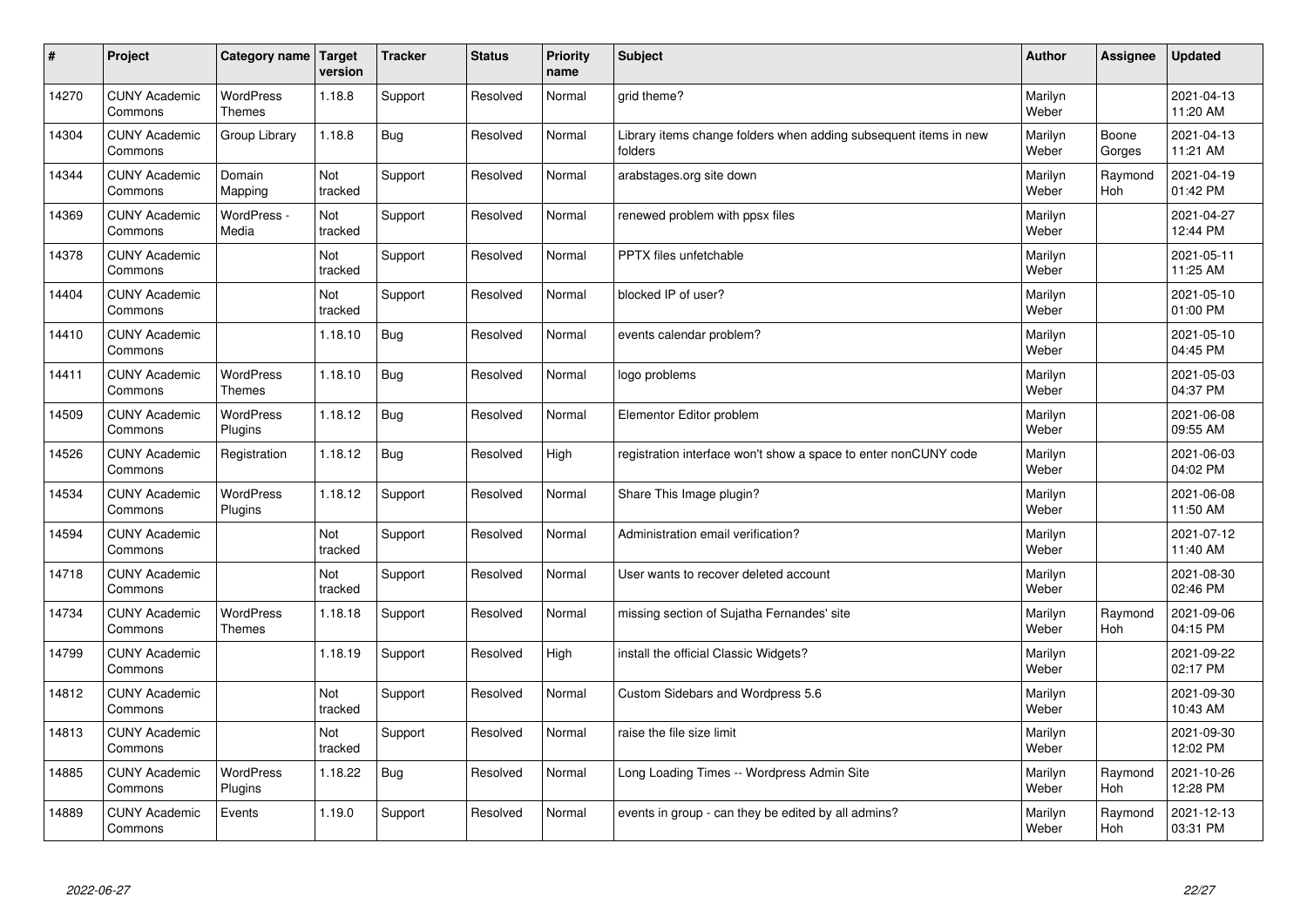| $\sharp$ | Project                         | Category name   Target      | version        | <b>Tracker</b> | <b>Status</b> | <b>Priority</b><br>name | <b>Subject</b>                                                                          | <b>Author</b>    | <b>Assignee</b>       | <b>Updated</b>         |
|----------|---------------------------------|-----------------------------|----------------|----------------|---------------|-------------------------|-----------------------------------------------------------------------------------------|------------------|-----------------------|------------------------|
| 14891    | <b>CUNY Academic</b><br>Commons |                             | Not<br>tracked | Support        | Resolved      | Normal                  | changing site template after creation?                                                  | Marilyn<br>Weber |                       | 2022-04-27<br>04:58 PM |
| 14973    | <b>CUNY Academic</b><br>Commons |                             |                | Support        | Resolved      | Normal                  | <b>Mail Poet</b>                                                                        | Marilyn<br>Weber |                       | 2021-12-06<br>10:20 AM |
| 15120    | <b>CUNY Academic</b><br>Commons |                             |                | Support        | Resolved      | Normal                  | embed Zoom recordings in a post?                                                        | Marilyn<br>Weber |                       | 2021-12-29<br>08:15 AM |
| 15211    | <b>CUNY Academic</b><br>Commons | Blogs<br>(BuddyPress)       | 1.19.2         | Support        | Resolved      | Normal                  | No good error reporting for already-used domain name when creating a<br>site in Firefox | Marilyn<br>Weber | Boone<br>Gorges       | 2022-01-25<br>11:33 AM |
| 15241    | <b>CUNY Academic</b><br>Commons | Onboarding                  | 1.19.3         | Design/UX      | Resolved      | Normal                  | white on gray                                                                           | Marilyn<br>Weber | Boone<br>Gorges       | 2022-02-08<br>02:38 PM |
| 15252    | <b>CUNY Academic</b><br>Commons | Layout                      | Not<br>tracked | Bug            | Resolved      | Normal                  | visual glitch with the Segal Center webpage                                             | Marilyn<br>Weber | Raymond<br>Hoh        | 2022-02-03<br>04:56 PM |
| 15266    | <b>CUNY Academic</b><br>Commons |                             |                | Support        | Resolved      | Normal                  | Just an appreciation                                                                    | Marilyn<br>Weber |                       | 2022-02-07<br>10:42 AM |
| 15269    | <b>CUNY Academic</b><br>Commons | Redmine                     | Not<br>tracked | Support        | Resolved      | Normal                  | Segal Theater sites                                                                     | Marilyn<br>Weber |                       | 2022-02-07<br>04:11 PM |
| 15545    | <b>CUNY Academic</b><br>Commons | <b>WordPress</b><br>Plugins | 1.19.5         | Feature        | Resolved      | Normal                  | "ZI Hide Featured Image" plugin request                                                 | Marilyn<br>Weber | Boone<br>Gorges       | 2022-03-09<br>10:09 AM |
| 15654    | <b>CUNY Academic</b><br>Commons | WordPress<br>Plugins        | 1.19.6         | Support        | Resolved      | Normal                  | Numerous Copies of Events showing up                                                    | Marilyn<br>Weber | Boone<br>Gorges       | 2022-03-22<br>11:30 AM |
| 15686    | <b>CUNY Academic</b><br>Commons | ZenDesk                     | Not<br>tracked | Support        | Resolved      | Low                     | ZenDesk introducing "triggers"                                                          | Marilyn<br>Weber |                       | 2022-03-22<br>09:37 AM |
| 16172    | <b>CUNY Academic</b><br>Commons | <b>WordPress</b><br>(misc)  | 2.0.2          | Bug            | Resolved      | Normal                  | 'Lost your password" link not in error messge                                           | Marilyn<br>Weber | Raymond<br><b>Hoh</b> | 2022-06-14<br>09:21 PM |
| 16198    | <b>CUNY Academic</b><br>Commons |                             | 2.0.1          | Bug            | Resolved      | Normal                  | Change role to                                                                          | Marilyn<br>Weber | Boone<br>Gorges       | 2022-06-14<br>11:35 AM |
| 3093     | <b>CUNY Academic</b><br>Commons | WordPress<br>Plugins        |                | Bug            | Rejected      | Normal                  | <b>Custom Google Maps</b>                                                               | Marilyn<br>Weber | Boone<br>Gorges       | 2014-05-02<br>10:52 AM |
| 3136     | <b>CUNY Academic</b><br>Commons | WordPress<br>Plugins        |                | Bug            | Rejected      | Normal                  | The Easy Rotator                                                                        | Marilyn<br>Weber | Boone<br>Gorges       | 2014-04-01<br>10:26 PM |
| 3417     | <b>CUNY Academic</b><br>Commons | <b>BuddyPress</b><br>(misc) | Not<br>tracked | Bug            | Rejected      | High                    | copying two commons groups                                                              | Marilyn<br>Weber | Marilyn<br>Weber      | 2014-11-05<br>09:56 AM |
| 3673     | <b>CUNY Academic</b><br>Commons |                             |                | Bug            | Rejected      | Normal                  | CBox pagination issue with the Wiki                                                     | Marilyn<br>Weber |                       | 2014-11-20<br>04:08 PM |
| 3674     | <b>CUNY Academic</b><br>Commons |                             |                | Bug            | Rejected      | Normal                  | CBox pagination issue with the Wiki                                                     | Marilyn<br>Weber |                       | 2014-11-20<br>05:03 PM |
| 5051     | <b>CUNY Academic</b><br>Commons | Social Paper                |                | Feature        | Rejected      | Low                     | Visual cues for comments (SP suggestion #2)                                             | Marilyn<br>Weber | Samantha<br>Raddatz   | 2016-02-10<br>10:01 AM |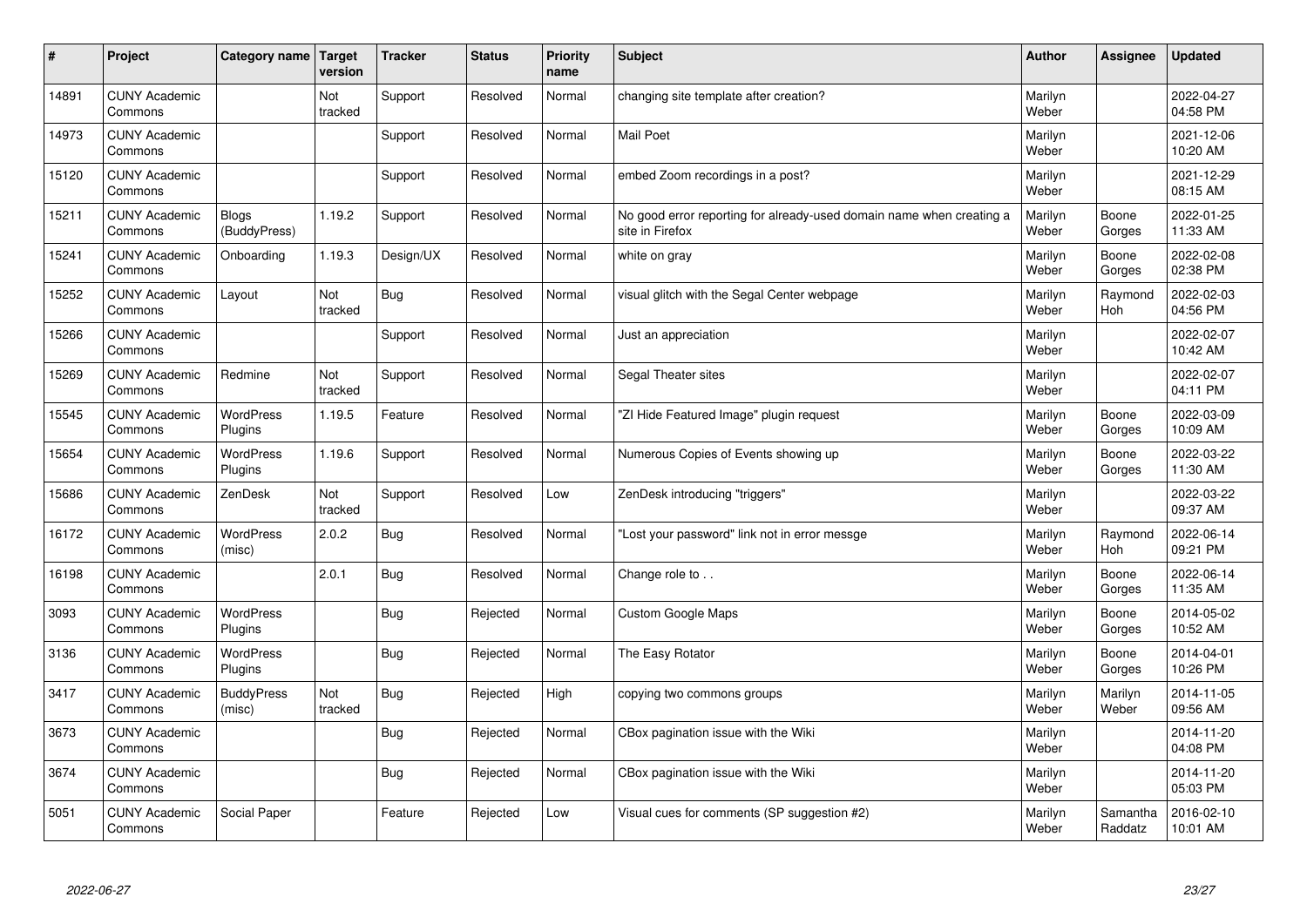| $\sharp$ | Project                         | Category name   Target        | version        | <b>Tracker</b> | <b>Status</b> | <b>Priority</b><br>name | <b>Subject</b>                                              | <b>Author</b>    | <b>Assignee</b>   | <b>Updated</b>         |
|----------|---------------------------------|-------------------------------|----------------|----------------|---------------|-------------------------|-------------------------------------------------------------|------------------|-------------------|------------------------|
| 5083     | <b>CUNY Academic</b><br>Commons | <b>WordPress</b><br>Plugins   | 1.9.5          | Support        | Rejected      | Normal                  | creating a shortcode for the iframe code of the google form | Marilyn<br>Weber | Marilyn<br>Weber  | 2016-01-12<br>04:25 PM |
| 5184     | <b>CUNY Academic</b><br>Commons | Social Paper                  |                | Bug            | Rejected      | Normal                  | Problem linking SP to a group                               | Marilyn<br>Weber | Boone<br>Gorges   | 2016-02-21<br>12:27 PM |
| 5345     | <b>CUNY Academic</b><br>Commons | Social Paper                  | 1.9.17         | Feature        | Rejected      | Normal                  | Plus symbol problem in SP                                   | Marilyn<br>Weber | Christian<br>Wach | 2016-05-27<br>04:26 AM |
| 5448     | <b>CUNY Academic</b><br>Commons | Email<br>Notifications        | 1.10.2         | <b>Bug</b>     | Rejected      | Normal                  | garbled CAC activity digests                                | Marilyn<br>Weber | Raymond<br>Hoh    | 2016-11-20<br>02:38 AM |
| 5988     | <b>CUNY Academic</b><br>Commons | Support                       |                | Support        | Rejected      | Normal                  | Forbidden error when trying to join                         | Marilyn<br>Weber | Boone<br>Gorges   | 2016-09-08<br>01:42 PM |
| 6338     | <b>CUNY Academic</b><br>Commons |                               |                | Bug            | Rejected      | Normal                  | Multiple email notifications for each blog post             | Marilyn<br>Weber | Boone<br>Gorges   | 2016-10-18<br>08:45 PM |
| 6575     | <b>CUNY Academic</b><br>Commons | Groups (misc)                 |                | <b>Bug</b>     | Rejected      | Normal                  | No papers link for the group "social paper"                 | Marilyn<br>Weber |                   | 2016-11-02<br>10:39 PM |
| 6800     | <b>CUNY Academic</b><br>Commons |                               |                | Bug            | Rejected      | Immediate               | Is something going on?                                      | Marilyn<br>Weber |                   | 2016-11-18<br>04:40 PM |
| 7376     | <b>CUNY Academic</b><br>Commons | Email<br><b>Notifications</b> |                | Bug            | Rejected      | Normal                  | automatic forwarding of blog posts not working              | Marilyn<br>Weber | Boone<br>Gorges   | 2017-05-01<br>10:36 PM |
| 7668     | <b>CUNY Academic</b><br>Commons | WordPress<br>Plugins          |                | Support        | Rejected      | Normal                  | Iframes question                                            | Marilyn<br>Weber |                   | 2017-04-11<br>09:29 PM |
| 8071     | <b>CUNY Academic</b><br>Commons | <b>WordPress</b><br>Plugins   | Not<br>tracked | Support        | Rejected      | Normal                  | Anthologize                                                 | Marilyn<br>Weber |                   | 2017-05-10<br>10:15 AM |
| 8195     | <b>CUNY Academic</b><br>Commons |                               |                | Support        | Rejected      | Normal                  | possible to make the Profile pic semi-hidden?               | Marilyn<br>Weber |                   | 2017-05-24<br>11:00 PM |
| 9033     | <b>CUNY Academic</b><br>Commons |                               |                | Support        | Rejected      | Normal                  | Site search terms                                           | Marilyn<br>Weber |                   | 2017-12-22<br>01:10 PM |
| 9275     | <b>CUNY Academic</b><br>Commons |                               |                | Support        | Rejected      | Normal                  | soft chalk page?                                            | Marilyn<br>Weber | Boone<br>Gorges   | 2018-04-09<br>10:37 AM |
| 9518     | <b>CUNY Academic</b><br>Commons |                               | Not<br>tracked | Support        | Rejected      | Normal                  | problems with site on Internet Explorer                     | Marilyn<br>Weber | Raymond<br>Hoh    | 2019-03-11<br>11:18 PM |
| 9587     | <b>CUNY Academic</b><br>Commons |                               |                | Support        | Rejected      | Normal                  | possible request for the "PDF Poster" plugin                | Marilyn<br>Weber |                   | 2018-04-24<br>10:52 AM |
| 9684     | <b>CUNY Academic</b><br>Commons |                               |                | Support        | Rejected      | Normal                  | SEO cleanup for newlaborforum.cuny.edu                      | Marilyn<br>Weber |                   | 2018-04-30<br>10:29 AM |
| 9885     | <b>CUNY Academic</b><br>Commons |                               |                | Support        | Rejected      | Normal                  | Publications field problem                                  | Marilyn<br>Weber |                   | 2018-06-06<br>01:18 PM |
| 9955     | <b>CUNY Academic</b><br>Commons | <b>WordPress</b><br>Plugins   | 1.13.4         | Support        | Rejected      | Normal                  | docx converter plugin?                                      | Marilyn<br>Weber |                   | 2018-06-26<br>11:39 AM |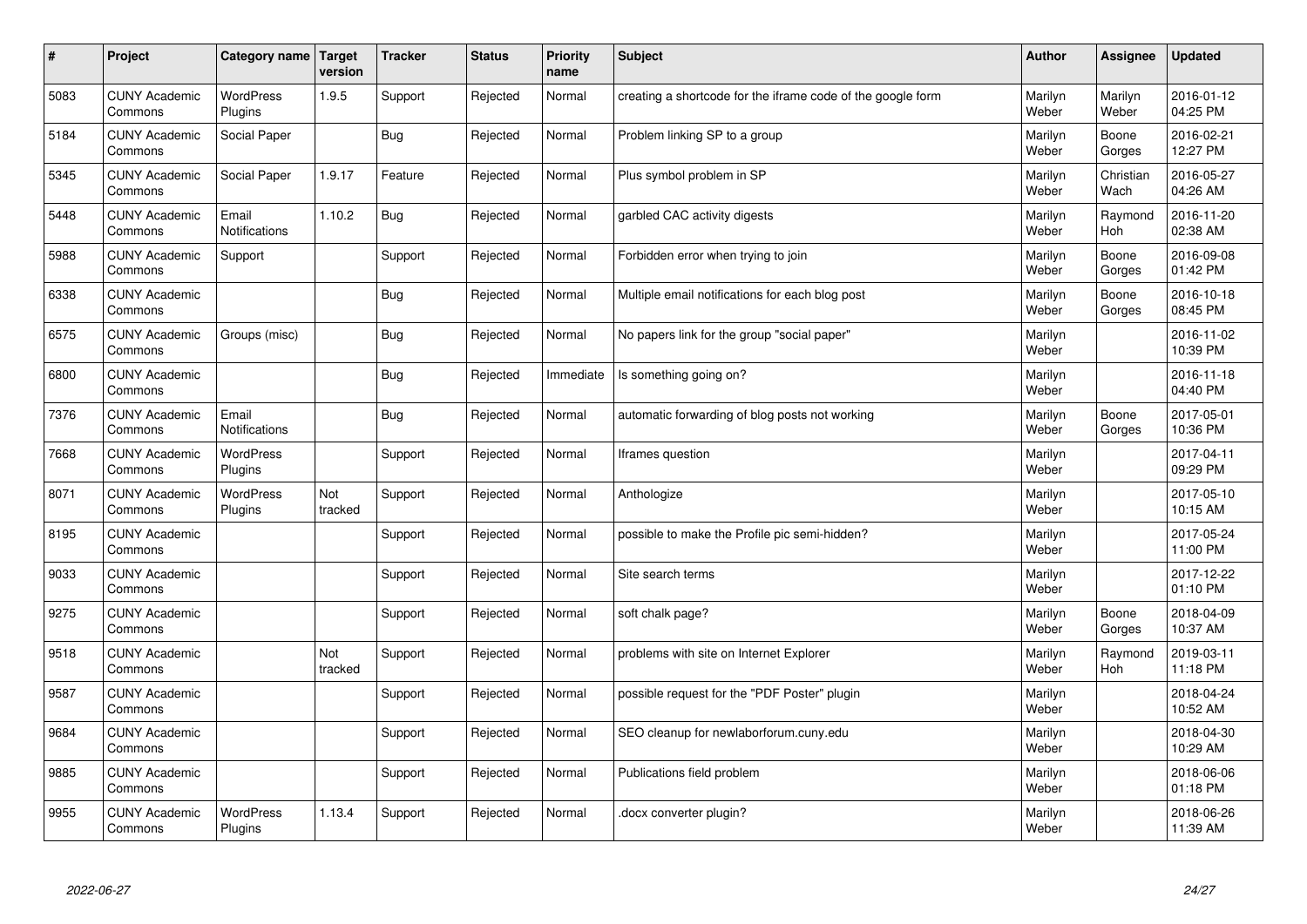| #     | Project                         | Category name Target       | version        | <b>Tracker</b> | <b>Status</b> | <b>Priority</b><br>name | <b>Subject</b>                                                                 | <b>Author</b>    | <b>Assignee</b> | <b>Updated</b>         |
|-------|---------------------------------|----------------------------|----------------|----------------|---------------|-------------------------|--------------------------------------------------------------------------------|------------------|-----------------|------------------------|
| 9996  | <b>CUNY Academic</b><br>Commons | Membership                 | Not<br>tracked | Support        | Rejected      | Normal                  | user email change request                                                      | Marilyn<br>Weber |                 | 2018-07-16<br>10:49 AM |
| 10260 | <b>CUNY Academic</b><br>Commons |                            |                | Bug            | Rejected      | Normal                  | bad activation email                                                           | Marilyn<br>Weber |                 | 2018-08-30<br>01:25 PM |
| 10562 | <b>CUNY Academic</b><br>Commons |                            |                | Bug            | Rejected      | Normal                  | Commons is down                                                                | Marilyn<br>Weber |                 | 2018-10-23<br>10:49 AM |
| 10838 | <b>CUNY Academic</b><br>Commons |                            | 1.15.3         | Support        | Rejected      | Normal                  | two plugin/theme requests from a digital fellow                                | Marilyn<br>Weber |                 | 2019-06-11<br>10:31 AM |
| 10850 | <b>CUNY Academic</b><br>Commons |                            |                | Support        | Rejected      | Normal                  | Gravity form being resent                                                      | Marilyn<br>Weber |                 | 2018-12-20<br>10:18 PM |
| 11267 | <b>CUNY Academic</b><br>Commons |                            |                | Support        | Rejected      | Normal                  | signing up with a nonCUNY signup code from the Register page                   | Marilyn<br>Weber |                 | 2019-03-26<br>03:00 PM |
| 11634 | <b>CUNY Academic</b><br>Commons | <b>WordPress</b><br>(misc) | Not<br>tracked | <b>Bug</b>     | Rejected      | Normal                  | 'Insert Read More Tag" working oddly                                           | Marilyn<br>Weber | Raymond<br>Hoh  | 2019-07-15<br>11:48 PM |
| 12205 | <b>CUNY Academic</b><br>Commons |                            |                | Support        | Rejected      | Normal                  | possible update to the 2019 theme?                                             | Marilyn<br>Weber |                 | 2020-01-14<br>12:08 PM |
| 12986 | <b>CUNY Academic</b><br>Commons |                            |                | Support        | Rejected      | Normal                  | Someone is trying to create accounts using random CUNY entity emails           | Marilyn<br>Weber |                 | 2020-07-02<br>09:47 PM |
| 13012 | <b>CUNY Academic</b><br>Commons | <b>WordPress</b><br>(misc) |                | Support        | Rejected      | Normal                  | icon image associated with the teaching template's Creative Commons<br>License | Marilyn<br>Weber | Raymond<br>Hoh  | 2020-08-25<br>10:56 AM |
| 13121 | <b>CUNY Academic</b><br>Commons |                            |                | Support        | Rejected      | Normal                  | embed a DropBox Paper file                                                     | Marilyn<br>Weber |                 | 2020-08-25<br>10:56 AM |
| 13160 | <b>CUNY Academic</b><br>Commons |                            |                | Support        | Rejected      | Normal                  | site not working on iphone                                                     | Marilyn<br>Weber |                 | 2020-08-25<br>10:58 AM |
| 13169 | <b>CUNY Academic</b><br>Commons |                            | 1.17.4         | Support        | Rejected      | Normal                  | footer logo image has no alt-text                                              | Marilyn<br>Weber |                 | 2020-09-22<br>10:18 AM |
| 13201 | <b>CUNY Academic</b><br>Commons |                            |                | Support        | Rejected      | Low                     | PDF embedder                                                                   | Marilyn<br>Weber |                 | 2020-09-29<br>11:37 AM |
| 13217 | <b>CUNY Academic</b><br>Commons |                            |                | Support        | Rejected      | Normal                  | upload recordings of our past webinars?                                        | Marilyn<br>Weber |                 | 2020-08-25<br>07:56 AM |
| 13916 | <b>CUNY Academic</b><br>Commons |                            |                | Support        | Rejected      | Normal                  | <b>Custom Sidebars</b>                                                         | Marilyn<br>Weber |                 | 2021-02-23<br>10:45 AM |
| 13918 | <b>CUNY Academic</b><br>Commons |                            | Not<br>tracked | Support        | Rejected      | Normal                  | MailPoet Newsletters Premium plugin                                            | Marilyn<br>Weber |                 | 2021-02-09<br>11:01 AM |
| 14016 | <b>CUNY Academic</b><br>Commons |                            |                | Support        | Rejected      | Normal                  | PDFs not downloading                                                           | Marilyn<br>Weber |                 | 2021-02-22<br>11:00 AM |
| 14360 | <b>CUNY Academic</b><br>Commons |                            |                | Support        | Rejected      | Normal                  | danielgerouldarchives.org?                                                     | Marilyn<br>Weber |                 | 2021-04-27<br>10:42 AM |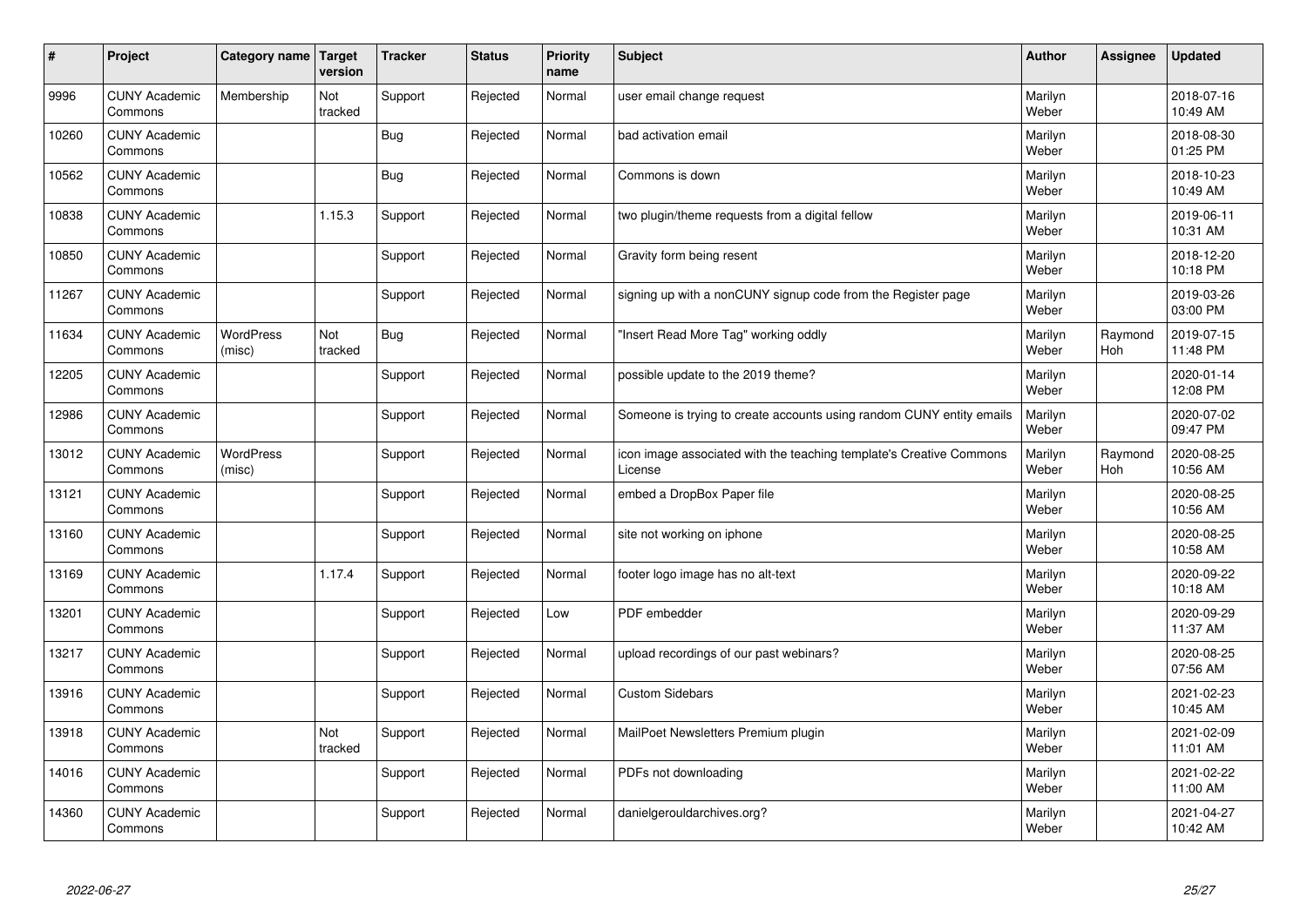| $\sharp$ | Project                         | Category name   Target      | version        | <b>Tracker</b> | <b>Status</b> | <b>Priority</b><br>name | <b>Subject</b>                             | <b>Author</b>    | Assignee              | <b>Updated</b>         |
|----------|---------------------------------|-----------------------------|----------------|----------------|---------------|-------------------------|--------------------------------------------|------------------|-----------------------|------------------------|
| 14448    | <b>CUNY Academic</b><br>Commons | Password<br>Reset           | Not<br>tracked | Bug            | Rejected      | Normal                  | password reset weirdness                   | Marilyn<br>Weber | Raymond<br><b>Hoh</b> | 2021-05-12<br>01:34 PM |
| 14606    | <b>CUNY Academic</b><br>Commons | <b>WordPress</b><br>(misc)  | Not<br>tracked | Support        | Rejected      | Normal                  | calendar wrong month                       | Marilyn<br>Weber |                       | 2021-07-23<br>12:11 PM |
| 14625    | <b>CUNY Academic</b><br>Commons |                             | Not<br>tracked | Support        | Rejected      | Normal                  | image won't appear in slideshow.           | Marilyn<br>Weber |                       | 2021-07-27<br>10:33 AM |
| 14711    | <b>CUNY Academic</b><br>Commons |                             |                | Support        | Rejected      | Normal                  | Custom Facebook Feed plugin problem        | Marilyn<br>Weber |                       | 2022-04-27<br>04:29 PM |
| 14972    | <b>CUNY Academic</b><br>Commons |                             |                | Support        | Rejected      | Normal                  | Mailchimp plugin                           | Marilyn<br>Weber |                       | 2021-11-17<br>02:13 PM |
| 15022    | <b>CUNY Academic</b><br>Commons |                             |                | Support        | Rejected      | High                    | ArabStages                                 | Marilyn<br>Weber |                       | 2021-12-06<br>10:16 AM |
| 15279    | <b>CUNY Academic</b><br>Commons |                             |                | <b>Bug</b>     | Rejected      | Normal                  | big delay - cloning the history site       | Marilyn<br>Weber |                       | 2022-02-09<br>01:49 PM |
| 15610    | <b>CUNY Academic</b><br>Commons | WordPress<br>Plugins        | Not<br>tracked | Support        | Rejected      | Normal                  | Loops & Logic plugin                       | Marilyn<br>Weber | Raymond<br>Hoh        | 2022-03-19<br>11:16 AM |
| 5713     | <b>CUNY Academic</b><br>Commons | WordPress<br>(misc)         | Not<br>tracked | <b>Bug</b>     | Abandoned     | High                    | Site freezing                              | Marilyn<br>Weber | Boone<br>Gorges       | 2017-11-15<br>10:58 AM |
| 7226     | <b>CUNY Academic</b><br>Commons | Registration                | Not<br>tracked | Bug            | Abandoned     | Normal                  | Community college student cannot register? | Marilyn<br>Weber |                       | 2017-11-15<br>01:55 PM |
| 7700     | <b>CUNY Academic</b><br>Commons |                             | Not<br>tracked | Support        | Abandoned     | Normal                  | slow loading Page on site                  | Marilyn<br>Weber | Boone<br>Gorges       | 2017-11-15<br>11:02 AM |
| 7724     | <b>CUNY Academic</b><br>Commons |                             | Not<br>tracked | Support        | Abandoned     | Normal                  | User name confusion                        | Marilyn<br>Weber | Boone<br>Gorges       | 2017-11-15<br>11:12 AM |
| 7770     | <b>CUNY Academic</b><br>Commons | <b>WordPress</b><br>Plugins | Not<br>tracked | Bug            | Abandoned     | Normal                  | Timeline.js problem                        | Marilyn<br>Weber |                       | 2017-11-15<br>01:43 PM |
| 8098     | <b>CUNY Academic</b><br>Commons | <b>Public Portfolio</b>     | Not<br>tracked | Bug            | Abandoned     | Normal                  | Widget in profile not working              | Marilyn<br>Weber |                       | 2017-11-15<br>01:28 PM |
| 9134     | <b>CUNY Academic</b><br>Commons | Membership                  | Not<br>tracked | Support        | Abandoned     | Normal                  | former user                                | Marilyn<br>Weber | Matt Gold             | 2019-09-18<br>10:26 AM |
| 9726     | <b>CUNY Academic</b><br>Commons | WordPress<br>Plugins        | Not<br>tracked | Support        | Abandoned     | Normal                  | technical error on Contact page            | Marilyn<br>Weber |                       | 2018-12-10<br>03:53 PM |
| 10571    | <b>CUNY Academic</b><br>Commons |                             | Not<br>tracked | Support        | Abandoned     | Normal                  | newsletter queue problem                   | Marilyn<br>Weber |                       | 2018-12-10<br>03:58 PM |
| 13288    | <b>CUNY Academic</b><br>Commons |                             |                | Support        | Abandoned     | Normal                  | log in problems on iPhone 6                | Marilyn<br>Weber |                       | 2020-10-27<br>10:26 AM |
| 13584    | <b>CUNY Academic</b><br>Commons |                             |                | Support        | Abandoned     | Normal                  | Graphy theme question                      | Marilyn<br>Weber |                       | 2021-09-14<br>10:41 AM |